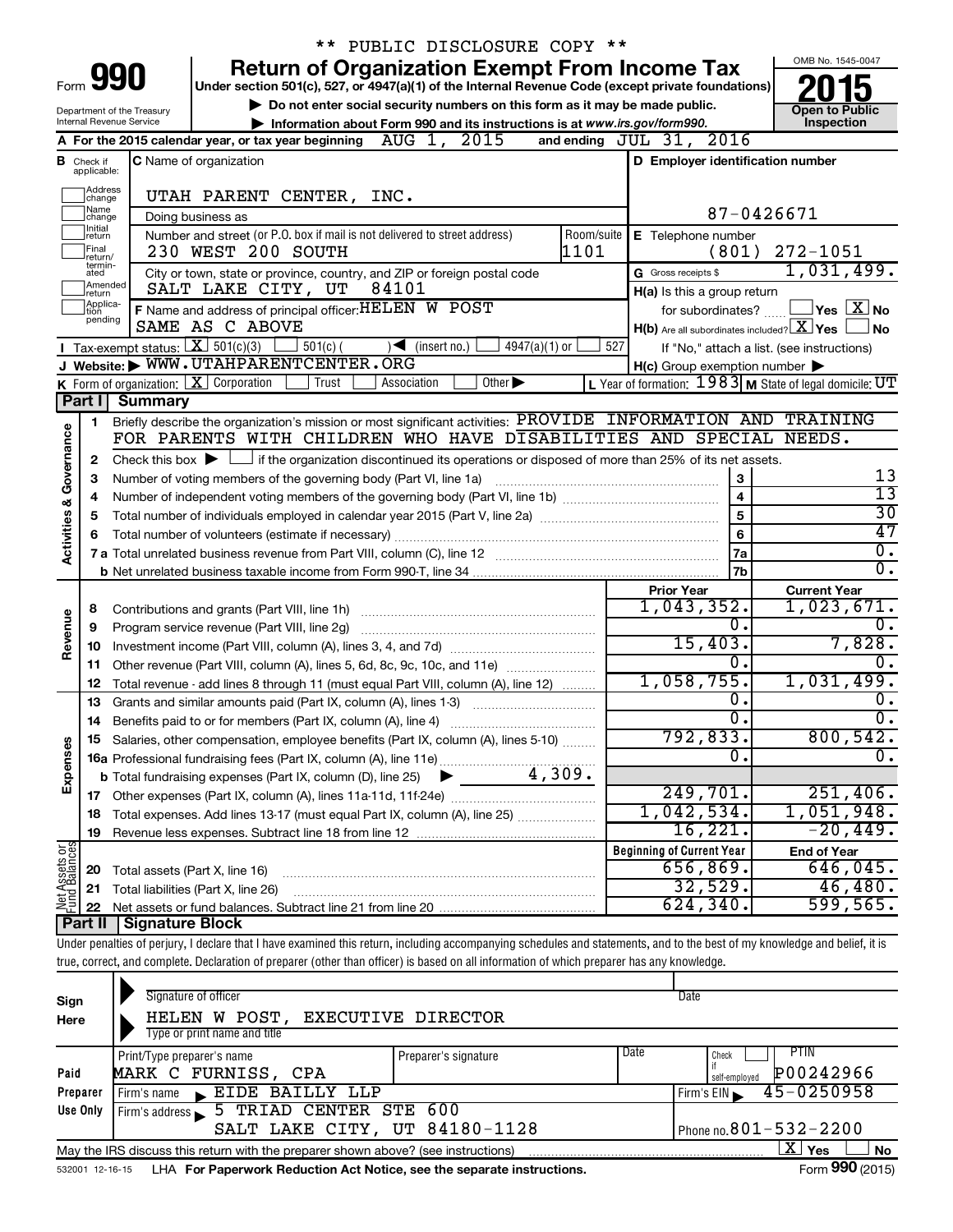|                | UTAH PARENT CENTER, INC.<br>Form 990 (2015)                                                                                                                                                                                                                                          | 87-0426671             | Page 2                                  |
|----------------|--------------------------------------------------------------------------------------------------------------------------------------------------------------------------------------------------------------------------------------------------------------------------------------|------------------------|-----------------------------------------|
|                | <b>Part III   Statement of Program Service Accomplishments</b>                                                                                                                                                                                                                       |                        |                                         |
|                |                                                                                                                                                                                                                                                                                      |                        | $\boxed{\textbf{X}}$                    |
| $\mathbf{1}$   | Briefly describe the organization's mission:                                                                                                                                                                                                                                         |                        |                                         |
|                | OUR MISSION IS TO HELP PARENTS HELP THEIR CHILDREN, YOUTH AND YOUNG                                                                                                                                                                                                                  |                        |                                         |
|                | ADULTS WITH ALL DISABILITIES TO LIVE INCLUDED, PRODUCTIVE LIVES AS                                                                                                                                                                                                                   |                        |                                         |
|                | MEMBERS OF THE COMMUNITY.                                                                                                                                                                                                                                                            |                        |                                         |
|                |                                                                                                                                                                                                                                                                                      |                        |                                         |
| $\mathbf{2}$   | Did the organization undertake any significant program services during the year which were not listed on                                                                                                                                                                             |                        |                                         |
|                | the prior Form 990 or 990-EZ?                                                                                                                                                                                                                                                        |                        | $\Box$ Yes $[\overline{\mathrm{X}}]$ No |
|                | If "Yes," describe these new services on Schedule O.                                                                                                                                                                                                                                 |                        |                                         |
| 3              | Did the organization cease conducting, or make significant changes in how it conducts, any program services?                                                                                                                                                                         |                        | $\Box$ Yes $[\overline{X}]$ No          |
|                | If "Yes," describe these changes on Schedule O.                                                                                                                                                                                                                                      |                        |                                         |
| 4              | Describe the organization's program service accomplishments for each of its three largest program services, as measured by expenses.<br>Section 501(c)(3) and 501(c)(4) organizations are required to report the amount of grants and allocations to others, the total expenses, and |                        |                                         |
|                | revenue, if any, for each program service reported.                                                                                                                                                                                                                                  |                        |                                         |
| 4a             | (Expenses \$<br>(Code)                                                                                                                                                                                                                                                               |                        |                                         |
|                | INFORMATION AND TRAINING -                                                                                                                                                                                                                                                           |                        |                                         |
|                | THIS PROGRAM PROVIDES PARENTS AND PROFESSIONALS WITH INFORMATION AND                                                                                                                                                                                                                 |                        |                                         |
|                | TRAINING TO ADDRESS AN ARRAY OF NEEDS FOR CHILDREN WHO HAVE                                                                                                                                                                                                                          |                        |                                         |
|                | DISABILITIES AND SPECIAL NEEDS.                                                                                                                                                                                                                                                      |                        |                                         |
|                |                                                                                                                                                                                                                                                                                      |                        |                                         |
|                | DURING 2015-16, THE FOLLOWING FREE SERVICES WERE PROVIDED:                                                                                                                                                                                                                           |                        |                                         |
|                | 6,428 INDIVIDUALS RECEIVED DIRECT, PERSONALIZED SERVICES THROUGH                                                                                                                                                                                                                     |                        |                                         |
|                | <b>CONSULTATIONS</b>                                                                                                                                                                                                                                                                 |                        |                                         |
|                | -24% WERE TO INDIVIDUALS FROM DIVERSE COMMUNITIES                                                                                                                                                                                                                                    |                        |                                         |
|                | -10% WERE FROM RURAL COMMUNITIES ACROSS THE STATE                                                                                                                                                                                                                                    |                        |                                         |
|                | 4,870 INDIVIDUALS PARTICIPATED IN 198 WORKSHOPS ADDRESSING A RANGE OF                                                                                                                                                                                                                |                        |                                         |
|                | ISSUES AND TOPICS RELATED TO HAVING A FAMILY MEMBER WITH A DISABILITY                                                                                                                                                                                                                |                        |                                         |
| 4b             | $\left(\text{Code:} \right)$ $\left(\text{Expenses $}\right)$<br>including grants of \$                                                                                                                                                                                              | $\sqrt{3}$ (Revenue \$ |                                         |
|                |                                                                                                                                                                                                                                                                                      |                        |                                         |
|                |                                                                                                                                                                                                                                                                                      |                        |                                         |
|                |                                                                                                                                                                                                                                                                                      |                        |                                         |
|                |                                                                                                                                                                                                                                                                                      |                        |                                         |
|                |                                                                                                                                                                                                                                                                                      |                        |                                         |
|                |                                                                                                                                                                                                                                                                                      |                        |                                         |
|                |                                                                                                                                                                                                                                                                                      |                        |                                         |
|                |                                                                                                                                                                                                                                                                                      |                        |                                         |
|                |                                                                                                                                                                                                                                                                                      |                        |                                         |
|                |                                                                                                                                                                                                                                                                                      |                        |                                         |
|                |                                                                                                                                                                                                                                                                                      |                        |                                         |
| 4с             | $\int$ including grants of \$ $\int$ (Revenue \$ $\int$ ) (Revenue \$ $\int$ )<br>(Code: ) (Expenses \$                                                                                                                                                                              |                        |                                         |
|                |                                                                                                                                                                                                                                                                                      |                        |                                         |
|                |                                                                                                                                                                                                                                                                                      |                        |                                         |
|                |                                                                                                                                                                                                                                                                                      |                        |                                         |
|                |                                                                                                                                                                                                                                                                                      |                        |                                         |
|                |                                                                                                                                                                                                                                                                                      |                        |                                         |
|                |                                                                                                                                                                                                                                                                                      |                        |                                         |
|                |                                                                                                                                                                                                                                                                                      |                        |                                         |
|                |                                                                                                                                                                                                                                                                                      |                        |                                         |
|                |                                                                                                                                                                                                                                                                                      |                        |                                         |
|                |                                                                                                                                                                                                                                                                                      |                        |                                         |
|                |                                                                                                                                                                                                                                                                                      |                        |                                         |
| 4d             | Other program services (Describe in Schedule O.)                                                                                                                                                                                                                                     |                        |                                         |
|                | (Expenses \$<br>including grants of \$<br>(Revenue \$                                                                                                                                                                                                                                |                        |                                         |
| 4e             | 968, 222.<br>Total program service expenses                                                                                                                                                                                                                                          |                        |                                         |
| 532002         |                                                                                                                                                                                                                                                                                      |                        | Form 990 (2015)                         |
| $12 - 16 - 15$ | SEE SCHEDULE O FOR CONTINUATION(S)<br>2                                                                                                                                                                                                                                              |                        |                                         |
|                |                                                                                                                                                                                                                                                                                      |                        |                                         |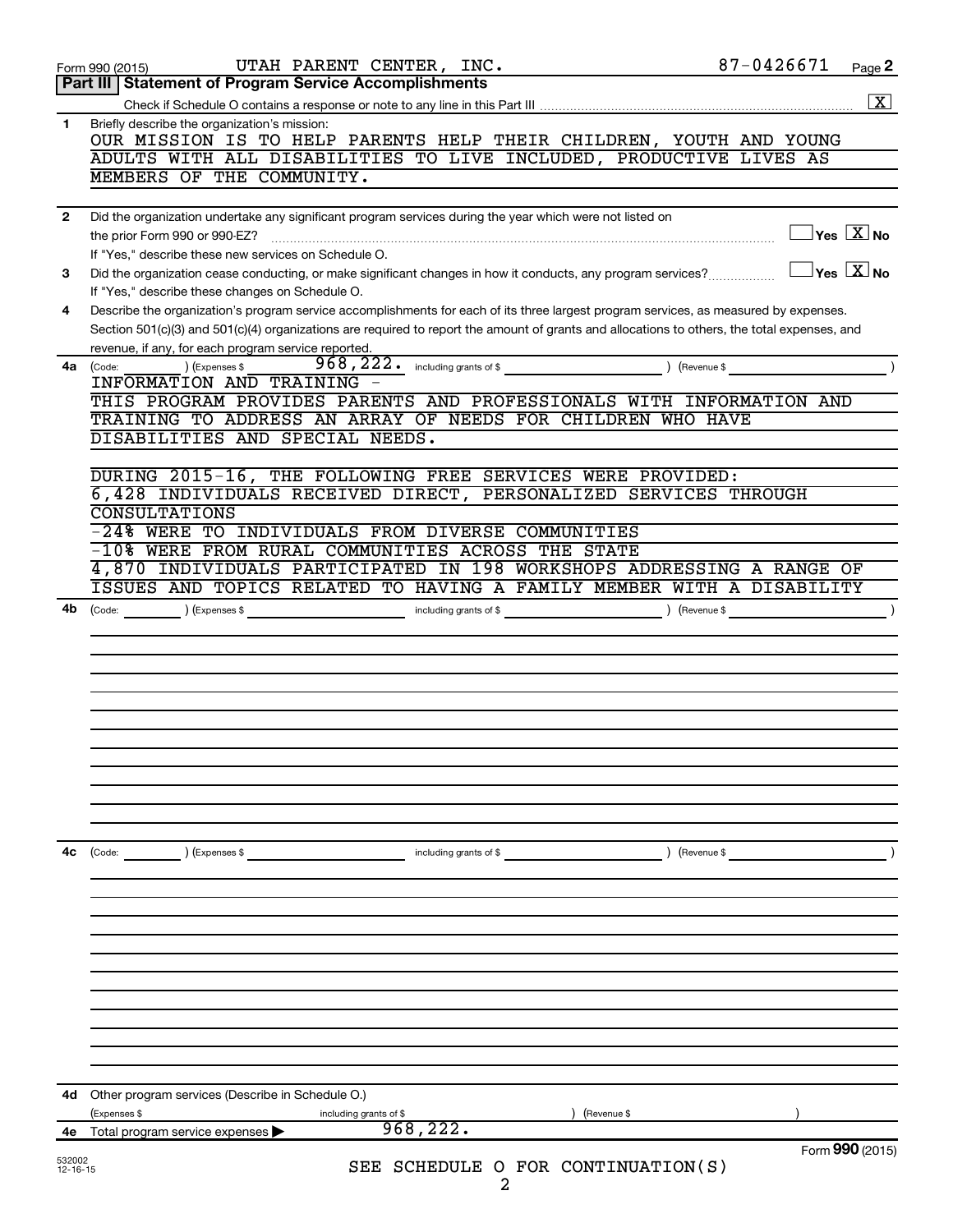**Part IV Checklist of Required Schedules**

Form 990 (2015) U'I'AH P'AREN'I' C'EN'I'ER, INC 。 8 7 - 04 Z b b 7 L Page UTAH PARENT CENTER, INC. 87-0426671

|    |                                                                                                                                                                                                                                                                |                | Yes                     | No      |
|----|----------------------------------------------------------------------------------------------------------------------------------------------------------------------------------------------------------------------------------------------------------------|----------------|-------------------------|---------|
| 1  | Is the organization described in section $501(c)(3)$ or $4947(a)(1)$ (other than a private foundation)?                                                                                                                                                        | 1              | X                       |         |
| 2  | Is the organization required to complete Schedule B, Schedule of Contributors? [11] The organization required to complete Schedule B, Schedule of Contributors?                                                                                                | $\overline{2}$ | $\overline{\textbf{x}}$ |         |
| 3  | Did the organization engage in direct or indirect political campaign activities on behalf of or in opposition to candidates for                                                                                                                                |                |                         |         |
|    |                                                                                                                                                                                                                                                                | з              |                         | х       |
| 4  | Section 501(c)(3) organizations. Did the organization engage in lobbying activities, or have a section 501(h) election in effect                                                                                                                               |                |                         |         |
|    |                                                                                                                                                                                                                                                                | 4              |                         | x       |
| 5  | Is the organization a section 501(c)(4), 501(c)(5), or 501(c)(6) organization that receives membership dues, assessments, or                                                                                                                                   |                |                         |         |
|    |                                                                                                                                                                                                                                                                | 5              |                         | x       |
| 6  | Did the organization maintain any donor advised funds or any similar funds or accounts for which donors have the right to                                                                                                                                      |                |                         |         |
|    | provide advice on the distribution or investment of amounts in such funds or accounts? If "Yes," complete Schedule D, Part I                                                                                                                                   | 6              |                         | х       |
| 7  | Did the organization receive or hold a conservation easement, including easements to preserve open space,                                                                                                                                                      |                |                         |         |
|    |                                                                                                                                                                                                                                                                | $\overline{7}$ |                         | x       |
| 8  | Did the organization maintain collections of works of art, historical treasures, or other similar assets? If "Yes," complete                                                                                                                                   |                |                         |         |
|    | Schedule D, Part III <b>Marting Communities</b> and the contract of the contract of the contract of the contract of the contract of the contract of the contract of the contract of the contract of the contract of the contract of                            | 8              |                         | x       |
| 9  | Did the organization report an amount in Part X, line 21, for escrow or custodial account liability, serve as a custodian for                                                                                                                                  |                |                         |         |
|    | amounts not listed in Part X; or provide credit counseling, debt management, credit repair, or debt negotiation services?                                                                                                                                      |                |                         |         |
|    | If "Yes," complete Schedule D, Part IV                                                                                                                                                                                                                         | 9              |                         | х       |
| 10 | Did the organization, directly or through a related organization, hold assets in temporarily restricted endowments, permanent                                                                                                                                  |                |                         |         |
|    |                                                                                                                                                                                                                                                                | 10             | х                       |         |
| 11 | If the organization's answer to any of the following questions is "Yes," then complete Schedule D, Parts VI, VII, VIII, IX, or X                                                                                                                               |                |                         |         |
|    | as applicable.                                                                                                                                                                                                                                                 |                |                         |         |
|    | a Did the organization report an amount for land, buildings, and equipment in Part X, line 10? If "Yes," complete Schedule D,                                                                                                                                  |                |                         |         |
|    | Part VI                                                                                                                                                                                                                                                        | 11a            | х                       |         |
|    | <b>b</b> Did the organization report an amount for investments - other securities in Part X, line 12 that is 5% or more of its total                                                                                                                           |                |                         |         |
|    |                                                                                                                                                                                                                                                                | <b>11b</b>     |                         | x       |
|    | c Did the organization report an amount for investments - program related in Part X, line 13 that is 5% or more of its total                                                                                                                                   |                |                         |         |
|    |                                                                                                                                                                                                                                                                | 11c            |                         | х       |
|    | d Did the organization report an amount for other assets in Part X, line 15 that is 5% or more of its total assets reported in                                                                                                                                 |                |                         |         |
|    |                                                                                                                                                                                                                                                                | <b>11d</b>     |                         | х       |
|    |                                                                                                                                                                                                                                                                | 11e            |                         | x       |
| f  | Did the organization's separate or consolidated financial statements for the tax year include a footnote that addresses                                                                                                                                        |                |                         |         |
|    | the organization's liability for uncertain tax positions under FIN 48 (ASC 740)? If "Yes," complete Schedule D, Part X                                                                                                                                         | 11f            | х                       |         |
|    | 12a Did the organization obtain separate, independent audited financial statements for the tax year? If "Yes," complete                                                                                                                                        |                |                         |         |
|    | Schedule D, Parts XI and XII                                                                                                                                                                                                                                   | 12a            | х                       |         |
|    | <b>b</b> Was the organization included in consolidated, independent audited financial statements for the tax year?                                                                                                                                             |                |                         |         |
|    | If "Yes," and if the organization answered "No" to line 12a, then completing Schedule D, Parts XI and XII is optional                                                                                                                                          | 12b            |                         | Δ.<br>х |
| 13 |                                                                                                                                                                                                                                                                | 13<br>14a      |                         | x       |
|    |                                                                                                                                                                                                                                                                |                |                         |         |
|    | <b>b</b> Did the organization have aggregate revenues or expenses of more than \$10,000 from grantmaking, fundraising, business,<br>investment, and program service activities outside the United States, or aggregate foreign investments valued at \$100,000 |                |                         |         |
|    |                                                                                                                                                                                                                                                                | 14b            |                         | x       |
| 15 | Did the organization report on Part IX, column (A), line 3, more than \$5,000 of grants or other assistance to or for any                                                                                                                                      |                |                         |         |
|    |                                                                                                                                                                                                                                                                | 15             |                         | х       |
| 16 | Did the organization report on Part IX, column (A), line 3, more than \$5,000 of aggregate grants or other assistance to                                                                                                                                       |                |                         |         |
|    |                                                                                                                                                                                                                                                                | 16             |                         | х       |
| 17 | Did the organization report a total of more than \$15,000 of expenses for professional fundraising services on Part IX,                                                                                                                                        |                |                         |         |
|    |                                                                                                                                                                                                                                                                | 17             |                         | х       |
| 18 | Did the organization report more than \$15,000 total of fundraising event gross income and contributions on Part VIII, lines                                                                                                                                   |                |                         |         |
|    |                                                                                                                                                                                                                                                                | 18             |                         | х       |
| 19 | Did the organization report more than \$15,000 of gross income from gaming activities on Part VIII, line 9a? If "Yes,"                                                                                                                                         |                |                         |         |
|    |                                                                                                                                                                                                                                                                | 19             |                         | x       |

Form **990** (2015)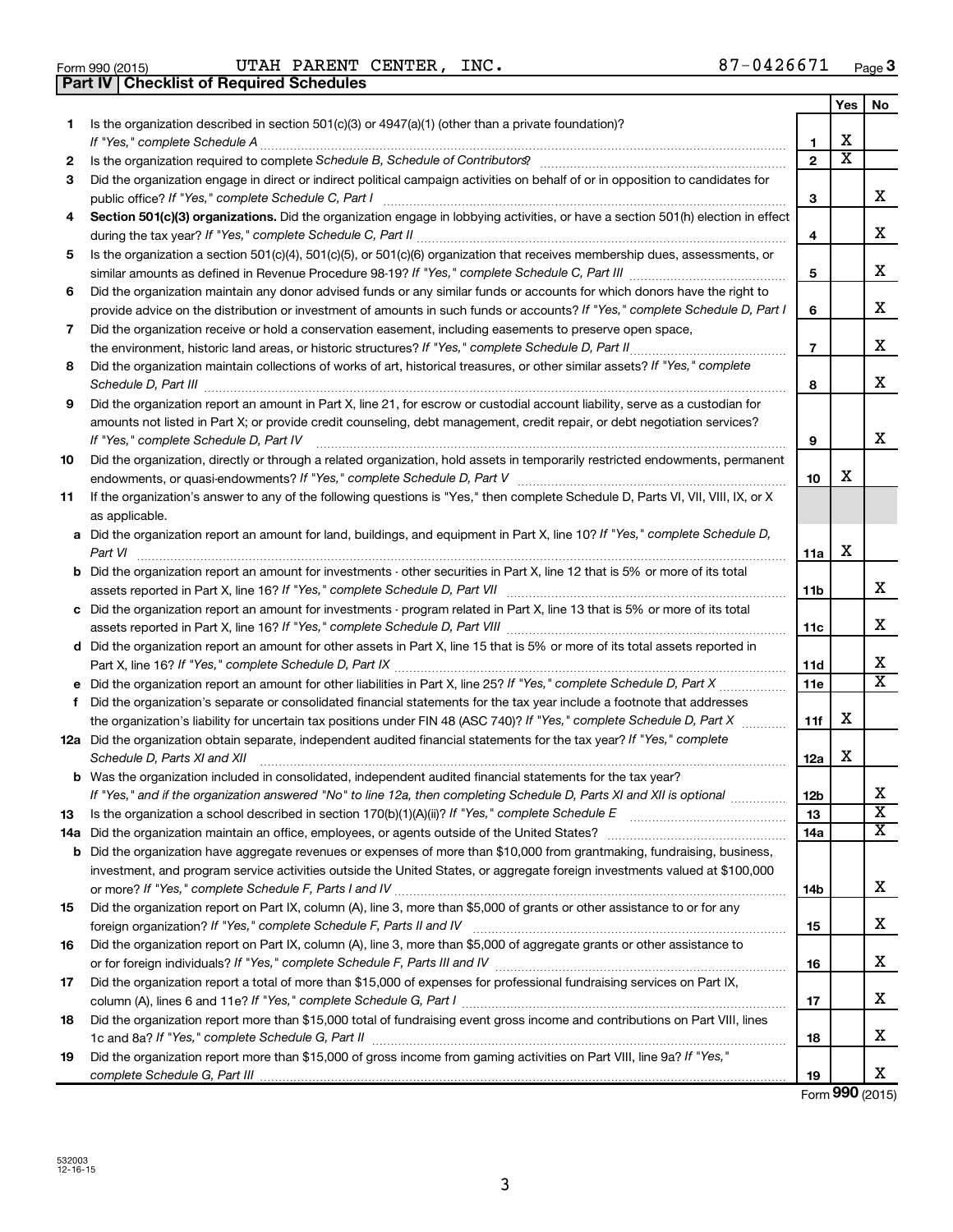Form 990 (2015) Page UTAH PARENT CENTER, INC. 87-0426671

*(continued)* **Part IV Checklist of Required Schedules**

|     |                                                                                                                                                                                                |                 | Yes | No                      |
|-----|------------------------------------------------------------------------------------------------------------------------------------------------------------------------------------------------|-----------------|-----|-------------------------|
|     | 20a Did the organization operate one or more hospital facilities? If "Yes," complete Schedule H                                                                                                | 20a             |     | $\overline{\mathbf{X}}$ |
| b   | If "Yes" to line 20a, did the organization attach a copy of its audited financial statements to this return?                                                                                   | 20 <sub>b</sub> |     |                         |
| 21  | Did the organization report more than \$5,000 of grants or other assistance to any domestic organization or                                                                                    |                 |     |                         |
|     |                                                                                                                                                                                                | 21              |     | X                       |
| 22  | Did the organization report more than \$5,000 of grants or other assistance to or for domestic individuals on                                                                                  |                 |     |                         |
|     | Part IX, column (A), line 2? If "Yes," complete Schedule I, Parts I and III                                                                                                                    | 22              |     | X                       |
| 23  | Did the organization answer "Yes" to Part VII, Section A, line 3, 4, or 5 about compensation of the organization's current                                                                     |                 |     |                         |
|     | and former officers, directors, trustees, key employees, and highest compensated employees? If "Yes," complete                                                                                 |                 |     |                         |
|     | Schedule J                                                                                                                                                                                     | 23              |     | x                       |
| 24a | Did the organization have a tax-exempt bond issue with an outstanding principal amount of more than \$100,000 as of the                                                                        |                 |     |                         |
|     | last day of the year, that was issued after December 31, 2002? If "Yes," answer lines 24b through 24d and complete                                                                             |                 |     |                         |
|     | Schedule K. If "No", go to line 25a                                                                                                                                                            | 24a             |     | x                       |
| b   |                                                                                                                                                                                                | 24b             |     |                         |
| с   | Did the organization maintain an escrow account other than a refunding escrow at any time during the year to defease                                                                           |                 |     |                         |
|     | any tax-exempt bonds?                                                                                                                                                                          | 24c             |     |                         |
|     |                                                                                                                                                                                                | 24d             |     |                         |
|     | 25a Section 501(c)(3), 501(c)(4), and 501(c)(29) organizations. Did the organization engage in an excess benefit                                                                               |                 |     |                         |
|     | transaction with a disqualified person during the year? If "Yes," complete Schedule L, Part I manual content of the disqualified person during the year? If "Yes," complete Schedule L, Part I | 25a             |     | X                       |
| b   | Is the organization aware that it engaged in an excess benefit transaction with a disqualified person in a prior year, and                                                                     |                 |     |                         |
|     | that the transaction has not been reported on any of the organization's prior Forms 990 or 990-EZ? If "Yes," complete                                                                          |                 |     | X                       |
|     | Schedule L, Part I                                                                                                                                                                             | 25b             |     |                         |
| 26  | Did the organization report any amount on Part X, line 5, 6, or 22 for receivables from or payables to any current or                                                                          |                 |     |                         |
|     | former officers, directors, trustees, key employees, highest compensated employees, or disqualified persons? If "Yes,"<br>complete Schedule L, Part II                                         | 26              |     | X                       |
| 27  | Did the organization provide a grant or other assistance to an officer, director, trustee, key employee, substantial                                                                           |                 |     |                         |
|     | contributor or employee thereof, a grant selection committee member, or to a 35% controlled entity or family member                                                                            |                 |     |                         |
|     |                                                                                                                                                                                                | 27              |     | X                       |
| 28  | Was the organization a party to a business transaction with one of the following parties (see Schedule L, Part IV                                                                              |                 |     |                         |
|     | instructions for applicable filing thresholds, conditions, and exceptions):                                                                                                                    |                 |     |                         |
| а   | A current or former officer, director, trustee, or key employee? If "Yes," complete Schedule L, Part IV                                                                                        | 28a             |     | х                       |
| b   | A family member of a current or former officer, director, trustee, or key employee? If "Yes," complete Schedule L, Part IV                                                                     | 28b             |     | $\overline{\text{X}}$   |
| с   | An entity of which a current or former officer, director, trustee, or key employee (or a family member thereof) was an officer,                                                                |                 |     |                         |
|     | director, trustee, or direct or indirect owner? If "Yes," complete Schedule L, Part IV                                                                                                         | 28c             |     | х                       |
| 29  |                                                                                                                                                                                                | 29              |     | $\overline{\textbf{x}}$ |
| 30  | Did the organization receive contributions of art, historical treasures, or other similar assets, or qualified conservation                                                                    |                 |     |                         |
|     |                                                                                                                                                                                                | 30              |     | X                       |
| 31  | Did the organization liquidate, terminate, or dissolve and cease operations?                                                                                                                   |                 |     |                         |
|     |                                                                                                                                                                                                | 31              |     | X                       |
| 32  | Did the organization sell, exchange, dispose of, or transfer more than 25% of its net assets? If "Yes," complete                                                                               |                 |     |                         |
|     | Schedule N, Part II                                                                                                                                                                            | 32              |     | х                       |
| 33  | Did the organization own 100% of an entity disregarded as separate from the organization under Regulations                                                                                     |                 |     |                         |
|     |                                                                                                                                                                                                | 33              |     | x                       |
| 34  | Was the organization related to any tax-exempt or taxable entity? If "Yes," complete Schedule R, Part II, III, or IV, and                                                                      |                 |     |                         |
|     | Part V, line 1                                                                                                                                                                                 | 34              |     | х                       |
| 35a |                                                                                                                                                                                                | <b>35a</b>      |     | X                       |
| b   | If "Yes" to line 35a, did the organization receive any payment from or engage in any transaction with a controlled entity                                                                      |                 |     |                         |
|     |                                                                                                                                                                                                | 35b             |     |                         |
| 36  | Section 501(c)(3) organizations. Did the organization make any transfers to an exempt non-charitable related organization?                                                                     |                 |     |                         |
|     |                                                                                                                                                                                                | 36              |     | x                       |
| 37  | Did the organization conduct more than 5% of its activities through an entity that is not a related organization                                                                               |                 |     |                         |
|     |                                                                                                                                                                                                | 37              |     | х                       |
| 38  | Did the organization complete Schedule O and provide explanations in Schedule O for Part VI, lines 11b and 19?                                                                                 |                 | х   |                         |
|     |                                                                                                                                                                                                | 38              |     |                         |

Form **990** (2015)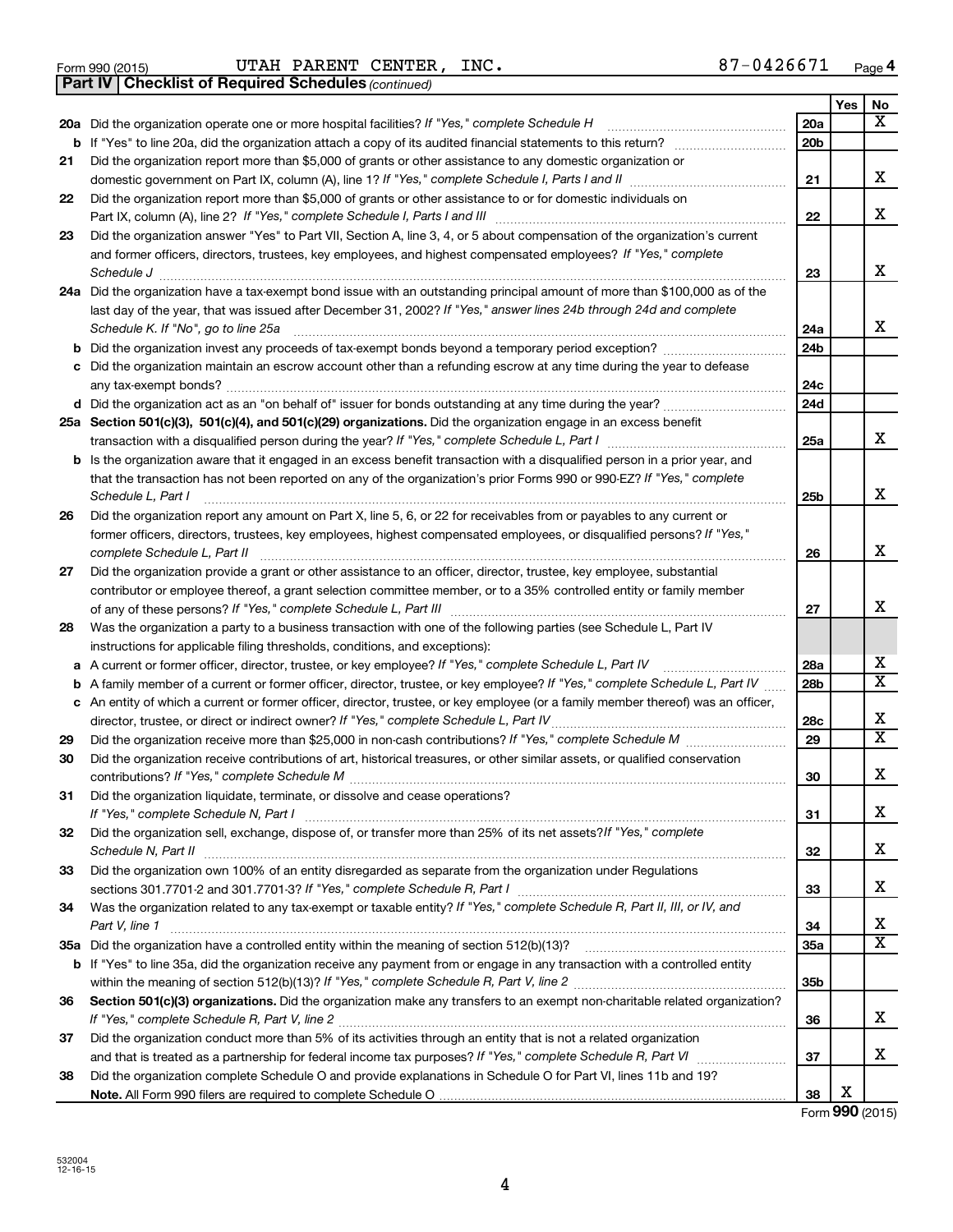|               | UTAH PARENT CENTER, INC.<br>Form 990 (2015)                                                                                                          | 87-0426671      |                |     | Page 5                  |  |
|---------------|------------------------------------------------------------------------------------------------------------------------------------------------------|-----------------|----------------|-----|-------------------------|--|
| <b>Part V</b> | <b>Statements Regarding Other IRS Filings and Tax Compliance</b>                                                                                     |                 |                |     |                         |  |
|               | Check if Schedule O contains a response or note to any line in this Part V                                                                           |                 |                |     |                         |  |
|               |                                                                                                                                                      |                 |                | Yes | No                      |  |
|               |                                                                                                                                                      | 1a              |                |     |                         |  |
| b             | Enter the number of Forms W-2G included in line 1a. Enter -0- if not applicable                                                                      | 1b              |                |     |                         |  |
|               | c Did the organization comply with backup withholding rules for reportable payments to vendors and reportable gaming                                 |                 |                |     |                         |  |
|               |                                                                                                                                                      |                 | 1c             | х   |                         |  |
|               | 2a Enter the number of employees reported on Form W-3, Transmittal of Wage and Tax Statements,                                                       |                 |                |     |                         |  |
|               | filed for the calendar year ending with or within the year covered by this return                                                                    | 30<br>2a        |                |     |                         |  |
|               |                                                                                                                                                      |                 | 2 <sub>b</sub> | х   |                         |  |
|               |                                                                                                                                                      |                 |                |     |                         |  |
|               | 3a Did the organization have unrelated business gross income of \$1,000 or more during the year?                                                     |                 | За             |     | x                       |  |
|               |                                                                                                                                                      |                 | 3 <sub>b</sub> |     |                         |  |
|               | 4a At any time during the calendar year, did the organization have an interest in, or a signature or other authority over, a                         |                 |                |     |                         |  |
|               | financial account in a foreign country (such as a bank account, securities account, or other financial account)?                                     |                 | 4a             |     | X                       |  |
|               | <b>b</b> If "Yes," enter the name of the foreign country: $\blacktriangleright$                                                                      |                 |                |     |                         |  |
|               | See instructions for filing requirements for FinCEN Form 114, Report of Foreign Bank and Financial Accounts (FBAR).                                  |                 |                |     |                         |  |
|               |                                                                                                                                                      |                 | 5a             |     | х                       |  |
|               | <b>b</b> Did any taxable party notify the organization that it was or is a party to a prohibited tax shelter transaction?                            |                 | 5b             |     | $\overline{\texttt{x}}$ |  |
|               |                                                                                                                                                      |                 | 5c             |     |                         |  |
|               | 6a Does the organization have annual gross receipts that are normally greater than \$100,000, and did the organization solicit                       |                 |                |     |                         |  |
|               | any contributions that were not tax deductible as charitable contributions?                                                                          |                 | 6a             |     | х                       |  |
|               | b If "Yes," did the organization include with every solicitation an express statement that such contributions or gifts                               |                 |                |     |                         |  |
|               | were not tax deductible?                                                                                                                             |                 | 6b             |     |                         |  |
| 7             | Organizations that may receive deductible contributions under section 170(c).                                                                        |                 |                |     |                         |  |
|               | Did the organization receive a payment in excess of \$75 made partly as a contribution and partly for goods and services provided to the payor?<br>a |                 |                |     |                         |  |
|               |                                                                                                                                                      |                 | 7b             |     |                         |  |
|               | c Did the organization sell, exchange, or otherwise dispose of tangible personal property for which it was required                                  |                 |                |     |                         |  |
|               | to file Form 8282?                                                                                                                                   |                 | 7c             |     | X                       |  |
|               | d If "Yes," indicate the number of Forms 8282 filed during the year manufactured intervent in the set of the N                                       | 7d              |                |     |                         |  |
| е             | Did the organization receive any funds, directly or indirectly, to pay premiums on a personal benefit contract?                                      |                 | 7e             |     | х                       |  |
| f.            | Did the organization, during the year, pay premiums, directly or indirectly, on a personal benefit contract?                                         |                 | 7f             |     | $\overline{\text{x}}$   |  |
| g             | If the organization received a contribution of qualified intellectual property, did the organization file Form 8899 as required?                     |                 | 7g             |     |                         |  |
|               | h If the organization received a contribution of cars, boats, airplanes, or other vehicles, did the organization file a Form 1098-C?                 |                 | 7h             |     |                         |  |
| 8             | Sponsoring organizations maintaining donor advised funds. Did a donor advised fund maintained by the                                                 |                 |                |     |                         |  |
|               | sponsoring organization have excess business holdings at any time during the year?                                                                   |                 | 8              |     |                         |  |
| 9             | Sponsoring organizations maintaining donor advised funds.                                                                                            |                 |                |     |                         |  |
| а             | Did the sponsoring organization make any taxable distributions under section 4966?                                                                   |                 | 9а             |     |                         |  |
| b             |                                                                                                                                                      |                 | 9b             |     |                         |  |
| 10            | Section 501(c)(7) organizations. Enter:                                                                                                              |                 |                |     |                         |  |
| а             |                                                                                                                                                      | 10a             |                |     |                         |  |
| b             | Gross receipts, included on Form 990, Part VIII, line 12, for public use of club facilities                                                          | 10b             |                |     |                         |  |
| 11            | Section 501(c)(12) organizations. Enter:                                                                                                             |                 |                |     |                         |  |
| а             |                                                                                                                                                      | 11a             |                |     |                         |  |
| b             | Gross income from other sources (Do not net amounts due or paid to other sources against                                                             |                 |                |     |                         |  |
|               |                                                                                                                                                      | 11b             |                |     |                         |  |
|               | 12a Section 4947(a)(1) non-exempt charitable trusts. Is the organization filing Form 990 in lieu of Form 1041?                                       |                 | 12a            |     |                         |  |
| b             | If "Yes," enter the amount of tax-exempt interest received or accrued during the year                                                                | 12b             |                |     |                         |  |
| 13            | Section 501(c)(29) qualified nonprofit health insurance issuers.                                                                                     |                 |                |     |                         |  |
|               |                                                                                                                                                      |                 | 13a            |     |                         |  |
|               | Note. See the instructions for additional information the organization must report on Schedule O.                                                    |                 |                |     |                         |  |
|               | <b>b</b> Enter the amount of reserves the organization is required to maintain by the states in which the                                            |                 |                |     |                         |  |
|               |                                                                                                                                                      | 13 <sub>b</sub> |                |     |                         |  |
|               |                                                                                                                                                      | 13с             |                |     |                         |  |
|               | <b>14a</b> Did the organization receive any payments for indoor tanning services during the tax year?                                                |                 | 14a            |     | X                       |  |
|               |                                                                                                                                                      |                 | 14b            |     |                         |  |

| Form 990 (2015) |  |
|-----------------|--|
|-----------------|--|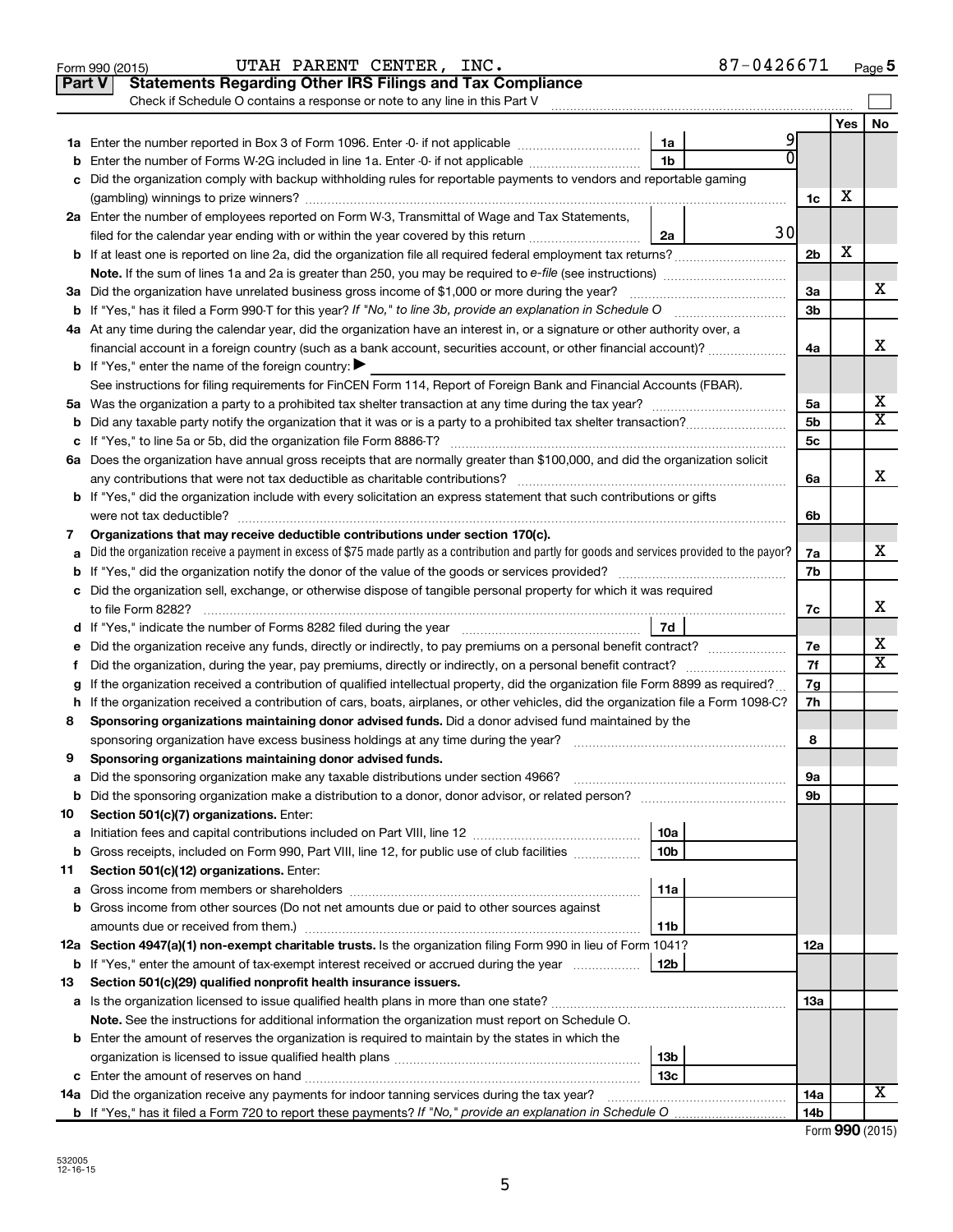|  |  | -- |  |
|--|--|----|--|
|  |  |    |  |
|  |  |    |  |
|  |  |    |  |
|  |  |    |  |

|    | persons, comparability data, and contemporaneous substantiation of the deliberation and decision?                                                                                                                              |     |   |
|----|--------------------------------------------------------------------------------------------------------------------------------------------------------------------------------------------------------------------------------|-----|---|
| a  | The organization's CEO, Executive Director, or top management official manufactured content of the organization's CEO, Executive Director, or top management official manufactured content of the state of the state of the st | 15a | х |
| b  |                                                                                                                                                                                                                                | 15b | x |
|    | If "Yes" to line 15a or 15b, describe the process in Schedule O (see instructions).                                                                                                                                            |     |   |
|    | <b>16a</b> Did the organization invest in, contribute assets to, or participate in a joint venture or similar arrangement with a                                                                                               |     |   |
|    | taxable entity during the year?                                                                                                                                                                                                | 16a |   |
|    | <b>b</b> If "Yes," did the organization follow a written policy or procedure requiring the organization to evaluate its participation                                                                                          |     |   |
|    | in joint venture arrangements under applicable federal tax law, and take steps to safeguard the organization's                                                                                                                 |     |   |
|    |                                                                                                                                                                                                                                | 16b |   |
|    | <b>Section C. Disclosure</b>                                                                                                                                                                                                   |     |   |
| 17 | List the states with which a copy of this Form 990 is required to be filed $\blacktriangleright \text{UT}$                                                                                                                     |     |   |
| 18 | Section 6104 requires an organization to make its Forms 1023 (or 1024 if applicable), 990, and 990-T (Section 501(c)(3)s only) available                                                                                       |     |   |
|    | for public inspection. Indicate how you made these available. Check all that apply.                                                                                                                                            |     |   |
|    | $\boxed{\textbf{X}}$ Own website $\boxed{\textbf{X}}$ Another's website $\boxed{\textbf{X}}$ Upon request $\boxed{\phantom{\textbf{X}}}$ Other (explain in Schedule O)                                                         |     |   |
| 19 | Describe in Schedule O whether (and if so, how) the organization made its governing documents, conflict of interest policy, and financial                                                                                      |     |   |
|    | statements available to the public during the tax year.                                                                                                                                                                        |     |   |
| 20 | State the name, address, and telephone number of the person who possesses the organization's books and records:                                                                                                                |     |   |
|    | HELEN W POST - (801) 272-1051                                                                                                                                                                                                  |     |   |
|    | 230 WEST 200 SOUTH, NO. 1101, SALT LAKE CITY,<br>UT<br>84101                                                                                                                                                                   |     |   |

6

#### Form 990 (2015) Page UTAH PARENT CENTER, INC. 87-0426671

Check if Schedule O contains a response or note to any line in this Part VI

**6**

 $\boxed{\text{X}}$ 

Form (2015) **990**

| Part VI   Governance, Management, and Disclosure For each "Yes" response to lines 2 through 7b below, and for a "No" response |  |
|-------------------------------------------------------------------------------------------------------------------------------|--|
| to line 8a, 8b, or 10b below, describe the circumstances, processes, or changes in Schedule O. See instructions.              |  |

|     | <b>Section A. Governing Body and Management</b>                                                                                                                                                                               |    |  |    |                         |                              |                         |
|-----|-------------------------------------------------------------------------------------------------------------------------------------------------------------------------------------------------------------------------------|----|--|----|-------------------------|------------------------------|-------------------------|
|     |                                                                                                                                                                                                                               |    |  |    |                         | Yes                          | <b>No</b>               |
|     | 1a Enter the number of voting members of the governing body at the end of the tax year <i>manumum</i>                                                                                                                         | 1a |  | 13 |                         |                              |                         |
|     | If there are material differences in voting rights among members of the governing body, or if the governing                                                                                                                   |    |  |    |                         |                              |                         |
|     | body delegated broad authority to an executive committee or similar committee, explain in Schedule O.                                                                                                                         |    |  |    |                         |                              |                         |
|     | 13<br><b>b</b> Enter the number of voting members included in line 1a, above, who are independent <i>manumum</i><br>1b                                                                                                        |    |  |    |                         |                              |                         |
| 2   | Did any officer, director, trustee, or key employee have a family relationship or a business relationship with any other                                                                                                      |    |  |    |                         |                              |                         |
|     |                                                                                                                                                                                                                               |    |  |    | $\mathbf{2}$            | X                            |                         |
| З   | Did the organization delegate control over management duties customarily performed by or under the direct supervision                                                                                                         |    |  |    |                         |                              |                         |
|     |                                                                                                                                                                                                                               |    |  |    |                         |                              |                         |
| 4   | Did the organization make any significant changes to its governing documents since the prior Form 990 was filed?                                                                                                              |    |  |    | $\overline{\mathbf{4}}$ | $\overline{\textbf{x}}$      |                         |
| 5   |                                                                                                                                                                                                                               |    |  |    | 5                       |                              | $\overline{\mathbf{X}}$ |
| 6   |                                                                                                                                                                                                                               |    |  |    | 6                       |                              | $\overline{\mathtt{x}}$ |
|     | 7a Did the organization have members, stockholders, or other persons who had the power to elect or appoint one or                                                                                                             |    |  |    |                         |                              |                         |
|     |                                                                                                                                                                                                                               |    |  |    | 7a                      |                              | x                       |
|     | <b>b</b> Are any governance decisions of the organization reserved to (or subject to approval by) members, stockholders, or                                                                                                   |    |  |    |                         |                              |                         |
|     | persons other than the governing body?                                                                                                                                                                                        |    |  |    | 7b                      |                              | x                       |
| 8   | Did the organization contemporaneously document the meetings held or written actions undertaken during the year by the following:                                                                                             |    |  |    |                         |                              |                         |
|     |                                                                                                                                                                                                                               |    |  |    | 8a                      | х                            |                         |
| b   |                                                                                                                                                                                                                               |    |  |    | 8b                      | $\overline{\text{x}}$        |                         |
| 9   | Is there any officer, director, trustee, or key employee listed in Part VII, Section A, who cannot be reached at the                                                                                                          |    |  |    |                         |                              |                         |
|     |                                                                                                                                                                                                                               |    |  |    | 9                       |                              | X                       |
|     | Section B. Policies (This Section B requests information about policies not required by the Internal Revenue Code.)                                                                                                           |    |  |    |                         |                              |                         |
|     |                                                                                                                                                                                                                               |    |  |    |                         | Yes                          | No                      |
|     |                                                                                                                                                                                                                               |    |  |    | <b>10a</b>              |                              | $\mathbf x$             |
|     | b If "Yes," did the organization have written policies and procedures governing the activities of such chapters, affiliates,                                                                                                  |    |  |    |                         |                              |                         |
|     |                                                                                                                                                                                                                               |    |  |    |                         |                              |                         |
|     | 11a Has the organization provided a complete copy of this Form 990 to all members of its governing body before filing the form?                                                                                               |    |  |    |                         |                              |                         |
|     | <b>b</b> Describe in Schedule O the process, if any, used by the organization to review this Form 990.                                                                                                                        |    |  |    |                         |                              |                         |
| 12a | Did the organization have a written conflict of interest policy? If "No," go to line 13                                                                                                                                       |    |  |    | 12a                     | х                            |                         |
| b   |                                                                                                                                                                                                                               |    |  |    | 12 <sub>b</sub>         | $\overline{\text{x}}$        |                         |
|     | c Did the organization regularly and consistently monitor and enforce compliance with the policy? If "Yes," describe                                                                                                          |    |  |    |                         |                              |                         |
|     | in Schedule O how this was done manufactured and continuum and contact the was done manufactured and contact t                                                                                                                |    |  |    | 12c                     | х                            |                         |
| 13  |                                                                                                                                                                                                                               |    |  |    | 13                      | $\overline{\textbf{x}}$      |                         |
| 14  | Did the organization have a written document retention and destruction policy? [11] manufaction manufaction in                                                                                                                |    |  |    | 14                      | $\overline{\text{x}}$        |                         |
| 15  | Did the process for determining compensation of the following persons include a review and approval by independent                                                                                                            |    |  |    |                         |                              |                         |
|     | persons, comparability data, and contemporaneous substantiation of the deliberation and decision?                                                                                                                             |    |  |    |                         |                              |                         |
| а   | The organization's CEO, Executive Director, or top management official manufactured content content of the organization's CEO, Executive Director, or top management official manufactured content of the original content of |    |  |    | 15a                     | Χ<br>$\overline{\textbf{x}}$ |                         |
|     | <b>b</b> Other officers or key employees of the organization                                                                                                                                                                  |    |  |    | 15b                     |                              |                         |
|     | If "Yes" to line 15a or 15b, describe the process in Schedule O (see instructions).                                                                                                                                           |    |  |    |                         |                              |                         |
|     | 16a Did the organization invest in, contribute assets to, or participate in a joint venture or similar arrangement with a                                                                                                     |    |  |    |                         |                              | х                       |
|     | taxable entity during the year?                                                                                                                                                                                               |    |  |    | 16a                     |                              |                         |
|     | b If "Yes," did the organization follow a written policy or procedure requiring the organization to evaluate its participation                                                                                                |    |  |    |                         |                              |                         |
|     | in joint venture arrangements under applicable federal tax law, and take steps to safeguard the organization's                                                                                                                |    |  |    |                         |                              |                         |
|     | exempt status with respect to such arrangements?                                                                                                                                                                              |    |  |    | 16b                     |                              |                         |
|     | <b>Section C. Disclosure</b>                                                                                                                                                                                                  |    |  |    |                         |                              |                         |
| 17  | List the states with which a copy of this Form 990 is required to be filed $\blacktriangleright \texttt{UT}$                                                                                                                  |    |  |    |                         |                              |                         |
| 18  | Section 6104 requires an organization to make its Forms 1023 (or 1024 if applicable), 990, and 990-T (Section 501(c)(3)s only) available                                                                                      |    |  |    |                         |                              |                         |
|     | for public inspection. Indicate how you made these available. Check all that apply.<br>$\lfloor x \rfloor$ Upon request<br><b>X</b> Own website<br>$\lfloor X \rfloor$ Another's website                                      |    |  |    |                         |                              |                         |
|     | Other (explain in Schedule O)                                                                                                                                                                                                 |    |  |    |                         |                              |                         |
| 19  | Describe in Schedule O whether (and if so, how) the organization made its governing documents, conflict of interest policy, and financial                                                                                     |    |  |    |                         |                              |                         |
|     | statements available to the public during the tax year.                                                                                                                                                                       |    |  |    |                         |                              |                         |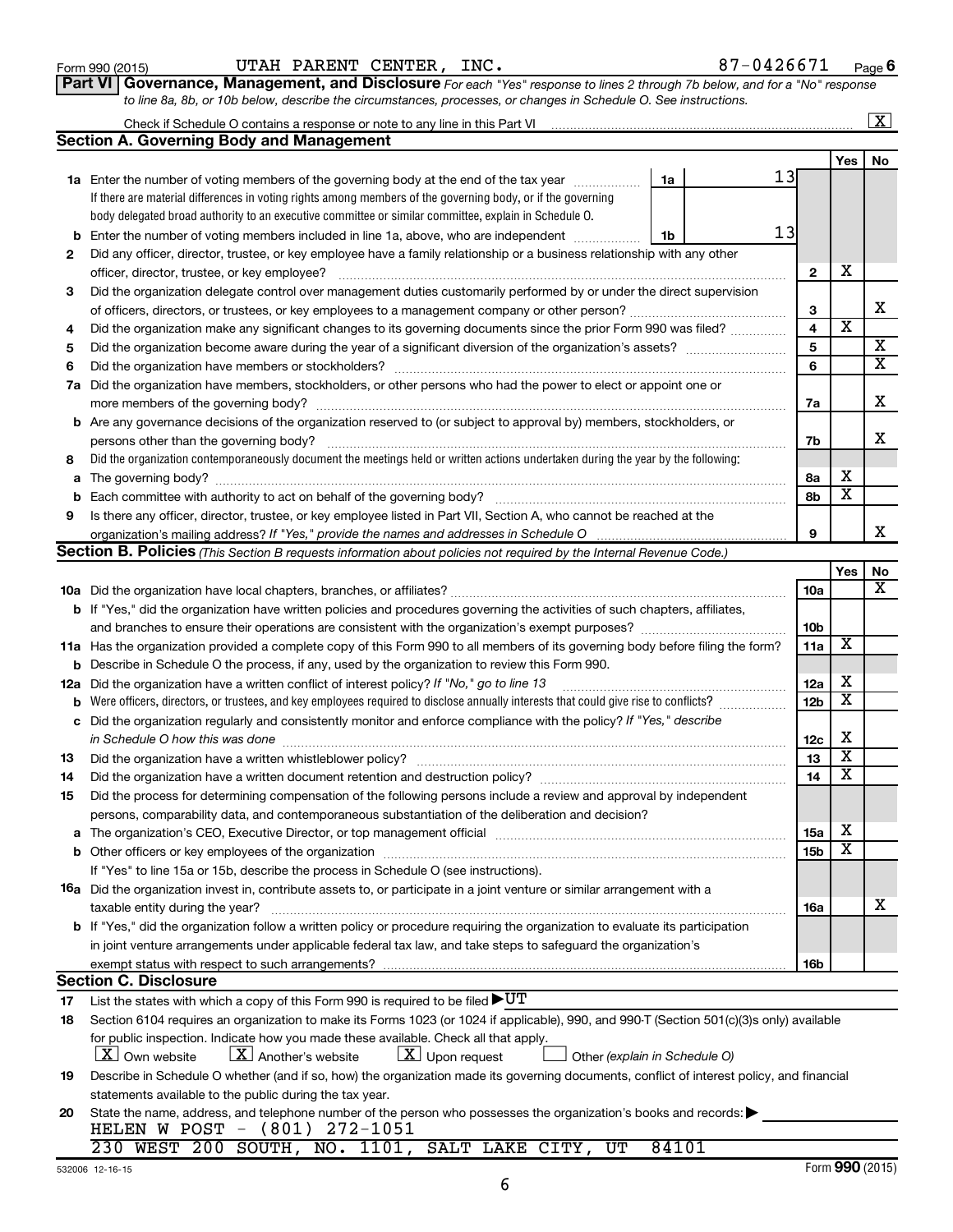$\Box$ 

| Part VII Compensation of Officers, Directors, Trustees, Key Employees, Highest Compensated |  |  |
|--------------------------------------------------------------------------------------------|--|--|
| <b>Employees, and Independent Contractors</b>                                              |  |  |

Check if Schedule O contains a response or note to any line in this Part VII

**Section A. Officers, Directors, Trustees, Key Employees, and Highest Compensated Employees**

**1a**  Complete this table for all persons required to be listed. Report compensation for the calendar year ending with or within the organization's tax year.

 $\bullet$  List all of the organization's current officers, directors, trustees (whether individuals or organizations), regardless of amount of compensation. Enter  $-0$ - in columns  $(D)$ ,  $(E)$ , and  $(F)$  if no compensation was paid.

**•** List all of the organization's **current** key employees, if any. See instructions for definition of "key employee."

**•** List the organization's five current highest compensated employees (other than an officer, director, trustee, or key employee) who received reportable compensation (Box 5 of Form W-2 and/or Box 7 of Form 1099-MISC) of more than \$100,000 from the organization and any related organizations.

**•** List all of the organization's former officers, key employees, and highest compensated employees who received more than \$100,000 of reportable compensation from the organization and any related organizations.

**•** List all of the organization's former directors or trustees that received, in the capacity as a former director or trustee of the organization, more than \$10,000 of reportable compensation from the organization and any related organizations.

List persons in the following order: individual trustees or directors; institutional trustees; officers; key employees; highest compensated employees; and former such persons.

Check this box if neither the organization nor any related organization compensated any current officer, director, or trustee.  $\Box$ 

| (A)                         | (B)                    | (C)                                                                                                         |                       |             |              |                                 |        | (D)             | (E)             | (F)                          |
|-----------------------------|------------------------|-------------------------------------------------------------------------------------------------------------|-----------------------|-------------|--------------|---------------------------------|--------|-----------------|-----------------|------------------------------|
| Name and Title              | Average                | Position<br>(do not check more than one<br>box, unless person is both an<br>officer and a director/trustee) |                       |             |              |                                 |        | Reportable      | Reportable      | Estimated                    |
|                             | hours per              |                                                                                                             |                       |             |              |                                 |        | compensation    | compensation    | amount of                    |
|                             | week                   |                                                                                                             |                       |             |              |                                 |        | from            | from related    | other                        |
|                             | (list any              |                                                                                                             |                       |             |              |                                 |        | the             | organizations   | compensation                 |
|                             | hours for              |                                                                                                             |                       |             |              |                                 |        | organization    | (W-2/1099-MISC) | from the                     |
|                             | related                |                                                                                                             |                       |             |              |                                 |        | (W-2/1099-MISC) |                 | organization                 |
|                             | organizations<br>below |                                                                                                             |                       |             |              |                                 |        |                 |                 | and related<br>organizations |
|                             | line)                  | Individual trustee or director                                                                              | Institutional trustee | Officer     | Key employee | Highest compensated<br>employee | Former |                 |                 |                              |
| ADINA ZAHRADNIKOVA<br>(1)   | 1.00                   |                                                                                                             |                       |             |              |                                 |        |                 |                 |                              |
| <b>CHAIR</b>                |                        | $\mathbf X$                                                                                                 |                       | $\mathbf X$ |              |                                 |        | 0.              | 0.              | $\mathbf 0$ .                |
| JOAN PROVOST<br>(2)         | 1.00                   |                                                                                                             |                       |             |              |                                 |        |                 |                 |                              |
| CHAIR ELECT                 |                        | X                                                                                                           |                       | $\mathbf X$ |              |                                 |        | 0.              | $\mathbf 0$ .   | $\mathbf 0$ .                |
| TOM JOHNSON<br>(3)          | 1.00                   |                                                                                                             |                       |             |              |                                 |        |                 |                 |                              |
| SECRETARY                   |                        | X                                                                                                           |                       | $\mathbf x$ |              |                                 |        | $\mathbf{0}$ .  | $\mathbf 0$ .   | $\mathbf 0$ .                |
| <b>ALLEN BOSTROM</b><br>(4) | 1.00                   |                                                                                                             |                       |             |              |                                 |        |                 |                 |                              |
| <b>TREASURER</b>            |                        | X                                                                                                           |                       | X           |              |                                 |        | 0.              | $\mathbf 0$ .   | $\mathbf 0$ .                |
| SARA MENLOVE DOUTRE<br>(5)  | 1.00                   |                                                                                                             |                       |             |              |                                 |        |                 |                 |                              |
| <b>BOARD MEMBER</b>         |                        | $\mathbf X$                                                                                                 |                       |             |              |                                 |        | 0.              | $\mathbf 0$ .   | $\mathbf 0$ .                |
| TARA BENNETT<br>(6)         | 1.00                   |                                                                                                             |                       |             |              |                                 |        |                 |                 |                              |
| BOARD MEMBER                |                        | X                                                                                                           |                       |             |              |                                 |        | $\mathbf 0$ .   | $\mathbf 0$ .   | $\mathbf 0$ .                |
| BARBARA SMITH<br>(7)        | 1.00                   |                                                                                                             |                       |             |              |                                 |        |                 |                 |                              |
| BOARD MEMBER                |                        | X                                                                                                           |                       |             |              |                                 |        | $\mathbf 0$ .   | $\mathbf 0$ .   | $\mathbf 0$ .                |
| CURTIS RYAN<br>(8)          | 1.00                   |                                                                                                             |                       |             |              |                                 |        |                 |                 |                              |
| <b>BOARD MEMBER</b>         |                        | X                                                                                                           |                       |             |              |                                 |        | 0.              | $\mathbf 0$ .   | $\mathbf 0$ .                |
| TOM JOHNSON<br>(9)          | 1.00                   |                                                                                                             |                       |             |              |                                 |        |                 |                 |                              |
| <b>BOARD MEMBER</b>         |                        | X                                                                                                           |                       |             |              |                                 |        | 0.              | $\mathbf 0$ .   | $\mathbf 0$ .                |
| (10) PAULA PETERSON         | 1.00                   |                                                                                                             |                       |             |              |                                 |        |                 |                 |                              |
| BOARD MEMBER                |                        | X                                                                                                           |                       |             |              |                                 |        | $\mathbf 0$ .   | $\mathbf 0$ .   | $\mathbf 0$ .                |
| (11) JOAN PROVOST           | 1.00                   |                                                                                                             |                       |             |              |                                 |        |                 |                 |                              |
| <b>BOARD MEMBER</b>         |                        | X                                                                                                           |                       |             |              |                                 |        | $\mathbf 0$ .   | $\mathbf 0$ .   | 0.                           |
| (12) AL ROMEO               | 1.00                   |                                                                                                             |                       |             |              |                                 |        |                 |                 |                              |
| <b>BOARD MEMBER</b>         |                        | X                                                                                                           |                       |             |              |                                 |        | $\mathbf 0$ .   | $\mathbf 0$ .   | 0.                           |
| (13) ERIC STOKER            | 1.00                   |                                                                                                             |                       |             |              |                                 |        |                 |                 |                              |
| BOARD MEMBER                |                        | $\mathbf X$                                                                                                 |                       |             |              |                                 |        | 0.              | $\mathbf 0$ .   | $\mathbf 0$ .                |
| (14) HELEN W POST           | 40.00                  |                                                                                                             |                       |             |              |                                 |        |                 |                 |                              |
| EXECUTIVE DIRECTOR          |                        |                                                                                                             |                       | $\mathbf X$ |              |                                 |        | 75,171.         | $\mathbf 0$ .   | 0.                           |
|                             |                        |                                                                                                             |                       |             |              |                                 |        |                 |                 |                              |
|                             |                        |                                                                                                             |                       |             |              |                                 |        |                 |                 |                              |
|                             |                        |                                                                                                             |                       |             |              |                                 |        |                 |                 |                              |
|                             |                        |                                                                                                             |                       |             |              |                                 |        |                 |                 |                              |
|                             |                        |                                                                                                             |                       |             |              |                                 |        |                 |                 |                              |
|                             |                        |                                                                                                             |                       |             |              |                                 |        |                 |                 |                              |

Form (2015) **990**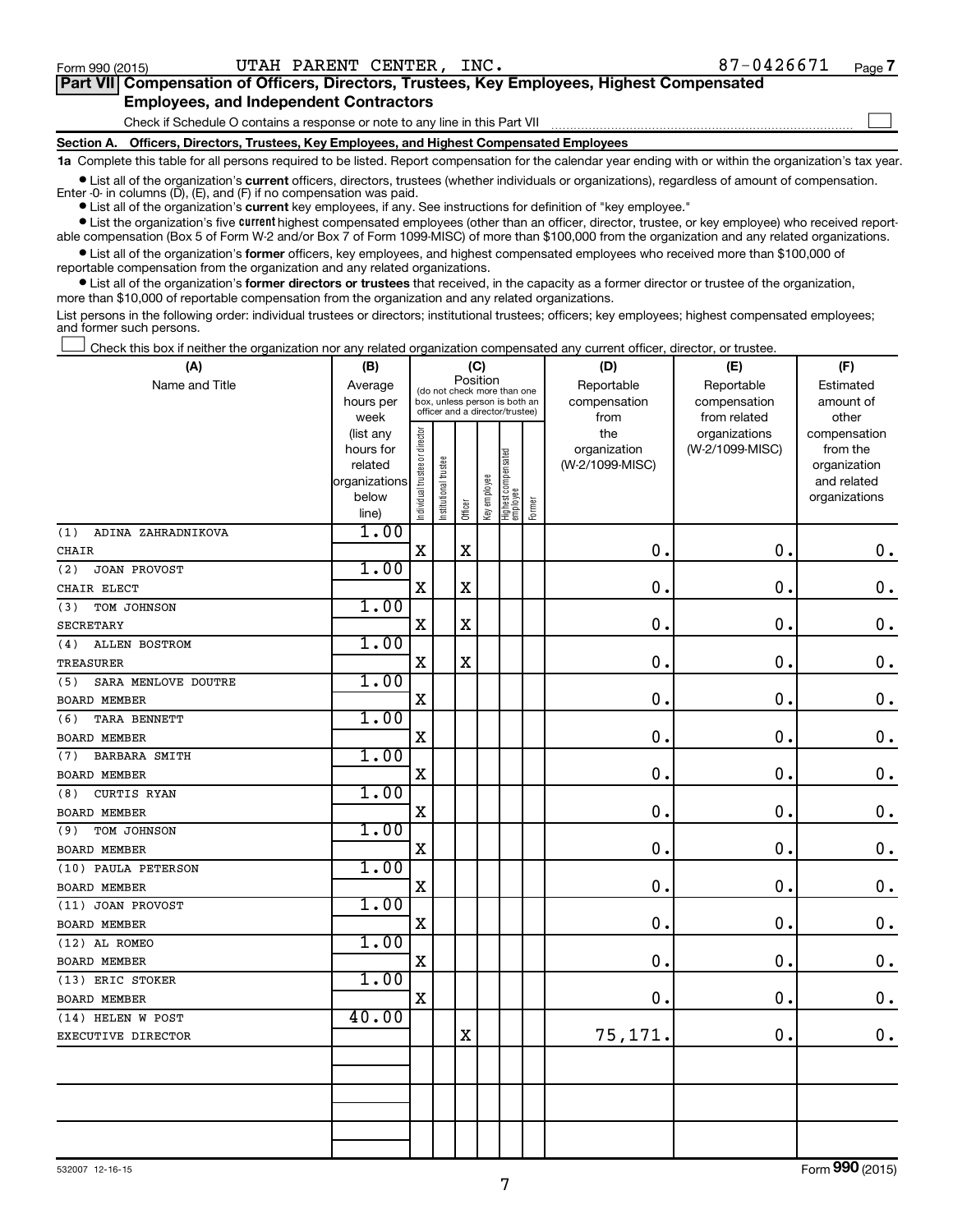|    | UTAH PARENT CENTER, INC.<br>Form 990 (2015)                                                                                                                                                                                                            |                                                                              |                                                                                 |                       |         |              |                                                                        |        |                                                | 87-0426671                                       |              |                                                                                   | Page 8                               |
|----|--------------------------------------------------------------------------------------------------------------------------------------------------------------------------------------------------------------------------------------------------------|------------------------------------------------------------------------------|---------------------------------------------------------------------------------|-----------------------|---------|--------------|------------------------------------------------------------------------|--------|------------------------------------------------|--------------------------------------------------|--------------|-----------------------------------------------------------------------------------|--------------------------------------|
|    | <b>Part VII</b><br>Section A. Officers, Directors, Trustees, Key Employees, and Highest Compensated Employees (continued)                                                                                                                              |                                                                              |                                                                                 |                       |         |              |                                                                        |        |                                                |                                                  |              |                                                                                   |                                      |
|    | (A)<br>Name and title                                                                                                                                                                                                                                  | (B)<br>Average<br>hours per                                                  | (C)<br>Position<br>(do not check more than one<br>box, unless person is both an |                       |         |              |                                                                        |        | (D)<br>Reportable<br>compensation              | (E)<br>Reportable<br>compensation                |              | (F)<br>Estimated<br>amount of                                                     |                                      |
|    |                                                                                                                                                                                                                                                        | week<br>(list any<br>hours for<br>related<br>organizations<br>below<br>line) | Individual trustee or director                                                  | Institutional trustee | Officer | Key employee | officer and a director/trustee)<br>  Highest compensated<br>  employee | Former | from<br>the<br>organization<br>(W-2/1099-MISC) | from related<br>organizations<br>(W-2/1099-MISC) |              | other<br>compensation<br>from the<br>organization<br>and related<br>organizations |                                      |
|    |                                                                                                                                                                                                                                                        |                                                                              |                                                                                 |                       |         |              |                                                                        |        |                                                |                                                  |              |                                                                                   |                                      |
|    |                                                                                                                                                                                                                                                        |                                                                              |                                                                                 |                       |         |              |                                                                        |        |                                                |                                                  |              |                                                                                   |                                      |
|    |                                                                                                                                                                                                                                                        |                                                                              |                                                                                 |                       |         |              |                                                                        |        |                                                |                                                  |              |                                                                                   |                                      |
|    |                                                                                                                                                                                                                                                        |                                                                              |                                                                                 |                       |         |              |                                                                        |        |                                                |                                                  |              |                                                                                   |                                      |
|    |                                                                                                                                                                                                                                                        |                                                                              |                                                                                 |                       |         |              |                                                                        |        |                                                |                                                  |              |                                                                                   |                                      |
|    |                                                                                                                                                                                                                                                        |                                                                              |                                                                                 |                       |         |              |                                                                        |        |                                                |                                                  |              |                                                                                   |                                      |
|    |                                                                                                                                                                                                                                                        |                                                                              |                                                                                 |                       |         |              |                                                                        |        |                                                |                                                  |              |                                                                                   |                                      |
|    |                                                                                                                                                                                                                                                        |                                                                              |                                                                                 |                       |         |              |                                                                        |        |                                                |                                                  |              |                                                                                   |                                      |
|    |                                                                                                                                                                                                                                                        |                                                                              |                                                                                 |                       |         |              |                                                                        |        | 75, 171.                                       | $\overline{0}$ .                                 |              |                                                                                   | $\overline{0}$ .                     |
|    |                                                                                                                                                                                                                                                        |                                                                              |                                                                                 |                       |         |              |                                                                        |        | 0.<br>75, 171.                                 | о.<br>0.                                         |              |                                                                                   | $\overline{0}$ .<br>$\overline{0}$ . |
| 2  | Total number of individuals (including but not limited to those listed above) who received more than \$100,000 of reportable                                                                                                                           |                                                                              |                                                                                 |                       |         |              |                                                                        |        |                                                |                                                  |              |                                                                                   |                                      |
|    | compensation from the organization $\blacktriangleright$                                                                                                                                                                                               |                                                                              |                                                                                 |                       |         |              |                                                                        |        |                                                |                                                  |              |                                                                                   | 0                                    |
|    |                                                                                                                                                                                                                                                        |                                                                              |                                                                                 |                       |         |              |                                                                        |        |                                                |                                                  |              | Yes                                                                               | <b>No</b>                            |
| 3  | Did the organization list any former officer, director, or trustee, key employee, or highest compensated employee on<br>line 1a? If "Yes," complete Schedule J for such individual [11] manufacture manufacture in the set of the set o                |                                                                              |                                                                                 |                       |         |              |                                                                        |        |                                                |                                                  | 3            |                                                                                   | х                                    |
|    | For any individual listed on line 1a, is the sum of reportable compensation and other compensation from the organization<br>and related organizations greater than \$150,000? If "Yes," complete Schedule J for such individual                        |                                                                              |                                                                                 |                       |         |              |                                                                        |        |                                                |                                                  | 4            |                                                                                   | х                                    |
| 5  | Did any person listed on line 1a receive or accrue compensation from any unrelated organization or individual for services<br>rendered to the organization? If "Yes," complete Schedule J for such person manufacture content content content          |                                                                              |                                                                                 |                       |         |              |                                                                        |        |                                                |                                                  | 5            |                                                                                   | х                                    |
|    | <b>Section B. Independent Contractors</b>                                                                                                                                                                                                              |                                                                              |                                                                                 |                       |         |              |                                                                        |        |                                                |                                                  |              |                                                                                   |                                      |
| 1. | Complete this table for your five highest compensated independent contractors that received more than \$100,000 of compensation from<br>the organization. Report compensation for the calendar year ending with or within the organization's tax year. |                                                                              |                                                                                 |                       |         |              |                                                                        |        |                                                |                                                  |              |                                                                                   |                                      |
|    | (A)<br>Name and business address                                                                                                                                                                                                                       |                                                                              |                                                                                 | NONE                  |         |              |                                                                        |        | (B)<br>Description of services                 |                                                  | Compensation | (C)                                                                               |                                      |
|    |                                                                                                                                                                                                                                                        |                                                                              |                                                                                 |                       |         |              |                                                                        |        |                                                |                                                  |              |                                                                                   |                                      |
|    |                                                                                                                                                                                                                                                        |                                                                              |                                                                                 |                       |         |              |                                                                        |        |                                                |                                                  |              |                                                                                   |                                      |
|    |                                                                                                                                                                                                                                                        |                                                                              |                                                                                 |                       |         |              |                                                                        |        |                                                |                                                  |              |                                                                                   |                                      |
|    |                                                                                                                                                                                                                                                        |                                                                              |                                                                                 |                       |         |              |                                                                        |        |                                                |                                                  |              |                                                                                   |                                      |
| 2  | Total number of independent contractors (including but not limited to those listed above) who received more than<br>\$100,000 of compensation from the organization                                                                                    |                                                                              |                                                                                 |                       |         |              | 0                                                                      |        |                                                |                                                  |              |                                                                                   |                                      |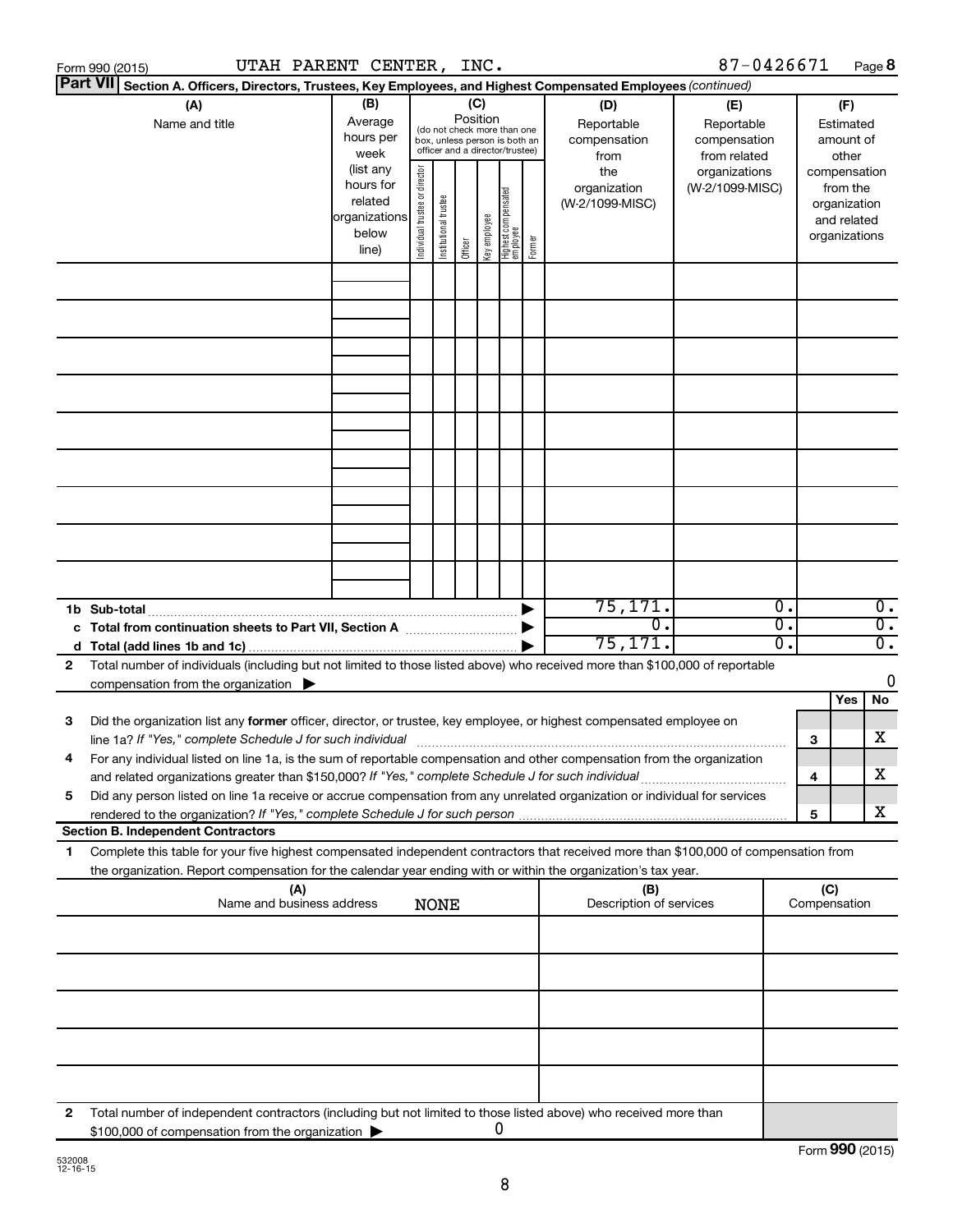|                                                           | UTAH PARENT CENTER, INC.<br>Form 990 (2015) |    |                                                                                                                       |                |                      |                             |                                                 | 87-0426671<br>Page 9                    |                                                               |  |
|-----------------------------------------------------------|---------------------------------------------|----|-----------------------------------------------------------------------------------------------------------------------|----------------|----------------------|-----------------------------|-------------------------------------------------|-----------------------------------------|---------------------------------------------------------------|--|
| <b>Part VIII</b><br><b>Statement of Revenue</b>           |                                             |    |                                                                                                                       |                |                      |                             |                                                 |                                         |                                                               |  |
|                                                           |                                             |    |                                                                                                                       |                |                      |                             |                                                 |                                         |                                                               |  |
|                                                           |                                             |    |                                                                                                                       |                |                      | (A)<br>Total revenue        | (B)<br>Related or<br>exempt function<br>revenue | (C)<br>Unrelated<br>business<br>revenue | Revenue excluded<br>from tax under<br>sections<br>$512 - 514$ |  |
|                                                           |                                             |    | 1 a Federated campaigns                                                                                               | 1a             |                      |                             |                                                 |                                         |                                                               |  |
|                                                           |                                             |    | <b>b</b> Membership dues                                                                                              | 1 <sub>b</sub> |                      |                             |                                                 |                                         |                                                               |  |
|                                                           |                                             |    | c Fundraising events                                                                                                  | 1c             |                      |                             |                                                 |                                         |                                                               |  |
|                                                           |                                             |    | d Related organizations                                                                                               | 1 <sub>d</sub> |                      |                             |                                                 |                                         |                                                               |  |
|                                                           |                                             |    | e Government grants (contributions)                                                                                   | 1e             | 974,594.             |                             |                                                 |                                         |                                                               |  |
|                                                           |                                             |    | f All other contributions, gifts, grants, and                                                                         |                |                      |                             |                                                 |                                         |                                                               |  |
| Contributions, Gifts, Grants<br>and Other Similar Amounts |                                             |    | similar amounts not included above                                                                                    | 1f             | 49,077.              |                             |                                                 |                                         |                                                               |  |
|                                                           |                                             |    | g Noncash contributions included in lines 1a-1f: \$                                                                   |                |                      |                             |                                                 |                                         |                                                               |  |
|                                                           |                                             |    |                                                                                                                       |                |                      | $\triangleright$ 1,023,671. |                                                 |                                         |                                                               |  |
|                                                           |                                             |    |                                                                                                                       |                | <b>Business Code</b> |                             |                                                 |                                         |                                                               |  |
| Program Service<br>Revenue                                | 2a                                          |    | <u> 1989 - Johann Barbara, martxa alemaniar arg</u>                                                                   |                |                      |                             |                                                 |                                         |                                                               |  |
|                                                           |                                             | b  | <u> 1989 - Johann Barbara, martin amerikan basar dan berasal dalam basar dalam basar dalam basar dalam basar dala</u> |                |                      |                             |                                                 |                                         |                                                               |  |
|                                                           |                                             | с  | <u> 1989 - Johann Barbara, martxa alemaniar arg</u>                                                                   |                |                      |                             |                                                 |                                         |                                                               |  |
|                                                           |                                             | d  | <u> 1989 - Johann Barbara, martxa alemaniar arg</u>                                                                   |                |                      |                             |                                                 |                                         |                                                               |  |
|                                                           |                                             | е  |                                                                                                                       |                |                      |                             |                                                 |                                         |                                                               |  |
|                                                           |                                             | 1. |                                                                                                                       |                | ▶                    |                             |                                                 |                                         |                                                               |  |
|                                                           | 3                                           |    | Investment income (including dividends, interest, and                                                                 |                |                      |                             |                                                 |                                         |                                                               |  |
|                                                           |                                             |    |                                                                                                                       |                | ▶                    | 7,828.                      |                                                 |                                         | 7,828.                                                        |  |
|                                                           | 4                                           |    | Income from investment of tax-exempt bond proceeds                                                                    |                | ▶                    |                             |                                                 |                                         |                                                               |  |
|                                                           | 5                                           |    |                                                                                                                       |                |                      |                             |                                                 |                                         |                                                               |  |
|                                                           |                                             |    |                                                                                                                       | (i) Real       | (ii) Personal        |                             |                                                 |                                         |                                                               |  |
|                                                           |                                             |    | 6 a Gross rents                                                                                                       |                |                      |                             |                                                 |                                         |                                                               |  |
|                                                           |                                             |    | <b>b</b> Less: rental expenses                                                                                        |                |                      |                             |                                                 |                                         |                                                               |  |
|                                                           |                                             |    | c Rental income or (loss)                                                                                             |                |                      |                             |                                                 |                                         |                                                               |  |
|                                                           |                                             |    | d Net rental income or (loss)                                                                                         |                |                      |                             |                                                 |                                         |                                                               |  |
|                                                           |                                             |    | 7 a Gross amount from sales of                                                                                        | (i) Securities | (ii) Other           |                             |                                                 |                                         |                                                               |  |
|                                                           |                                             |    | assets other than inventory                                                                                           |                |                      |                             |                                                 |                                         |                                                               |  |
|                                                           |                                             |    | <b>b</b> Less: cost or other basis                                                                                    |                |                      |                             |                                                 |                                         |                                                               |  |
|                                                           |                                             |    | and sales expenses                                                                                                    |                |                      |                             |                                                 |                                         |                                                               |  |
|                                                           |                                             |    | c Gain or (loss)                                                                                                      |                |                      |                             |                                                 |                                         |                                                               |  |
|                                                           |                                             |    |                                                                                                                       |                |                      |                             |                                                 |                                         |                                                               |  |
|                                                           |                                             |    | 8 a Gross income from fundraising events (not                                                                         |                |                      |                             |                                                 |                                         |                                                               |  |
| Other Revenue                                             |                                             |    | including \$                                                                                                          |                |                      |                             |                                                 |                                         |                                                               |  |
|                                                           |                                             |    | contributions reported on line 1c). See                                                                               |                |                      |                             |                                                 |                                         |                                                               |  |
|                                                           |                                             |    |                                                                                                                       | b              |                      |                             |                                                 |                                         |                                                               |  |
|                                                           |                                             |    | c Net income or (loss) from fundraising events                                                                        |                | ▶<br>.               |                             |                                                 |                                         |                                                               |  |
|                                                           |                                             |    | 9 a Gross income from gaming activities. See                                                                          |                |                      |                             |                                                 |                                         |                                                               |  |
|                                                           |                                             |    |                                                                                                                       |                |                      |                             |                                                 |                                         |                                                               |  |
|                                                           |                                             |    |                                                                                                                       | $\mathbf b$    |                      |                             |                                                 |                                         |                                                               |  |
|                                                           |                                             |    | c Net income or (loss) from gaming activities                                                                         |                | ▶                    |                             |                                                 |                                         |                                                               |  |
|                                                           |                                             |    | 10 a Gross sales of inventory, less returns                                                                           |                |                      |                             |                                                 |                                         |                                                               |  |
|                                                           |                                             |    |                                                                                                                       |                |                      |                             |                                                 |                                         |                                                               |  |
|                                                           |                                             |    |                                                                                                                       | $\mathbf{b}$   |                      |                             |                                                 |                                         |                                                               |  |
|                                                           |                                             |    | c Net income or (loss) from sales of inventory                                                                        |                |                      |                             |                                                 |                                         |                                                               |  |
|                                                           |                                             |    | Miscellaneous Revenue                                                                                                 |                | <b>Business Code</b> |                             |                                                 |                                         |                                                               |  |
|                                                           | 11 $a$                                      |    | <u> 1989 - Johann Barbara, martin amerikan basar dan basar dalam basar dalam basar dalam basar dalam basar dalam</u>  |                |                      |                             |                                                 |                                         |                                                               |  |
|                                                           |                                             | b  | <u> 1989 - Johann Barbara, martxa alemaniar arg</u>                                                                   |                |                      |                             |                                                 |                                         |                                                               |  |
|                                                           |                                             | с  | <u> 1989 - John Harry Harry Harry Harry Harry Harry Harry Harry Harry Harry Harry Harry Harry Harry Harry Harry H</u> |                |                      |                             |                                                 |                                         |                                                               |  |
|                                                           |                                             | d  |                                                                                                                       |                |                      |                             |                                                 |                                         |                                                               |  |
|                                                           |                                             |    |                                                                                                                       |                |                      |                             | $\overline{0}$ .                                | $\overline{0}$ .                        | 7,828.                                                        |  |
|                                                           | 12                                          |    |                                                                                                                       |                |                      |                             |                                                 |                                         |                                                               |  |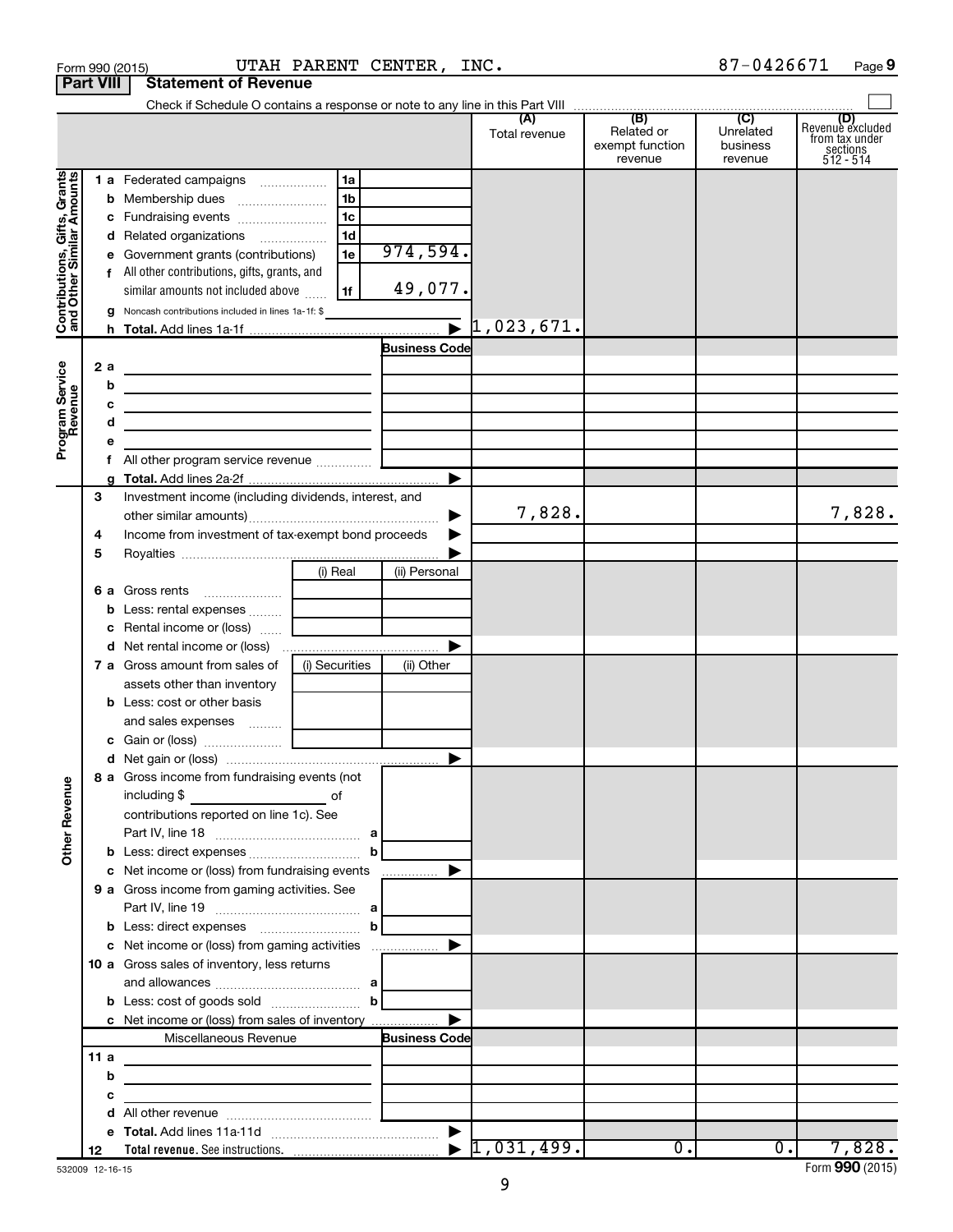**Part IX Statement of Functional Expenses** 

| Section 501(c)(3) and 501(c)(4) organizations must complete all columns. All other organizations must complete column (A). |                                                                                                                                                                                                             |                       |                                    |                                           |                                |  |  |  |  |  |
|----------------------------------------------------------------------------------------------------------------------------|-------------------------------------------------------------------------------------------------------------------------------------------------------------------------------------------------------------|-----------------------|------------------------------------|-------------------------------------------|--------------------------------|--|--|--|--|--|
| Check if Schedule O contains a response or note to any line in this Part IX                                                |                                                                                                                                                                                                             |                       |                                    |                                           |                                |  |  |  |  |  |
|                                                                                                                            | Do not include amounts reported on lines 6b,<br>7b, 8b, 9b, and 10b of Part VIII.                                                                                                                           | (A)<br>Total expenses | (B)<br>Program service<br>expenses | (C)<br>Management and<br>general expenses | (D)<br>Fundraising<br>expenses |  |  |  |  |  |
| 1.                                                                                                                         | Grants and other assistance to domestic organizations                                                                                                                                                       |                       |                                    |                                           |                                |  |  |  |  |  |
|                                                                                                                            | and domestic governments. See Part IV, line 21                                                                                                                                                              |                       |                                    |                                           |                                |  |  |  |  |  |
| 2                                                                                                                          | Grants and other assistance to domestic                                                                                                                                                                     |                       |                                    |                                           |                                |  |  |  |  |  |
|                                                                                                                            | individuals. See Part IV, line 22                                                                                                                                                                           |                       |                                    |                                           |                                |  |  |  |  |  |
| 3                                                                                                                          | Grants and other assistance to foreign                                                                                                                                                                      |                       |                                    |                                           |                                |  |  |  |  |  |
|                                                                                                                            | organizations, foreign governments, and foreign                                                                                                                                                             |                       |                                    |                                           |                                |  |  |  |  |  |
|                                                                                                                            | individuals. See Part IV, lines 15 and 16                                                                                                                                                                   |                       |                                    |                                           |                                |  |  |  |  |  |
| 4                                                                                                                          | Benefits paid to or for members                                                                                                                                                                             |                       |                                    |                                           |                                |  |  |  |  |  |
| 5                                                                                                                          | Compensation of current officers, directors,                                                                                                                                                                |                       |                                    |                                           |                                |  |  |  |  |  |
|                                                                                                                            | trustees, and key employees                                                                                                                                                                                 | 75,171.               | 58,258.                            | 15,034.                                   | 1,879.                         |  |  |  |  |  |
| 6                                                                                                                          | Compensation not included above, to disqualified                                                                                                                                                            |                       |                                    |                                           |                                |  |  |  |  |  |
|                                                                                                                            | persons (as defined under section 4958(f)(1)) and                                                                                                                                                           |                       |                                    |                                           |                                |  |  |  |  |  |
|                                                                                                                            | persons described in section 4958(c)(3)(B)                                                                                                                                                                  |                       |                                    |                                           |                                |  |  |  |  |  |
| 7                                                                                                                          | Other salaries and wages                                                                                                                                                                                    | 666, 210.             | 619,008.                           | 45,785.                                   | 1,417.                         |  |  |  |  |  |
| 8                                                                                                                          | Pension plan accruals and contributions (include                                                                                                                                                            |                       |                                    |                                           |                                |  |  |  |  |  |
|                                                                                                                            | section 401(k) and 403(b) employer contributions)                                                                                                                                                           |                       |                                    |                                           |                                |  |  |  |  |  |
| 9                                                                                                                          |                                                                                                                                                                                                             | 59,161.               |                                    |                                           | 126.                           |  |  |  |  |  |
| 10                                                                                                                         |                                                                                                                                                                                                             |                       | 54,969.                            | 4,066.                                    |                                |  |  |  |  |  |
| 11                                                                                                                         | Fees for services (non-employees):                                                                                                                                                                          |                       |                                    |                                           |                                |  |  |  |  |  |
| a                                                                                                                          |                                                                                                                                                                                                             |                       |                                    |                                           |                                |  |  |  |  |  |
| b                                                                                                                          |                                                                                                                                                                                                             | 14, 150.              | 12,942.                            | 1,147.                                    | 61.                            |  |  |  |  |  |
|                                                                                                                            |                                                                                                                                                                                                             |                       |                                    |                                           |                                |  |  |  |  |  |
| d                                                                                                                          |                                                                                                                                                                                                             |                       |                                    |                                           |                                |  |  |  |  |  |
| e                                                                                                                          | Professional fundraising services. See Part IV, line 17                                                                                                                                                     |                       |                                    |                                           |                                |  |  |  |  |  |
| f<br>g                                                                                                                     | Investment management fees<br>Other. (If line 11g amount exceeds 10% of line 25,                                                                                                                            |                       |                                    |                                           |                                |  |  |  |  |  |
|                                                                                                                            | column (A) amount, list line 11g expenses on Sch O.)                                                                                                                                                        | 11,516.               | 10,534.                            | 933.                                      | 49.                            |  |  |  |  |  |
| 12                                                                                                                         |                                                                                                                                                                                                             |                       |                                    |                                           |                                |  |  |  |  |  |
| 13                                                                                                                         |                                                                                                                                                                                                             | 17,218.               | 15,748.                            | 1,396.                                    | 74.                            |  |  |  |  |  |
| 14                                                                                                                         |                                                                                                                                                                                                             | 13,671.               | 12,505.                            | 1,108.                                    | $\overline{58}$ .              |  |  |  |  |  |
| 15                                                                                                                         |                                                                                                                                                                                                             |                       |                                    |                                           |                                |  |  |  |  |  |
| 16                                                                                                                         |                                                                                                                                                                                                             | 60,409.               | 55,255.                            | 4,896.                                    | 258.                           |  |  |  |  |  |
| 17                                                                                                                         |                                                                                                                                                                                                             | 31,067.               | 30,934.                            |                                           | 133.                           |  |  |  |  |  |
| 18                                                                                                                         | Payments of travel or entertainment expenses                                                                                                                                                                |                       |                                    |                                           |                                |  |  |  |  |  |
|                                                                                                                            | for any federal, state, or local public officials                                                                                                                                                           |                       |                                    |                                           |                                |  |  |  |  |  |
| 19                                                                                                                         | Conferences, conventions, and meetings                                                                                                                                                                      | 41,045.               | 41,045                             |                                           |                                |  |  |  |  |  |
| 20                                                                                                                         | Interest                                                                                                                                                                                                    |                       |                                    |                                           |                                |  |  |  |  |  |
| 21                                                                                                                         |                                                                                                                                                                                                             |                       |                                    |                                           |                                |  |  |  |  |  |
| 22                                                                                                                         | Depreciation, depletion, and amortization                                                                                                                                                                   | 9,725.                | 8,895.                             | 788.                                      | 42.                            |  |  |  |  |  |
| 23                                                                                                                         | Insurance                                                                                                                                                                                                   | 4,077.                | 3,730.                             | 330.                                      | 17.                            |  |  |  |  |  |
| 24                                                                                                                         | Other expenses. Itemize expenses not covered<br>above. (List miscellaneous expenses in line 24e. If line<br>24e amount exceeds 10% of line 25, column (A)<br>amount, list line 24e expenses on Schedule O.) |                       |                                    |                                           |                                |  |  |  |  |  |
| a                                                                                                                          | <b>OTHER</b>                                                                                                                                                                                                | 20,809.               | 19,033.                            | 1,687.                                    | 89.                            |  |  |  |  |  |
| b                                                                                                                          | PRINTING AND PUBLICATIO                                                                                                                                                                                     | 12,832.               | 11,737.                            | 1,040.                                    | 55.                            |  |  |  |  |  |
| C                                                                                                                          | <b>ADMINISTRATIVE COSTS</b>                                                                                                                                                                                 | 7,961.                | 7,282.                             | 645.                                      | 34.                            |  |  |  |  |  |
| d                                                                                                                          | <b>STAFF DEVELOPMENT</b>                                                                                                                                                                                    | 2,991.                | 2,748.                             | 243.                                      |                                |  |  |  |  |  |
| е                                                                                                                          | All other expenses                                                                                                                                                                                          | 3,935.                | 3,599.                             | 319.                                      | 17.                            |  |  |  |  |  |
| 25                                                                                                                         | Total functional expenses. Add lines 1 through 24e                                                                                                                                                          | 1,051,948.            | 968, 222.                          | 79,417.                                   | 4,309.                         |  |  |  |  |  |
| 26                                                                                                                         | Joint costs. Complete this line only if the organization                                                                                                                                                    |                       |                                    |                                           |                                |  |  |  |  |  |
|                                                                                                                            | reported in column (B) joint costs from a combined                                                                                                                                                          |                       |                                    |                                           |                                |  |  |  |  |  |
|                                                                                                                            | educational campaign and fundraising solicitation.                                                                                                                                                          |                       |                                    |                                           |                                |  |  |  |  |  |
|                                                                                                                            | Check here $\blacktriangleright$<br>if following SOP 98-2 (ASC 958-720)                                                                                                                                     |                       |                                    |                                           |                                |  |  |  |  |  |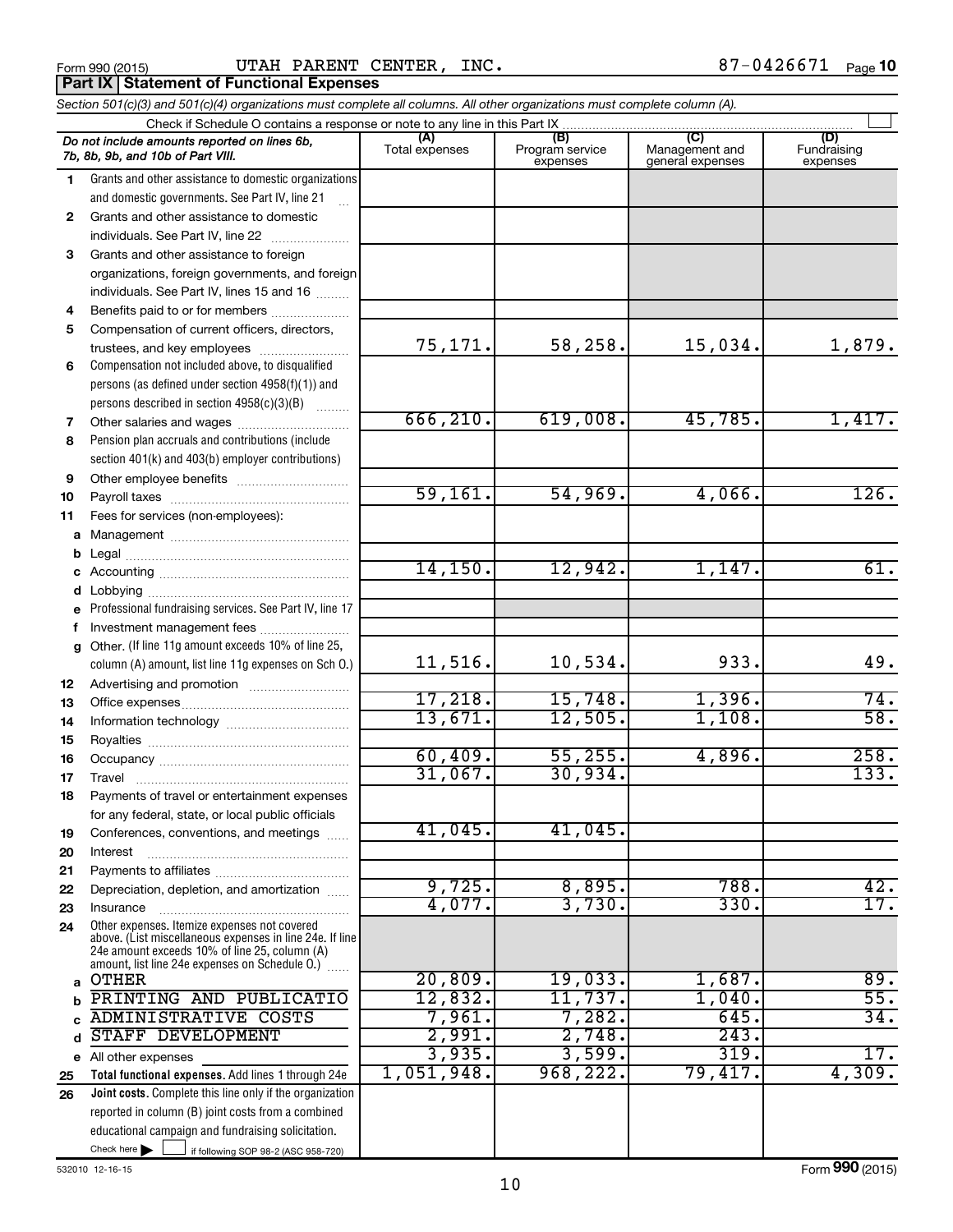|                   | Form 990 (2015) | UTAH PARENT CENTER, INC.                                                                                                                                                                                                       |          |              |                          |                 | 87-0426671 Page 11 |
|-------------------|-----------------|--------------------------------------------------------------------------------------------------------------------------------------------------------------------------------------------------------------------------------|----------|--------------|--------------------------|-----------------|--------------------|
|                   | Part X          | <b>Balance Sheet</b>                                                                                                                                                                                                           |          |              |                          |                 |                    |
|                   |                 |                                                                                                                                                                                                                                |          |              |                          |                 |                    |
|                   |                 |                                                                                                                                                                                                                                |          |              | (A)<br>Beginning of year |                 | (B)                |
|                   |                 |                                                                                                                                                                                                                                |          |              |                          |                 | End of year        |
|                   | 1               |                                                                                                                                                                                                                                | 203,669. | 1            | 207,466.                 |                 |                    |
|                   | 2               |                                                                                                                                                                                                                                |          | $\mathbf{2}$ |                          |                 |                    |
|                   | з               |                                                                                                                                                                                                                                | 71,506.  | 3            | 72,821.<br>305.          |                 |                    |
|                   | 4               |                                                                                                                                                                                                                                |          |              |                          | 4               |                    |
|                   | 5               | Loans and other receivables from current and former officers, directors,                                                                                                                                                       |          |              |                          |                 |                    |
|                   |                 | trustees, key employees, and highest compensated employees. Complete                                                                                                                                                           |          |              |                          |                 |                    |
|                   |                 | Part II of Schedule L                                                                                                                                                                                                          |          |              |                          | 5               |                    |
|                   | 6               | Loans and other receivables from other disqualified persons (as defined under                                                                                                                                                  |          |              |                          |                 |                    |
|                   |                 | section 4958(f)(1)), persons described in section 4958(c)(3)(B), and contributing                                                                                                                                              |          |              |                          |                 |                    |
|                   |                 | employers and sponsoring organizations of section 501(c)(9) voluntary                                                                                                                                                          |          |              |                          |                 |                    |
|                   |                 | employees' beneficiary organizations (see instr). Complete Part II of Sch L                                                                                                                                                    |          |              |                          | 6               |                    |
| Assets            | 7               |                                                                                                                                                                                                                                |          |              |                          | $\overline{7}$  |                    |
|                   | 8               |                                                                                                                                                                                                                                |          |              |                          | 8               |                    |
|                   | 9               | Prepaid expenses and deferred charges [11] matter continuum matter and referred charges [11] matter continuum matter continuum matter and continuum matter continuum matter continuum matter continuum matter continuum matter |          |              | 3,512.                   | 9               | 3,512.             |
|                   |                 | 10a Land, buildings, and equipment: cost or other                                                                                                                                                                              |          |              |                          |                 |                    |
|                   |                 | basis. Complete Part VI of Schedule D    10a   52, 351.                                                                                                                                                                        |          |              |                          |                 |                    |
|                   |                 |                                                                                                                                                                                                                                |          | 44,923.      | 13,147.                  | 10 <sub>c</sub> | 7,428.             |
|                   | 11              |                                                                                                                                                                                                                                |          |              | 363,735.                 | 11              | 353,999.           |
|                   | 12              |                                                                                                                                                                                                                                |          | 12           |                          |                 |                    |
|                   | 13              |                                                                                                                                                                                                                                |          | 13           |                          |                 |                    |
|                   | 14              |                                                                                                                                                                                                                                |          | 14           |                          |                 |                    |
|                   | 15              |                                                                                                                                                                                                                                |          |              | 1,300.                   | 15              | 514.               |
|                   | 16              |                                                                                                                                                                                                                                |          | 656,869.     | 16                       | 646,045.        |                    |
|                   | 17              |                                                                                                                                                                                                                                |          |              | 32,529.                  | 17              | 29,009.            |
|                   | 18              |                                                                                                                                                                                                                                |          |              |                          | 18              |                    |
|                   | 19              |                                                                                                                                                                                                                                |          |              |                          | 19              | 17,471.            |
|                   | 20              |                                                                                                                                                                                                                                |          |              |                          | 20              |                    |
|                   | 21              | Escrow or custodial account liability. Complete Part IV of Schedule D                                                                                                                                                          |          |              |                          | 21              |                    |
|                   | 22              | Loans and other payables to current and former officers, directors, trustees,                                                                                                                                                  |          |              |                          |                 |                    |
|                   |                 | key employees, highest compensated employees, and disqualified persons.                                                                                                                                                        |          |              |                          |                 |                    |
| Liabilities       |                 |                                                                                                                                                                                                                                |          |              |                          | 22              |                    |
|                   | 23              | Secured mortgages and notes payable to unrelated third parties                                                                                                                                                                 |          |              |                          | 23              |                    |
|                   | 24              | Unsecured notes and loans payable to unrelated third parties                                                                                                                                                                   |          |              |                          | 24              |                    |
|                   | 25              | Other liabilities (including federal income tax, payables to related third                                                                                                                                                     |          |              |                          |                 |                    |
|                   |                 | parties, and other liabilities not included on lines 17-24). Complete Part X of                                                                                                                                                |          |              |                          |                 |                    |
|                   |                 | Schedule D                                                                                                                                                                                                                     |          |              |                          | 25              |                    |
|                   | 26              |                                                                                                                                                                                                                                |          |              | 32,529.                  | 26              | 46,480.            |
|                   |                 | Organizations that follow SFAS 117 (ASC 958), check here $\blacktriangleright \begin{array}{c} \boxed{X} \\ \end{array}$ and                                                                                                   |          |              |                          |                 |                    |
|                   |                 | complete lines 27 through 29, and lines 33 and 34.                                                                                                                                                                             |          |              |                          |                 |                    |
|                   | 27              |                                                                                                                                                                                                                                |          |              | 232,493.                 | 27              | 214, 163.          |
|                   | 28              |                                                                                                                                                                                                                                |          | 201,904.     | 28                       | 195, 209.       |                    |
|                   | 29              | Permanently restricted net assets                                                                                                                                                                                              |          |              | 189,943.                 | 29              | 190, 193.          |
| or Fund Balances  |                 | Organizations that do not follow SFAS 117 (ASC 958), check here ▶ □                                                                                                                                                            |          |              |                          |                 |                    |
|                   |                 | and complete lines 30 through 34.                                                                                                                                                                                              |          |              |                          |                 |                    |
|                   | 30              |                                                                                                                                                                                                                                |          |              |                          | 30              |                    |
| <b>Net Assets</b> | 31              | Paid-in or capital surplus, or land, building, or equipment fund                                                                                                                                                               |          |              |                          | 31              |                    |
|                   | 32              | Retained earnings, endowment, accumulated income, or other funds                                                                                                                                                               |          |              |                          | 32              |                    |
|                   |                 | Total not geegte or fund balancos                                                                                                                                                                                              |          |              | 624 340                  | າາ              | 599 565            |

11

Capital stock or trust principal, or current funds ~~~~~~~~~~~~~~~ Paid-in or capital surplus, or land, building, or equipment fund ....................... Retained earnings, endowment, accumulated income, or other funds ............ Total net assets or fund balances ~~~~~~~~~~~~~~~~~~~~~~

Total liabilities and net assets/fund balances

 $\begin{array}{|c|c|c|c|c|}\n\hline\n624,340. & 33 & 599,565. \\
\hline\n656,869. & 34 & 646,045.\n\end{array}$  $646,045.$ 

Form (2015) **990**

|  | Form 990 (2015) |
|--|-----------------|
|  |                 |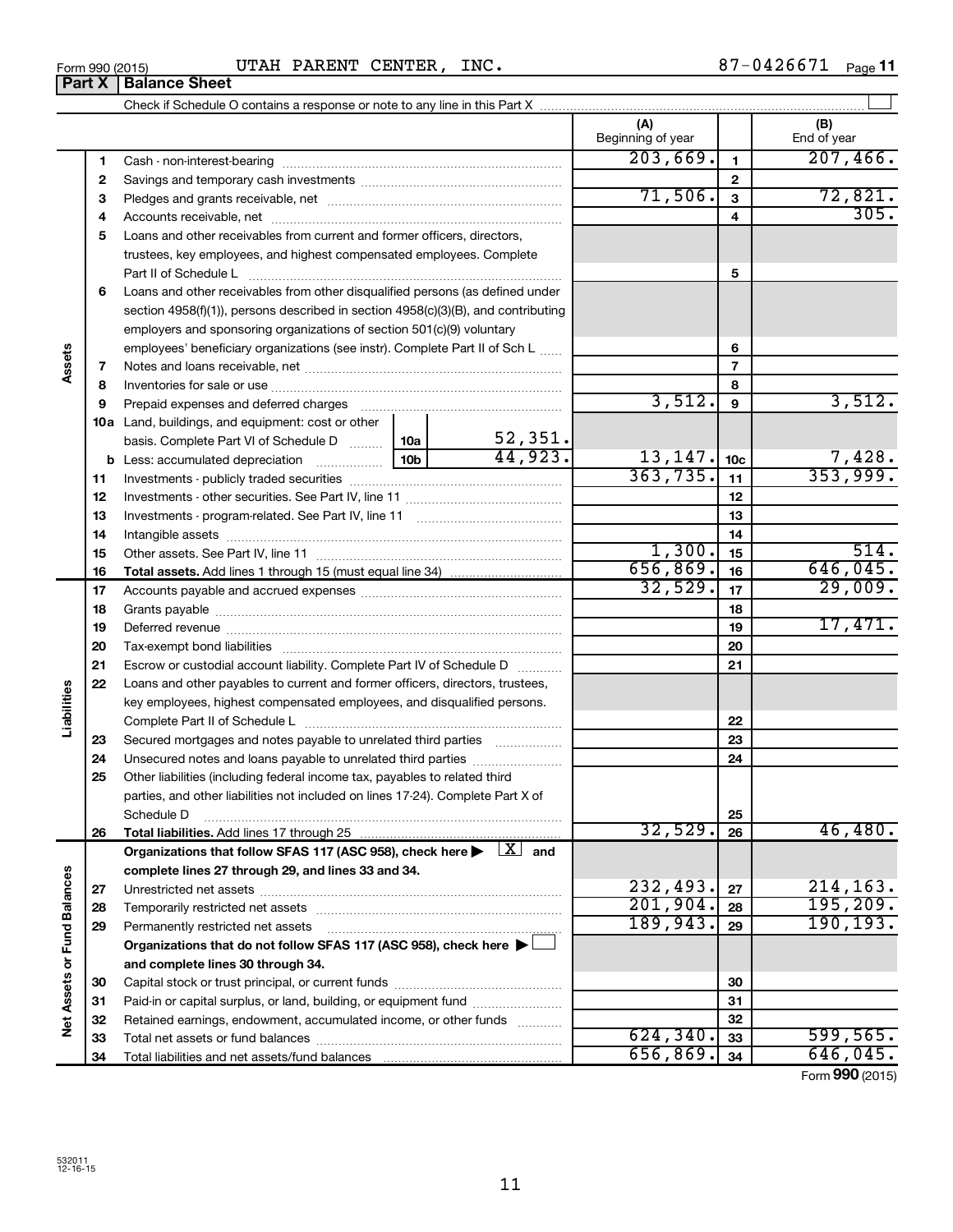|                                                                                                                             | UTAH PARENT CENTER, INC.<br>Form 990 (2015)                                                                                                                                                                                    |                         | 87-0426671     |            | Page 12          |
|-----------------------------------------------------------------------------------------------------------------------------|--------------------------------------------------------------------------------------------------------------------------------------------------------------------------------------------------------------------------------|-------------------------|----------------|------------|------------------|
|                                                                                                                             | <b>Part XI</b><br><b>Reconciliation of Net Assets</b>                                                                                                                                                                          |                         |                |            |                  |
|                                                                                                                             |                                                                                                                                                                                                                                |                         |                |            |                  |
|                                                                                                                             |                                                                                                                                                                                                                                |                         |                |            |                  |
| 1                                                                                                                           |                                                                                                                                                                                                                                | $\mathbf{1}$            | 1,031,499.     |            |                  |
| 2                                                                                                                           |                                                                                                                                                                                                                                | $\mathbf{2}$            | 1,051,948.     |            |                  |
| З                                                                                                                           | Revenue less expenses. Subtract line 2 from line 1                                                                                                                                                                             | 3                       |                |            | $-20,449.$       |
| 4                                                                                                                           |                                                                                                                                                                                                                                | $\overline{\mathbf{4}}$ |                |            | 624, 340.        |
| 5                                                                                                                           | Net unrealized gains (losses) on investments [11] matter contracts and the state of the state of the state of the state of the state of the state of the state of the state of the state of the state of the state of the stat | 5                       |                |            | $-4,326.$        |
| 6                                                                                                                           | Donated services and use of facilities                                                                                                                                                                                         | 6                       |                |            |                  |
| 7                                                                                                                           | Investment expenses                                                                                                                                                                                                            | $\overline{7}$          |                |            |                  |
| 8                                                                                                                           | Prior period adjustments                                                                                                                                                                                                       | 8                       |                |            |                  |
| 9                                                                                                                           |                                                                                                                                                                                                                                | 9                       |                |            | $\overline{0}$ . |
| 10                                                                                                                          | Net assets or fund balances at end of year. Combine lines 3 through 9 (must equal Part X, line 33,                                                                                                                             |                         |                |            |                  |
|                                                                                                                             | column (B))                                                                                                                                                                                                                    | 10                      |                |            | 599,565.         |
|                                                                                                                             | <b>Part XII Financial Statements and Reporting</b>                                                                                                                                                                             |                         |                |            |                  |
|                                                                                                                             |                                                                                                                                                                                                                                |                         |                |            |                  |
|                                                                                                                             |                                                                                                                                                                                                                                |                         |                | <b>Yes</b> | <b>No</b>        |
| 1                                                                                                                           | Accounting method used to prepare the Form 990: $\Box$ Cash $\Box X$ Accrual<br>Other<br>$\Box$                                                                                                                                |                         |                |            |                  |
|                                                                                                                             | If the organization changed its method of accounting from a prior year or checked "Other," explain in Schedule O.                                                                                                              |                         |                |            |                  |
|                                                                                                                             |                                                                                                                                                                                                                                |                         | 2a             |            | х                |
|                                                                                                                             | If "Yes," check a box below to indicate whether the financial statements for the year were compiled or reviewed on a                                                                                                           |                         |                |            |                  |
|                                                                                                                             | separate basis, consolidated basis, or both:                                                                                                                                                                                   |                         |                |            |                  |
|                                                                                                                             | Both consolidated and separate basis<br>Separate basis<br>Consolidated basis                                                                                                                                                   |                         |                |            |                  |
| b                                                                                                                           |                                                                                                                                                                                                                                |                         | 2 <sub>b</sub> | х          |                  |
|                                                                                                                             | If "Yes," check a box below to indicate whether the financial statements for the year were audited on a separate basis,                                                                                                        |                         |                |            |                  |
|                                                                                                                             | consolidated basis, or both:                                                                                                                                                                                                   |                         |                |            |                  |
|                                                                                                                             | $ \mathbf{X} $ Separate basis<br><b>Consolidated basis</b><br>Both consolidated and separate basis                                                                                                                             |                         |                |            |                  |
| c If "Yes" to line 2a or 2b, does the organization have a committee that assumes responsibility for oversight of the audit, |                                                                                                                                                                                                                                |                         |                |            |                  |
|                                                                                                                             |                                                                                                                                                                                                                                |                         | 2c             | х          |                  |
|                                                                                                                             | If the organization changed either its oversight process or selection process during the tax year, explain in Schedule O.                                                                                                      |                         |                |            |                  |
|                                                                                                                             | 3a As a result of a federal award, was the organization required to undergo an audit or audits as set forth in the Single Audit                                                                                                |                         |                |            |                  |
|                                                                                                                             |                                                                                                                                                                                                                                |                         | 3a             |            | х                |
|                                                                                                                             | <b>b</b> If "Yes," did the organization undergo the required audit or audits? If the organization did not undergo the required audit                                                                                           |                         |                |            |                  |
|                                                                                                                             |                                                                                                                                                                                                                                |                         | 3 <sub>b</sub> |            |                  |

Form (2015) **990**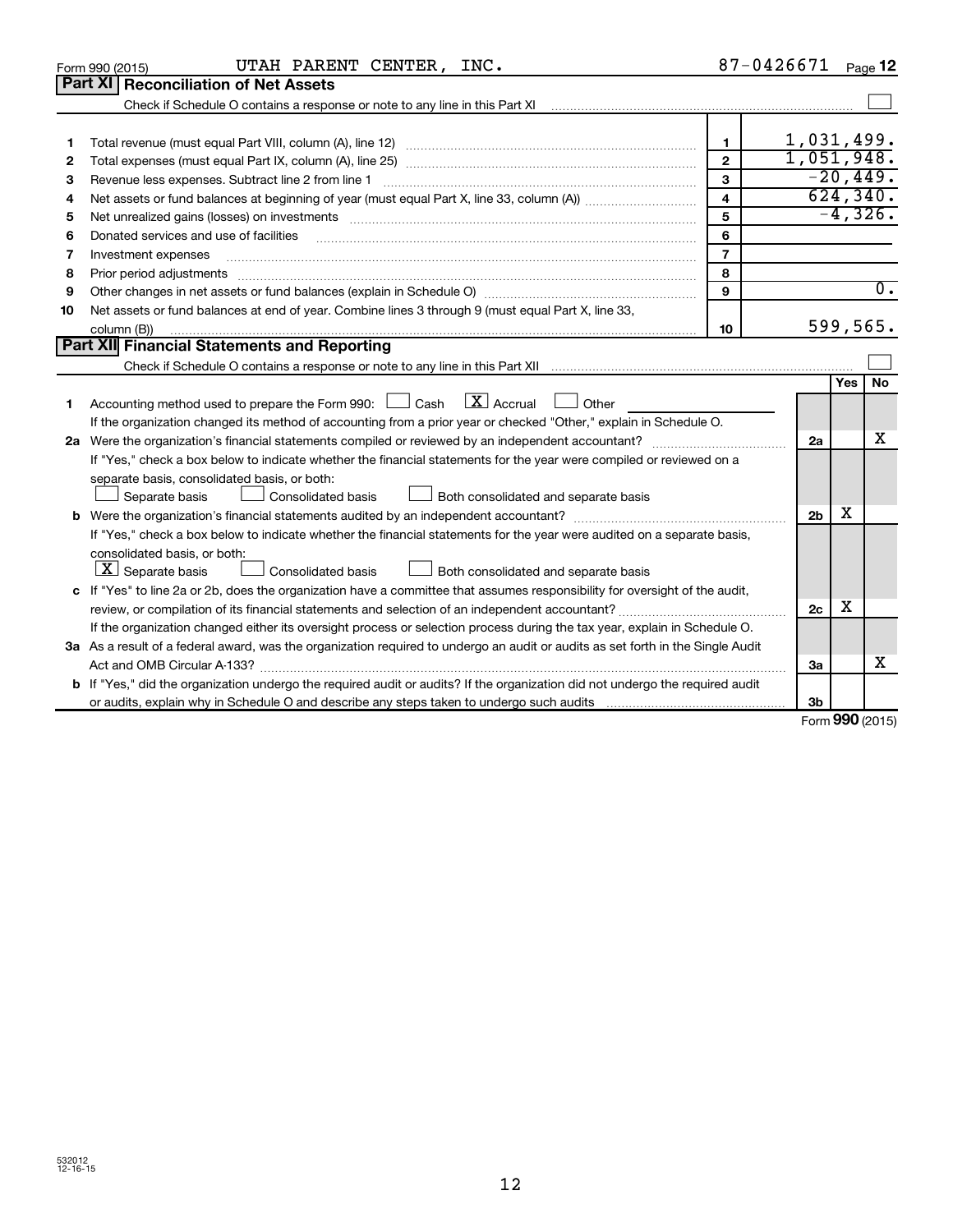| <b>SCHEDULE A</b> |  |
|-------------------|--|
|-------------------|--|

| (Form 990 or 990-EZ) |  |  |  |  |
|----------------------|--|--|--|--|
|----------------------|--|--|--|--|

# Public Charity Status and Public Support<br>
omplete if the organization is a section 501(c)(3) organization or a section<br>
2015

**(Form 990 or 990-EZ) Complete if the organization is a section 501(c)(3) organization or a section**

**4947(a)(1) nonexempt charitable trust.**

| ► Attach to Form 990 or Form 990-EZ. |                                                                                               |
|--------------------------------------|-----------------------------------------------------------------------------------------------|
|                                      | $\sim$ 4.15 $\mu$ 0.00 $\mu$ 0.00 $\mu$ 7) and its instructions is student in a new form 0.00 |

| <b>Open to Public</b><br><b>Inspection</b> |
|--------------------------------------------|
| نفسست المتفسس                              |

OMB No. 1545-0047

Department of the Treasury Internal Revenue Service

|    | internal Revenue Service<br>Information about Schedule A (Form 990 or 990-EZ) and its instructions is at WWW.irs.gov/form990.<br><b>Inspection</b>  |                                                                                                                                               |                          |                            |  |                          |                        |  |                                       |
|----|-----------------------------------------------------------------------------------------------------------------------------------------------------|-----------------------------------------------------------------------------------------------------------------------------------------------|--------------------------|----------------------------|--|--------------------------|------------------------|--|---------------------------------------|
|    |                                                                                                                                                     | Name of the organization                                                                                                                      |                          |                            |  |                          |                        |  | <b>Employer identification number</b> |
|    |                                                                                                                                                     |                                                                                                                                               | UTAH PARENT CENTER, INC. |                            |  |                          |                        |  | 87-0426671                            |
|    | Part I                                                                                                                                              | Reason for Public Charity Status (All organizations must complete this part.) See instructions.                                               |                          |                            |  |                          |                        |  |                                       |
|    |                                                                                                                                                     | The organization is not a private foundation because it is: (For lines 1 through 11, check only one box.)                                     |                          |                            |  |                          |                        |  |                                       |
| 1  |                                                                                                                                                     | A church, convention of churches, or association of churches described in section 170(b)(1)(A)(i).                                            |                          |                            |  |                          |                        |  |                                       |
| 2  |                                                                                                                                                     | A school described in section 170(b)(1)(A)(ii). (Attach Schedule E (Form 990 or 990-EZ).)                                                     |                          |                            |  |                          |                        |  |                                       |
| З  |                                                                                                                                                     | A hospital or a cooperative hospital service organization described in section 170(b)(1)(A)(iii).                                             |                          |                            |  |                          |                        |  |                                       |
| 4  |                                                                                                                                                     | A medical research organization operated in conjunction with a hospital described in section 170(b)(1)(A)(iii). Enter the hospital's name,    |                          |                            |  |                          |                        |  |                                       |
|    |                                                                                                                                                     | city, and state:                                                                                                                              |                          |                            |  |                          |                        |  |                                       |
| 5  |                                                                                                                                                     | An organization operated for the benefit of a college or university owned or operated by a governmental unit described in                     |                          |                            |  |                          |                        |  |                                       |
|    |                                                                                                                                                     | section 170(b)(1)(A)(iv). (Complete Part II.)                                                                                                 |                          |                            |  |                          |                        |  |                                       |
| 6  |                                                                                                                                                     | A federal, state, or local government or governmental unit described in section 170(b)(1)(A)(v).                                              |                          |                            |  |                          |                        |  |                                       |
| 7  | $\mathbf{X}$                                                                                                                                        | An organization that normally receives a substantial part of its support from a governmental unit or from the general public described in     |                          |                            |  |                          |                        |  |                                       |
|    |                                                                                                                                                     | section 170(b)(1)(A)(vi). (Complete Part II.)                                                                                                 |                          |                            |  |                          |                        |  |                                       |
| 8  |                                                                                                                                                     | A community trust described in section 170(b)(1)(A)(vi). (Complete Part II.)                                                                  |                          |                            |  |                          |                        |  |                                       |
| 9  |                                                                                                                                                     | An organization that normally receives: (1) more than 33 1/3% of its support from contributions, membership fees, and gross receipts from     |                          |                            |  |                          |                        |  |                                       |
|    |                                                                                                                                                     |                                                                                                                                               |                          |                            |  |                          |                        |  |                                       |
|    |                                                                                                                                                     | activities related to its exempt functions - subject to certain exceptions, and (2) no more than 33 1/3% of its support from gross investment |                          |                            |  |                          |                        |  |                                       |
|    |                                                                                                                                                     | income and unrelated business taxable income (less section 511 tax) from businesses acquired by the organization after June 30, 1975.         |                          |                            |  |                          |                        |  |                                       |
|    |                                                                                                                                                     | See section 509(a)(2). (Complete Part III.)                                                                                                   |                          |                            |  |                          |                        |  |                                       |
| 10 |                                                                                                                                                     | An organization organized and operated exclusively to test for public safety. See section 509(a)(4).                                          |                          |                            |  |                          |                        |  |                                       |
| 11 |                                                                                                                                                     | An organization organized and operated exclusively for the benefit of, to perform the functions of, or to carry out the purposes of one or    |                          |                            |  |                          |                        |  |                                       |
|    |                                                                                                                                                     | more publicly supported organizations described in section 509(a)(1) or section 509(a)(2). See section 509(a)(3). Check the box in            |                          |                            |  |                          |                        |  |                                       |
|    |                                                                                                                                                     | lines 11a through 11d that describes the type of supporting organization and complete lines 11e, 11f, and 11g.                                |                          |                            |  |                          |                        |  |                                       |
| а  |                                                                                                                                                     | Type I. A supporting organization operated, supervised, or controlled by its supported organization(s), typically by giving                   |                          |                            |  |                          |                        |  |                                       |
|    |                                                                                                                                                     | the supported organization(s) the power to regularly appoint or elect a majority of the directors or trustees of the supporting               |                          |                            |  |                          |                        |  |                                       |
|    |                                                                                                                                                     | organization. You must complete Part IV, Sections A and B.                                                                                    |                          |                            |  |                          |                        |  |                                       |
| b  |                                                                                                                                                     | Type II. A supporting organization supervised or controlled in connection with its supported organization(s), by having                       |                          |                            |  |                          |                        |  |                                       |
|    |                                                                                                                                                     | control or management of the supporting organization vested in the same persons that control or manage the supported                          |                          |                            |  |                          |                        |  |                                       |
|    |                                                                                                                                                     | organization(s). You must complete Part IV, Sections A and C.                                                                                 |                          |                            |  |                          |                        |  |                                       |
| c  |                                                                                                                                                     | Type III functionally integrated. A supporting organization operated in connection with, and functionally integrated with,                    |                          |                            |  |                          |                        |  |                                       |
|    |                                                                                                                                                     | its supported organization(s) (see instructions). You must complete Part IV, Sections A, D, and E.                                            |                          |                            |  |                          |                        |  |                                       |
| d  |                                                                                                                                                     | Type III non-functionally integrated. A supporting organization operated in connection with its supported organization(s)                     |                          |                            |  |                          |                        |  |                                       |
|    |                                                                                                                                                     | that is not functionally integrated. The organization generally must satisfy a distribution requirement and an attentiveness                  |                          |                            |  |                          |                        |  |                                       |
|    |                                                                                                                                                     | requirement (see instructions). You must complete Part IV, Sections A and D, and Part V.                                                      |                          |                            |  |                          |                        |  |                                       |
| е  |                                                                                                                                                     | Check this box if the organization received a written determination from the IRS that it is a Type I, Type II, Type III                       |                          |                            |  |                          |                        |  |                                       |
|    |                                                                                                                                                     | functionally integrated, or Type III non-functionally integrated supporting organization.                                                     |                          |                            |  |                          |                        |  |                                       |
|    |                                                                                                                                                     | Enter the number of supported organizations                                                                                                   |                          |                            |  |                          |                        |  |                                       |
|    |                                                                                                                                                     | g Provide the following information about the supported organization(s).                                                                      |                          |                            |  |                          |                        |  |                                       |
|    |                                                                                                                                                     | (i) Name of supported                                                                                                                         | (ii) EIN                 | (iii) Type of organization |  | (iv) Is the organization | (v) Amount of monetary |  | (vi) Amount of                        |
|    | listed in your<br>(described on lines 1-9<br>organization<br>support (see<br>other support (see<br>governing document?<br>above (see instructions)) |                                                                                                                                               |                          |                            |  |                          |                        |  |                                       |
|    | instructions)<br>instructions)<br>Yes<br>No                                                                                                         |                                                                                                                                               |                          |                            |  |                          |                        |  |                                       |
|    |                                                                                                                                                     |                                                                                                                                               |                          |                            |  |                          |                        |  |                                       |
|    |                                                                                                                                                     |                                                                                                                                               |                          |                            |  |                          |                        |  |                                       |
|    |                                                                                                                                                     |                                                                                                                                               |                          |                            |  |                          |                        |  |                                       |
|    |                                                                                                                                                     |                                                                                                                                               |                          |                            |  |                          |                        |  |                                       |
|    |                                                                                                                                                     |                                                                                                                                               |                          |                            |  |                          |                        |  |                                       |
|    |                                                                                                                                                     |                                                                                                                                               |                          |                            |  |                          |                        |  |                                       |

**Schedule A (Form 990 or 990-EZ) 2015**

**Total**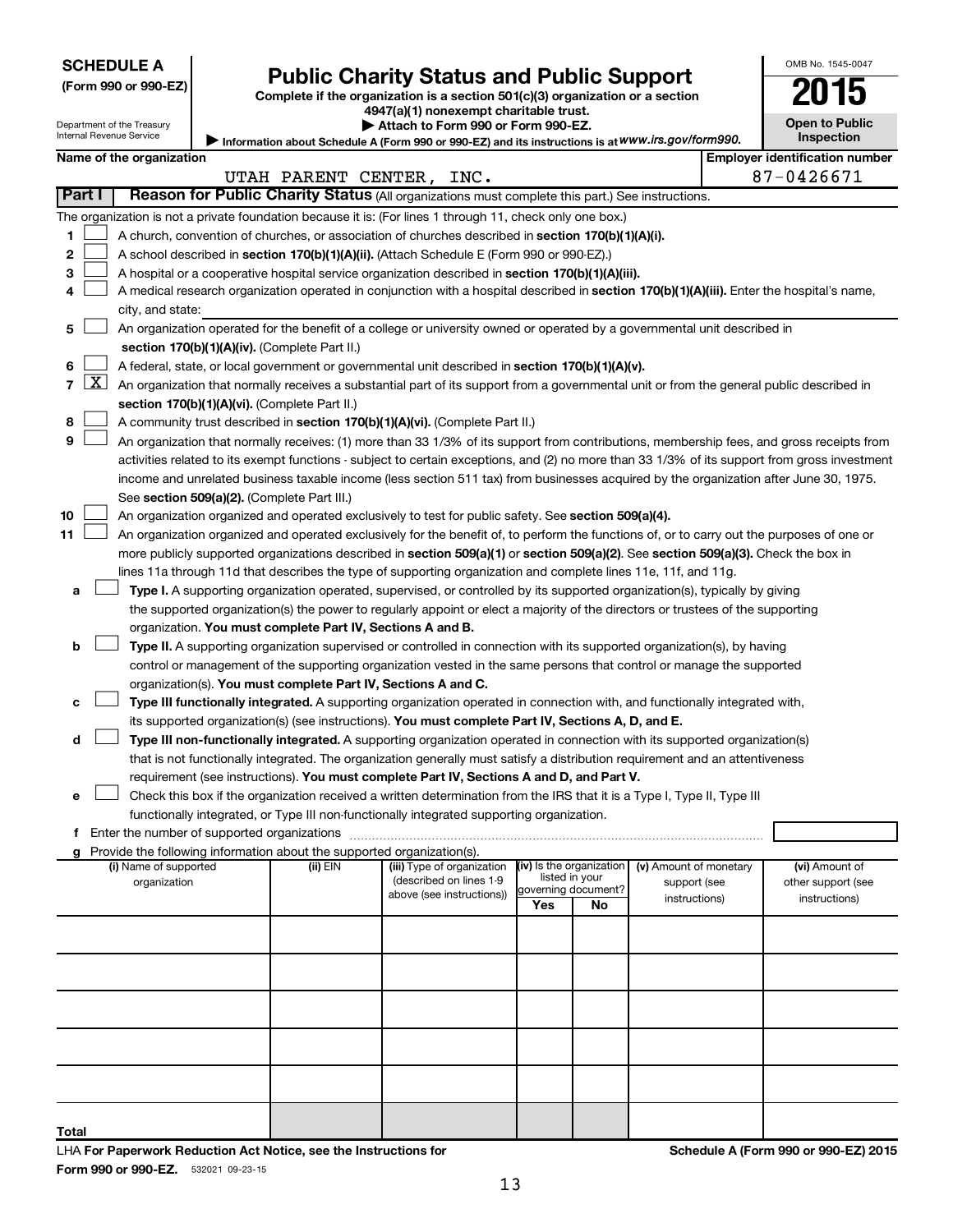#### Schedule A (Form 990 or 990-EZ) 2015 UTAH PARENT CENTER, INC.  $87-0426671$  Page

(Complete only if you checked the box on line 5, 7, or 8 of Part I or if the organization failed to qualify under Part III. If the organization fails to qualify under the tests listed below, please complete Part III.) **Part II Support Schedule for Organizations Described in Sections 170(b)(1)(A)(iv) and 170(b)(1)(A)(vi)**

|    | <b>Section A. Public Support</b>                                                                                                                                                                                               |                      |                      |                        |                       |                     |                                    |
|----|--------------------------------------------------------------------------------------------------------------------------------------------------------------------------------------------------------------------------------|----------------------|----------------------|------------------------|-----------------------|---------------------|------------------------------------|
|    | Calendar year (or fiscal year beginning in)                                                                                                                                                                                    | (a) 2011             | (b) 2012             | $(c)$ 2013             | $(d)$ 2014            | (e) 2015            | (f) Total                          |
|    | 1 Gifts, grants, contributions, and                                                                                                                                                                                            |                      |                      |                        |                       |                     |                                    |
|    | membership fees received. (Do not                                                                                                                                                                                              |                      |                      |                        |                       |                     |                                    |
|    | include any "unusual grants.")                                                                                                                                                                                                 | 815,336.             | 842,600.             | 1076245.               | 1043352.              | 1023671.            | 4801204.                           |
|    | 2 Tax revenues levied for the organ-                                                                                                                                                                                           |                      |                      |                        |                       |                     |                                    |
|    | ization's benefit and either paid to                                                                                                                                                                                           |                      |                      |                        |                       |                     |                                    |
|    | or expended on its behalf                                                                                                                                                                                                      |                      |                      |                        |                       |                     |                                    |
|    | 3 The value of services or facilities                                                                                                                                                                                          |                      |                      |                        |                       |                     |                                    |
|    | furnished by a governmental unit to                                                                                                                                                                                            |                      |                      |                        |                       |                     |                                    |
|    | the organization without charge                                                                                                                                                                                                |                      |                      |                        |                       |                     |                                    |
|    | 4 Total. Add lines 1 through 3                                                                                                                                                                                                 | 815,336.             | 842,600.             | 1076245.               | 1043352.              | 1023671             | 4801204.                           |
|    | 5 The portion of total contributions                                                                                                                                                                                           |                      |                      |                        |                       |                     |                                    |
|    | by each person (other than a                                                                                                                                                                                                   |                      |                      |                        |                       |                     |                                    |
|    | governmental unit or publicly                                                                                                                                                                                                  |                      |                      |                        |                       |                     |                                    |
|    | supported organization) included                                                                                                                                                                                               |                      |                      |                        |                       |                     |                                    |
|    | on line 1 that exceeds 2% of the                                                                                                                                                                                               |                      |                      |                        |                       |                     |                                    |
|    | amount shown on line 11,                                                                                                                                                                                                       |                      |                      |                        |                       |                     |                                    |
|    | column (f)                                                                                                                                                                                                                     |                      |                      |                        |                       |                     |                                    |
|    |                                                                                                                                                                                                                                |                      |                      |                        |                       |                     | 4801204.                           |
|    | 6 Public support. Subtract line 5 from line 4.<br><b>Section B. Total Support</b>                                                                                                                                              |                      |                      |                        |                       |                     |                                    |
|    |                                                                                                                                                                                                                                |                      |                      |                        |                       |                     |                                    |
|    | Calendar year (or fiscal year beginning in)                                                                                                                                                                                    | (a) 2011<br>815,336. | (b) 2012<br>842,600. | $(c)$ 2013<br>1076245. | $(d)$ 2014<br>1043352 | (e) 2015<br>1023671 | (f) Total<br>4801204.              |
|    | 7 Amounts from line 4                                                                                                                                                                                                          |                      |                      |                        |                       |                     |                                    |
|    | 8 Gross income from interest,                                                                                                                                                                                                  |                      |                      |                        |                       |                     |                                    |
|    | dividends, payments received on                                                                                                                                                                                                |                      |                      |                        |                       |                     |                                    |
|    | securities loans, rents, royalties                                                                                                                                                                                             |                      |                      |                        |                       |                     |                                    |
|    | and income from similar sources                                                                                                                                                                                                | 5,511.               | 5,058.               | 7,722.                 | 7,970.                | 7,828.              | 34,089.                            |
|    | <b>9</b> Net income from unrelated business                                                                                                                                                                                    |                      |                      |                        |                       |                     |                                    |
|    | activities, whether or not the                                                                                                                                                                                                 |                      |                      |                        |                       |                     |                                    |
|    | business is regularly carried on                                                                                                                                                                                               |                      |                      |                        |                       |                     |                                    |
|    | 10 Other income. Do not include gain                                                                                                                                                                                           |                      |                      |                        |                       |                     |                                    |
|    | or loss from the sale of capital                                                                                                                                                                                               |                      |                      |                        |                       |                     |                                    |
|    | assets (Explain in Part VI.)                                                                                                                                                                                                   |                      |                      |                        |                       |                     |                                    |
|    | 11 Total support. Add lines 7 through 10                                                                                                                                                                                       |                      |                      |                        |                       |                     | 4835293.                           |
|    | <b>12</b> Gross receipts from related activities, etc. (see instructions)                                                                                                                                                      |                      |                      |                        |                       | 12                  | 11,247.                            |
|    | 13 First five years. If the Form 990 is for the organization's first, second, third, fourth, or fifth tax year as a section 501(c)(3)                                                                                          |                      |                      |                        |                       |                     |                                    |
|    | organization, check this box and stop here                                                                                                                                                                                     |                      |                      |                        |                       |                     |                                    |
|    | <b>Section C. Computation of Public Support Percentage</b>                                                                                                                                                                     |                      |                      |                        |                       |                     |                                    |
|    |                                                                                                                                                                                                                                |                      |                      |                        |                       | 14                  | 99.29<br>%                         |
|    |                                                                                                                                                                                                                                |                      |                      |                        |                       | 15                  | 99.32<br>%                         |
|    | 16a 33 1/3% support test - 2015. If the organization did not check the box on line 13, and line 14 is 33 1/3% or more, check this box and                                                                                      |                      |                      |                        |                       |                     |                                    |
|    | stop here. The organization qualifies as a publicly supported organization manufactured content and the organization of the state of the state of the state of the state of the state of the state of the state of the state o |                      |                      |                        |                       |                     | $\blacktriangleright$ $\mathbf{X}$ |
|    | b 33 1/3% support test - 2014. If the organization did not check a box on line 13 or 16a, and line 15 is 33 1/3% or more, check this box                                                                                       |                      |                      |                        |                       |                     |                                    |
|    |                                                                                                                                                                                                                                |                      |                      |                        |                       |                     |                                    |
|    | 17a 10% -facts-and-circumstances test - 2015. If the organization did not check a box on line 13, 16a, or 16b, and line 14 is 10% or more,                                                                                     |                      |                      |                        |                       |                     |                                    |
|    | and if the organization meets the "facts-and-circumstances" test, check this box and stop here. Explain in Part VI how the organization                                                                                        |                      |                      |                        |                       |                     |                                    |
|    |                                                                                                                                                                                                                                |                      |                      |                        |                       |                     |                                    |
|    | <b>b 10%</b> -facts-and-circumstances test - 2014. If the organization did not check a box on line 13, 16a, 16b, or 17a, and line 15 is 10% or                                                                                 |                      |                      |                        |                       |                     |                                    |
|    | more, and if the organization meets the "facts-and-circumstances" test, check this box and stop here. Explain in Part VI how the                                                                                               |                      |                      |                        |                       |                     |                                    |
|    | organization meets the "facts-and-circumstances" test. The organization qualifies as a publicly supported organization                                                                                                         |                      |                      |                        |                       |                     |                                    |
| 18 | Private foundation. If the organization did not check a box on line 13, 16a, 16b, 17a, or 17b, check this box and see instructions                                                                                             |                      |                      |                        |                       |                     |                                    |
|    |                                                                                                                                                                                                                                |                      |                      |                        |                       |                     |                                    |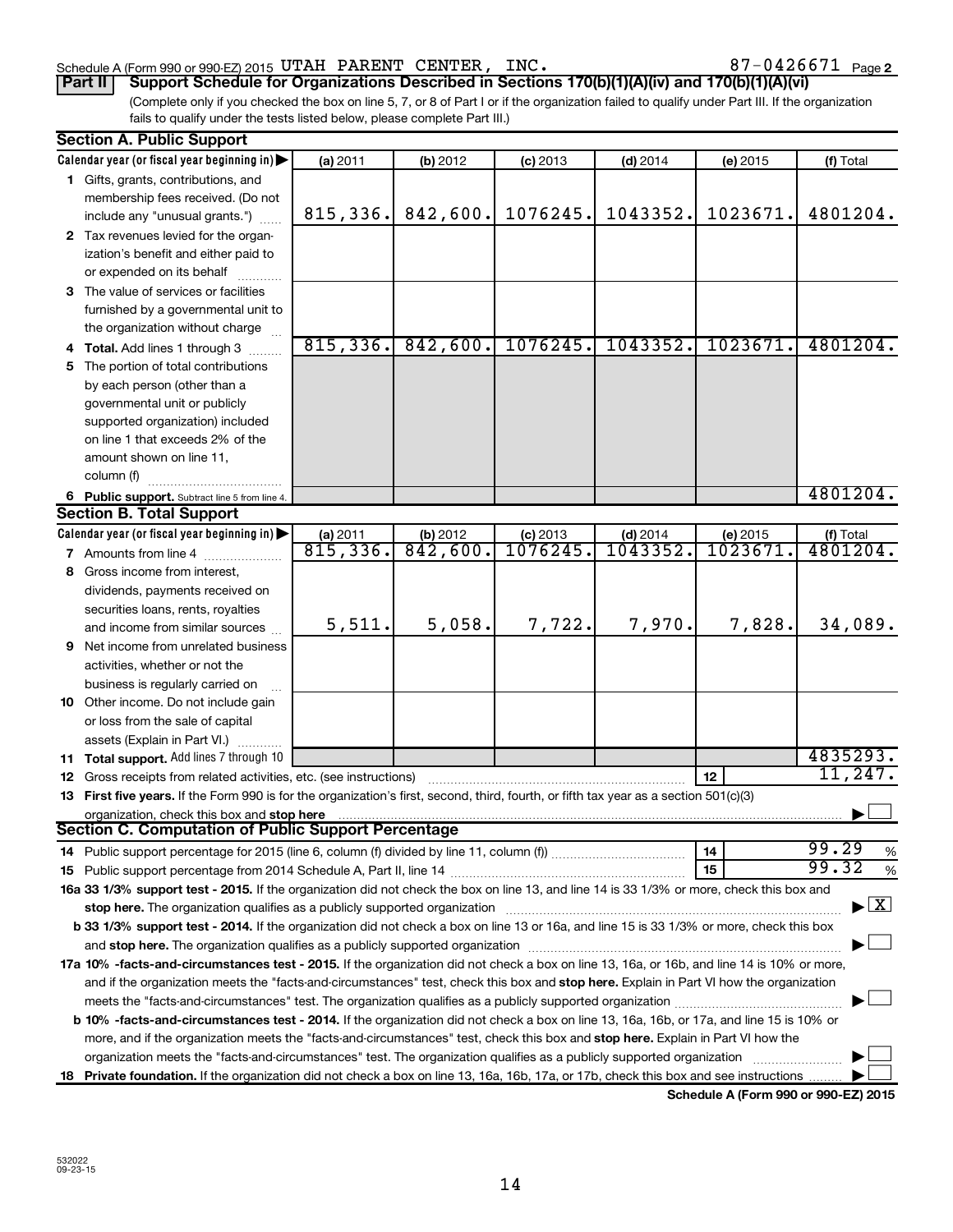#### Schedule A (Form 990 or 990-EZ) 2015 UTAH PARENT CENTER, INC.  $87-0426671$  Page **Part III Support Schedule for Organizations Described in Section 509(a)(2)**

(Complete only if you checked the box on line 9 of Part I or if the organization failed to qualify under Part II. If the organization fails to qualify under the tests listed below, please complete Part II.)

| <b>Section A. Public Support</b>                                                                                                                                                                                               |          |          |            |            |          |                                      |
|--------------------------------------------------------------------------------------------------------------------------------------------------------------------------------------------------------------------------------|----------|----------|------------|------------|----------|--------------------------------------|
| Calendar year (or fiscal year beginning in)                                                                                                                                                                                    | (a) 2011 | (b) 2012 | $(c)$ 2013 | $(d)$ 2014 | (e) 2015 | (f) Total                            |
| 1 Gifts, grants, contributions, and                                                                                                                                                                                            |          |          |            |            |          |                                      |
| membership fees received. (Do not                                                                                                                                                                                              |          |          |            |            |          |                                      |
| include any "unusual grants.")                                                                                                                                                                                                 |          |          |            |            |          |                                      |
| 2 Gross receipts from admissions,<br>merchandise sold or services per-<br>formed, or facilities furnished in<br>any activity that is related to the<br>organization's tax-exempt purpose                                       |          |          |            |            |          |                                      |
| 3 Gross receipts from activities that                                                                                                                                                                                          |          |          |            |            |          |                                      |
| are not an unrelated trade or bus-<br>iness under section 513                                                                                                                                                                  |          |          |            |            |          |                                      |
| 4 Tax revenues levied for the organ-                                                                                                                                                                                           |          |          |            |            |          |                                      |
| ization's benefit and either paid to<br>or expended on its behalf                                                                                                                                                              |          |          |            |            |          |                                      |
| 5 The value of services or facilities                                                                                                                                                                                          |          |          |            |            |          |                                      |
| furnished by a governmental unit to<br>the organization without charge                                                                                                                                                         |          |          |            |            |          |                                      |
| <b>6 Total.</b> Add lines 1 through 5                                                                                                                                                                                          |          |          |            |            |          |                                      |
| 7a Amounts included on lines 1, 2, and                                                                                                                                                                                         |          |          |            |            |          |                                      |
| 3 received from disqualified persons                                                                                                                                                                                           |          |          |            |            |          |                                      |
| <b>b</b> Amounts included on lines 2 and 3 received<br>from other than disqualified persons that<br>exceed the greater of \$5,000 or 1% of the<br>amount on line 13 for the year                                               |          |          |            |            |          |                                      |
| c Add lines 7a and 7b                                                                                                                                                                                                          |          |          |            |            |          |                                      |
| 8 Public support. (Subtract line 7c from line 6.)                                                                                                                                                                              |          |          |            |            |          |                                      |
| <b>Section B. Total Support</b>                                                                                                                                                                                                |          |          |            |            |          |                                      |
| Calendar year (or fiscal year beginning in)                                                                                                                                                                                    | (a) 2011 | (b) 2012 | $(c)$ 2013 | $(d)$ 2014 | (e) 2015 | (f) Total                            |
| <b>9</b> Amounts from line 6                                                                                                                                                                                                   |          |          |            |            |          |                                      |
| <b>10a</b> Gross income from interest,<br>dividends, payments received on<br>securities loans, rents, royalties<br>and income from similar sources                                                                             |          |          |            |            |          |                                      |
| <b>b</b> Unrelated business taxable income                                                                                                                                                                                     |          |          |            |            |          |                                      |
| (less section 511 taxes) from businesses<br>acquired after June 30, 1975<br>$\mathcal{L}$ . The contract of $\mathcal{L}$                                                                                                      |          |          |            |            |          |                                      |
| c Add lines 10a and 10b                                                                                                                                                                                                        |          |          |            |            |          |                                      |
| <b>11</b> Net income from unrelated business<br>activities not included in line 10b.<br>whether or not the business is<br>regularly carried on                                                                                 |          |          |            |            |          |                                      |
| 12 Other income. Do not include gain<br>or loss from the sale of capital<br>assets (Explain in Part VI.)                                                                                                                       |          |          |            |            |          |                                      |
| <b>13</b> Total support. (Add lines 9, 10c, 11, and 12.)                                                                                                                                                                       |          |          |            |            |          |                                      |
| 14 First five years. If the Form 990 is for the organization's first, second, third, fourth, or fifth tax year as a section 501(c)(3) organization,                                                                            |          |          |            |            |          |                                      |
| check this box and stop here Mathematical Communication and stop here Mathematical Communication and stop here Mathematical Communication and Stop here Mathematical Communication and Stop here Mathematical Communication an |          |          |            |            |          |                                      |
| <b>Section C. Computation of Public Support Percentage</b>                                                                                                                                                                     |          |          |            |            |          |                                      |
|                                                                                                                                                                                                                                |          |          |            |            | 15       | %                                    |
| 16 Public support percentage from 2014 Schedule A, Part III, line 15                                                                                                                                                           |          |          |            |            | 16       | %                                    |
| Section D. Computation of Investment Income Percentage                                                                                                                                                                         |          |          |            |            |          |                                      |
|                                                                                                                                                                                                                                |          |          |            |            | 17       | %                                    |
| 18 Investment income percentage from 2014 Schedule A, Part III, line 17                                                                                                                                                        |          |          |            |            | 18       | %                                    |
| 19a 33 1/3% support tests - 2015. If the organization did not check the box on line 14, and line 15 is more than 33 1/3%, and line 17 is not                                                                                   |          |          |            |            |          |                                      |
| more than 33 1/3%, check this box and stop here. The organization qualifies as a publicly supported organization                                                                                                               |          |          |            |            |          |                                      |
| <b>b 33 1/3% support tests - 2014.</b> If the organization did not check a box on line 14 or line 19a, and line 16 is more than 33 1/3%, and                                                                                   |          |          |            |            |          |                                      |
| line 18 is not more than 33 1/3%, check this box and stop here. The organization qualifies as a publicly supported organization                                                                                                |          |          |            |            |          |                                      |
|                                                                                                                                                                                                                                |          |          |            |            |          |                                      |
| 532023 09-23-15                                                                                                                                                                                                                |          |          |            |            |          | Schedule A (Form 990 or 990-EZ) 2015 |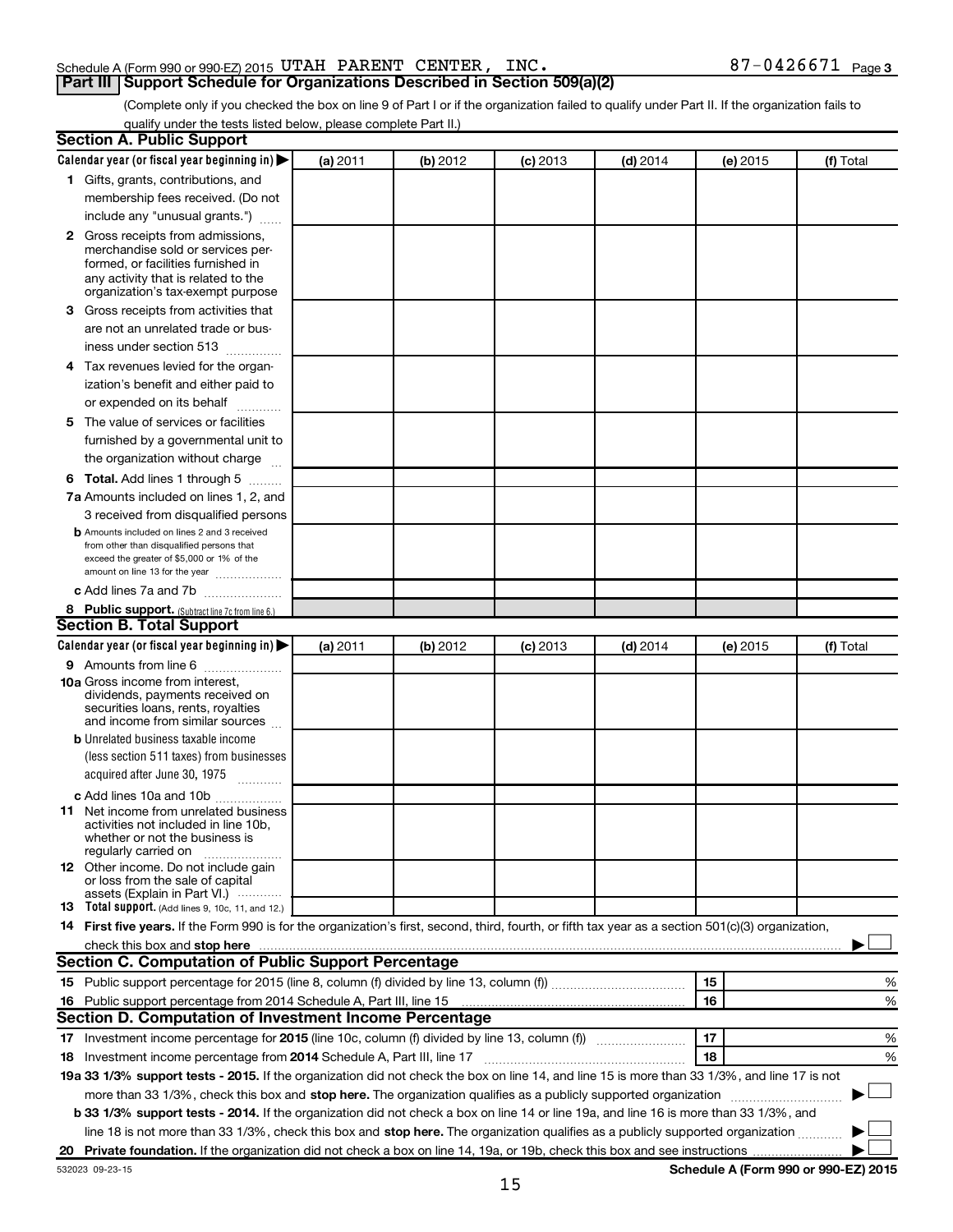**Yes No**

### **Part IV Supporting Organizations**

(Complete only if you checked a box in line 11 on Part I. If you checked 11a of Part I, complete Sections A and B. If you checked 11b of Part I, complete Sections A and C. If you checked 11c of Part I, complete Sections A, D, and E. If you checked 11d of Part I, complete Sections A and D, and complete Part V.)

#### **Section A. All Supporting Organizations**

- **1** Are all of the organization's supported organizations listed by name in the organization's governing documents? If "No" describe in Part VI how the supported organizations are designated. If designated by *class or purpose, describe the designation. If historic and continuing relationship, explain.*
- **2** Did the organization have any supported organization that does not have an IRS determination of status under section 509(a)(1) or (2)? If "Yes," explain in Part VI how the organization determined that the supported *organization was described in section 509(a)(1) or (2).*
- **3a** Did the organization have a supported organization described in section 501(c)(4), (5), or (6)? If "Yes," answer *(b) and (c) below.*
- **b** Did the organization confirm that each supported organization qualified under section 501(c)(4), (5), or (6) and satisfied the public support tests under section 509(a)(2)? If "Yes," describe in Part VI when and how the *organization made the determination.*
- **c** Did the organization ensure that all support to such organizations was used exclusively for section 170(c)(2)(B) purposes? If "Yes," explain in Part VI what controls the organization put in place to ensure such use.
- **4 a** *If* Was any supported organization not organized in the United States ("foreign supported organization")? *"Yes," and if you checked 11a or 11b in Part I, answer (b) and (c) below.*
- **b** Did the organization have ultimate control and discretion in deciding whether to make grants to the foreign supported organization? If "Yes," describe in Part VI how the organization had such control and discretion *despite being controlled or supervised by or in connection with its supported organizations.*
- **c** Did the organization support any foreign supported organization that does not have an IRS determination under sections 501(c)(3) and 509(a)(1) or (2)? If "Yes," explain in Part VI what controls the organization used *to ensure that all support to the foreign supported organization was used exclusively for section 170(c)(2)(B) purposes.*
- **5a** Did the organization add, substitute, or remove any supported organizations during the tax year? If "Yes," answer (b) and (c) below (if applicable). Also, provide detail in Part VI, including (i) the names and EIN *numbers of the supported organizations added, substituted, or removed; (ii) the reasons for each such action; (iii) the authority under the organization's organizing document authorizing such action; and (iv) how the action was accomplished (such as by amendment to the organizing document).*
- **b Type I or Type II only.** Was any added or substituted supported organization part of a class already designated in the organization's organizing document?
- **c Substitutions only.**  Was the substitution the result of an event beyond the organization's control?
- **6** Did the organization provide support (whether in the form of grants or the provision of services or facilities) to support or benefit one or more of the filing organization's supported organizations? If "Yes," provide detail in anyone other than (i) its supported organizations, (ii) individuals that are part of the charitable class benefited by one or more of its supported organizations, or (iii) other supporting organizations that also *Part VI.*
- **7** Did the organization provide a grant, loan, compensation, or other similar payment to a substantial contributor regard to a substantial contributor? If "Yes," complete Part I of Schedule L (Form 990 or 990-EZ). (defined in section 4958(c)(3)(C)), a family member of a substantial contributor, or a 35% controlled entity with
- **8** Did the organization make a loan to a disqualified person (as defined in section 4958) not described in line 7? *If "Yes," complete Part I of Schedule L (Form 990 or 990-EZ).*
- **9 a** Was the organization controlled directly or indirectly at any time during the tax year by one or more in section 509(a)(1) or (2))? If "Yes," provide detail in Part VI. disqualified persons as defined in section 4946 (other than foundation managers and organizations described
- **b** Did one or more disqualified persons (as defined in line 9a) hold a controlling interest in any entity in which the supporting organization had an interest? If "Yes," provide detail in Part VI.
- **c** Did a disqualified person (as defined in line 9a) have an ownership interest in, or derive any personal benefit from, assets in which the supporting organization also had an interest? If "Yes," provide detail in Part VI.
- **10 a** Was the organization subject to the excess business holdings rules of section 4943 because of section supporting organizations)? If "Yes," answer 10b below. 4943(f) (regarding certain Type II supporting organizations, and all Type III non-functionally integrated
- **b** Did the organization have any excess business holdings in the tax year? (Use Schedule C, Form 4720, to *determine whether the organization had excess business holdings.)*

**1 2 3a 3b 3c 4a 4b 4c 5a 5b 5c 6 7 8 9a 9b 9c**

532024 09-23-15

**10a**

**10b**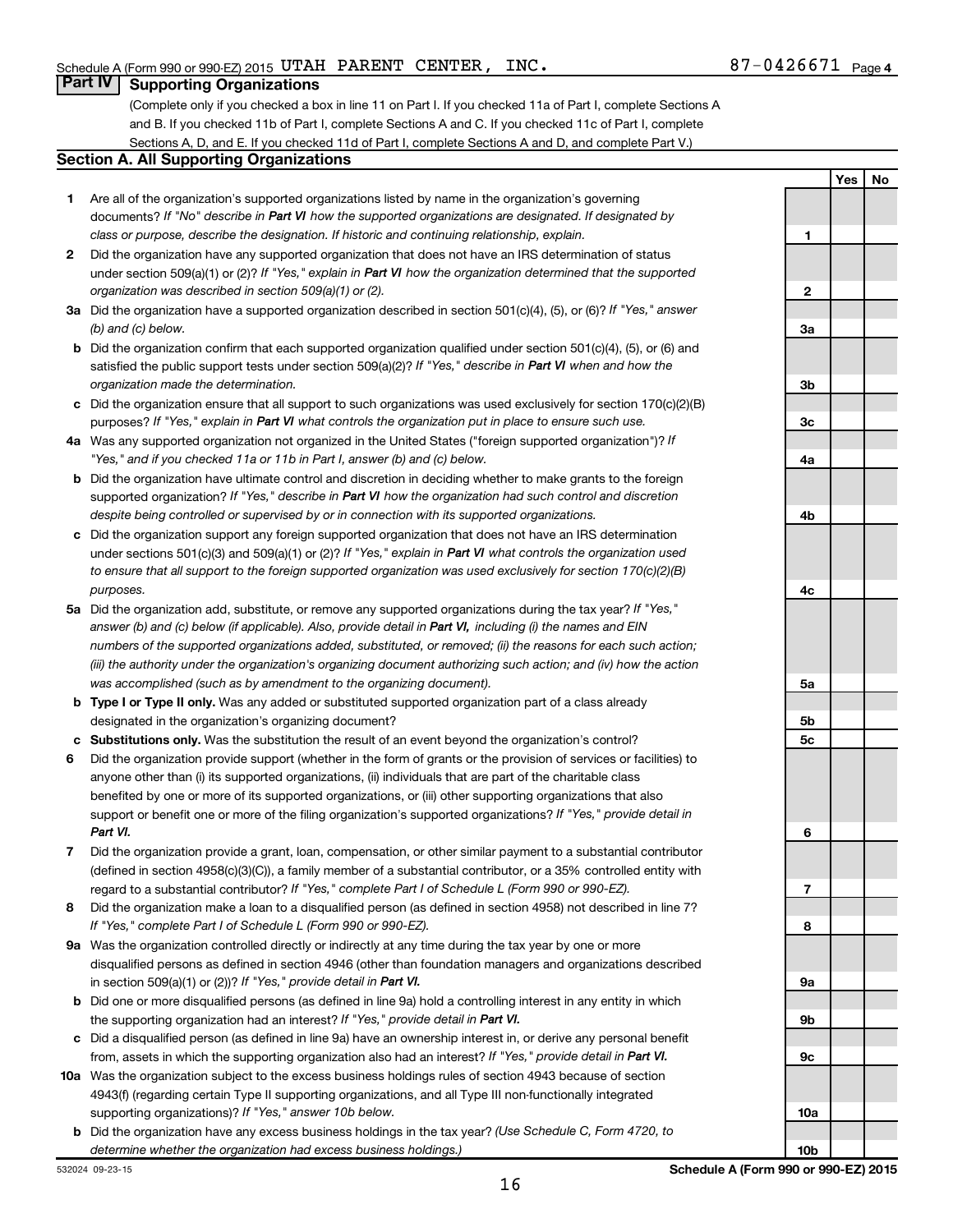|    |                                                                                                                                 |                 | <b>Yes</b> | No |
|----|---------------------------------------------------------------------------------------------------------------------------------|-----------------|------------|----|
| 11 | Has the organization accepted a gift or contribution from any of the following persons?                                         |                 |            |    |
|    | a A person who directly or indirectly controls, either alone or together with persons described in (b) and (c)                  |                 |            |    |
|    | below, the governing body of a supported organization?                                                                          | 11a             |            |    |
|    | <b>b</b> A family member of a person described in (a) above?                                                                    | 11 <sub>b</sub> |            |    |
|    | c A 35% controlled entity of a person described in (a) or (b) above? If "Yes" to a, b, or c, provide detail in Part VI.         | 11c             |            |    |
|    | <b>Section B. Type I Supporting Organizations</b>                                                                               |                 |            |    |
|    |                                                                                                                                 |                 | Yes        | No |
| 1  | Did the directors, trustees, or membership of one or more supported organizations have the power to                             |                 |            |    |
|    | regularly appoint or elect at least a majority of the organization's directors or trustees at all times during the              |                 |            |    |
|    | tax year? If "No," describe in Part VI how the supported organization(s) effectively operated, supervised, or                   |                 |            |    |
|    | controlled the organization's activities. If the organization had more than one supported organization,                         |                 |            |    |
|    | describe how the powers to appoint and/or remove directors or trustees were allocated among the supported                       |                 |            |    |
|    | organizations and what conditions or restrictions, if any, applied to such powers during the tax year.                          | 1               |            |    |
| 2  | Did the organization operate for the benefit of any supported organization other than the supported                             |                 |            |    |
|    | organization(s) that operated, supervised, or controlled the supporting organization? If "Yes," explain in                      |                 |            |    |
|    | Part VI how providing such benefit carried out the purposes of the supported organization(s) that operated,                     |                 |            |    |
|    | supervised, or controlled the supporting organization.                                                                          | $\overline{2}$  |            |    |
|    | <b>Section C. Type II Supporting Organizations</b>                                                                              |                 |            |    |
|    |                                                                                                                                 |                 | Yes        | No |
|    | Were a majority of the organization's directors or trustees during the tax year also a majority of the directors                |                 |            |    |
| 1  | or trustees of each of the organization's supported organization(s)? If "No," describe in Part VI how control                   |                 |            |    |
|    | or management of the supporting organization was vested in the same persons that controlled or managed                          |                 |            |    |
|    |                                                                                                                                 |                 |            |    |
|    | the supported organization(s).<br><b>Section D. All Type III Supporting Organizations</b>                                       |                 |            |    |
|    |                                                                                                                                 |                 |            |    |
|    |                                                                                                                                 |                 | Yes        | No |
| 1  | Did the organization provide to each of its supported organizations, by the last day of the fifth month of the                  |                 |            |    |
|    | organization's tax year, (i) a written notice describing the type and amount of support provided during the prior tax           |                 |            |    |
|    | year, (ii) a copy of the Form 990 that was most recently filed as of the date of notification, and (iii) copies of the          |                 |            |    |
|    | organization's governing documents in effect on the date of notification, to the extent not previously provided?                | 1               |            |    |
| 2  | Were any of the organization's officers, directors, or trustees either (i) appointed or elected by the supported                |                 |            |    |
|    | organization(s) or (ii) serving on the governing body of a supported organization? If "No," explain in Part VI how              |                 |            |    |
|    | the organization maintained a close and continuous working relationship with the supported organization(s).                     | 2               |            |    |
| 3  | By reason of the relationship described in (2), did the organization's supported organizations have a                           |                 |            |    |
|    | significant voice in the organization's investment policies and in directing the use of the organization's                      |                 |            |    |
|    | income or assets at all times during the tax year? If "Yes," describe in Part VI the role the organization's                    |                 |            |    |
|    | supported organizations played in this regard.                                                                                  | З               |            |    |
|    | Section E. Type III Functionally-Integrated Supporting Organizations                                                            |                 |            |    |
| 1  | Check the box next to the method that the organization used to satisfy the Integral Part Test during the yealsee instructions): |                 |            |    |
| a  | The organization satisfied the Activities Test. Complete line 2 below.                                                          |                 |            |    |
| b  | The organization is the parent of each of its supported organizations. Complete line 3 below.                                   |                 |            |    |
| c  | The organization supported a governmental entity. Describe in Part VI how you supported a government entity (see instructions). |                 |            |    |
| 2  | Activities Test. Answer (a) and (b) below.                                                                                      |                 | Yes        | No |
| a  | Did substantially all of the organization's activities during the tax year directly further the exempt purposes of              |                 |            |    |
|    | the supported organization(s) to which the organization was responsive? If "Yes," then in Part VI identify                      |                 |            |    |
|    | how these activities directly furthered their exempt purposes,<br>those supported organizations and explain                     |                 |            |    |
|    | how the organization was responsive to those supported organizations, and how the organization determined                       |                 |            |    |
|    | that these activities constituted substantially all of its activities.                                                          | 2a              |            |    |
|    | <b>b</b> Did the activities described in (a) constitute activities that, but for the organization's involvement, one or more    |                 |            |    |
|    | of the organization's supported organization(s) would have been engaged in? If "Yes," explain in Part VI the                    |                 |            |    |
|    | reasons for the organization's position that its supported organization(s) would have engaged in these                          |                 |            |    |
|    | activities but for the organization's involvement.                                                                              | 2b              |            |    |
| 3  | Parent of Supported Organizations. Answer (a) and (b) below.                                                                    |                 |            |    |
| a  | Did the organization have the power to regularly appoint or elect a majority of the officers, directors, or                     |                 |            |    |
|    | trustees of each of the supported organizations? Provide details in Part VI.                                                    | За              |            |    |
|    | <b>b</b> Did the organization exercise a substantial degree of direction over the policies, programs, and activities of each    |                 |            |    |
|    | of its supported organizations? If "Yes," describe in Part VI the role played by the organization in this regard.               | 3b              |            |    |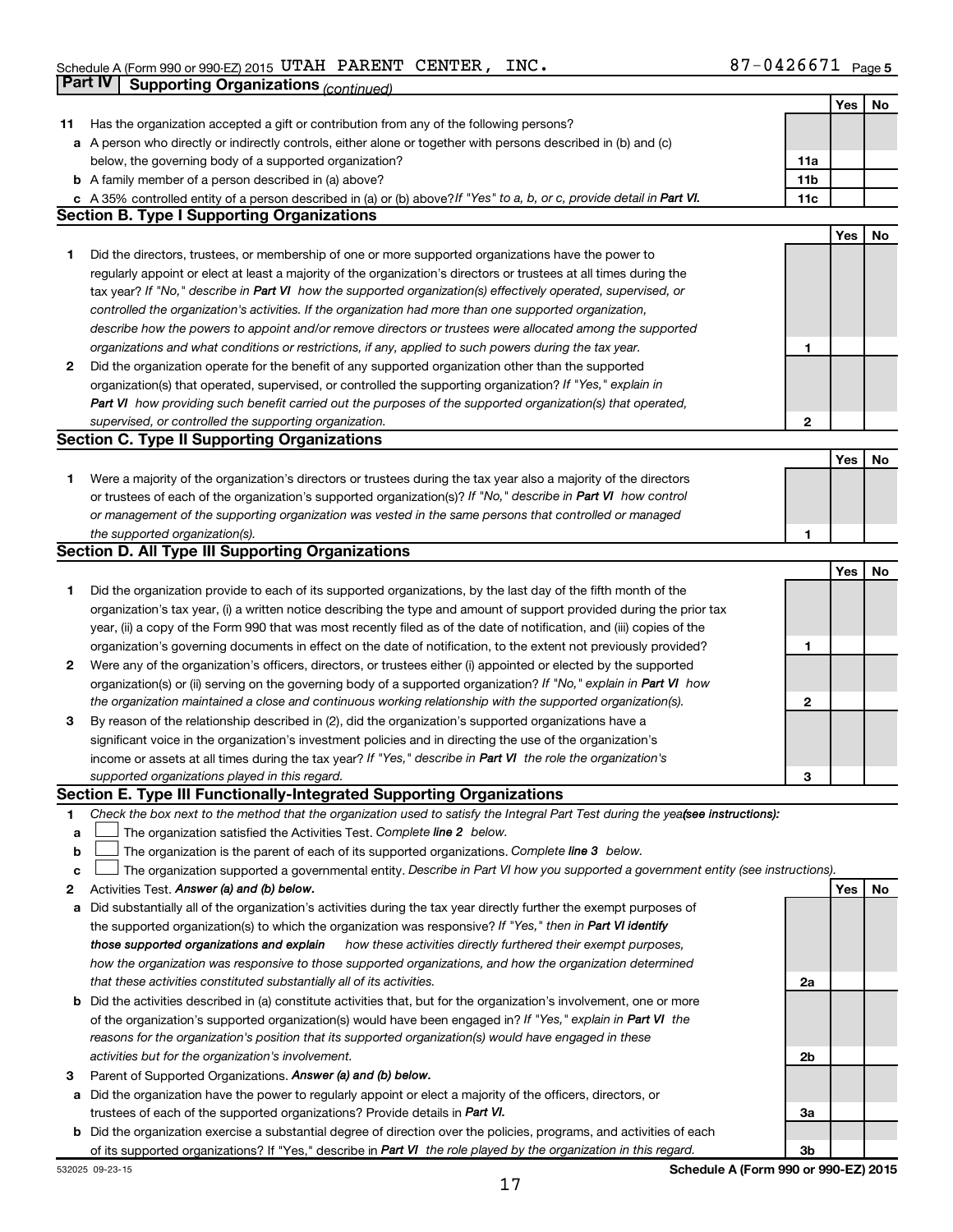1  $\Box$  Check here if the organization satisfied the Integral Part Test as a qualifying trust on Nov. 20, 1970. See instructions. All other Type III non-functionally integrated supporting organizations must complete Sections A through E.  $\Box$ 

|              | Section A - Adjusted Net Income                                              | (A) Prior Year | (B) Current Year<br>(optional) |                                |
|--------------|------------------------------------------------------------------------------|----------------|--------------------------------|--------------------------------|
| 1            | Net short-term capital gain                                                  | 1              |                                |                                |
| 2            | Recoveries of prior-year distributions                                       | $\mathbf{2}$   |                                |                                |
| 3            | Other gross income (see instructions)                                        | 3              |                                |                                |
| 4            | Add lines 1 through 3                                                        | 4              |                                |                                |
| 5            | Depreciation and depletion                                                   | 5              |                                |                                |
| 6            | Portion of operating expenses paid or incurred for production or             |                |                                |                                |
|              | collection of gross income or for management, conservation, or               |                |                                |                                |
|              | maintenance of property held for production of income (see instructions)     | 6              |                                |                                |
| 7            | Other expenses (see instructions)                                            | $\overline{7}$ |                                |                                |
| 8            | Adjusted Net Income (subtract lines 5, 6 and 7 from line 4)                  | 8              |                                |                                |
|              | <b>Section B - Minimum Asset Amount</b>                                      |                | (A) Prior Year                 | (B) Current Year<br>(optional) |
| 1            | Aggregate fair market value of all non-exempt-use assets (see                |                |                                |                                |
|              | instructions for short tax year or assets held for part of year):            |                |                                |                                |
|              | a Average monthly value of securities                                        | 1a             |                                |                                |
|              | <b>b</b> Average monthly cash balances                                       | 1 <sub>b</sub> |                                |                                |
|              | c Fair market value of other non-exempt-use assets                           | 1c             |                                |                                |
|              | <b>d</b> Total (add lines 1a, 1b, and 1c)                                    | 1d             |                                |                                |
|              | e Discount claimed for blockage or other                                     |                |                                |                                |
|              | factors (explain in detail in Part VI):                                      |                |                                |                                |
| 2            | Acquisition indebtedness applicable to non-exempt-use assets                 | $\mathbf{2}$   |                                |                                |
| З            | Subtract line 2 from line 1d                                                 | 3              |                                |                                |
| 4            | Cash deemed held for exempt use. Enter 1-1/2% of line 3 (for greater amount, |                |                                |                                |
|              | see instructions).                                                           | 4              |                                |                                |
| 5            | Net value of non-exempt-use assets (subtract line 4 from line 3)             | 5              |                                |                                |
| 6            | Multiply line 5 by .035                                                      | 6              |                                |                                |
| 7            | Recoveries of prior-year distributions                                       | $\overline{7}$ |                                |                                |
| 8            | Minimum Asset Amount (add line 7 to line 6)                                  | 8              |                                |                                |
|              | <b>Section C - Distributable Amount</b>                                      |                |                                | <b>Current Year</b>            |
| 1            | Adjusted net income for prior year (from Section A, line 8, Column A)        | 1              |                                |                                |
| $\mathbf{2}$ | Enter 85% of line 1                                                          | $\mathbf{2}$   |                                |                                |
| З            | Minimum asset amount for prior year (from Section B, line 8, Column A)       | 3              |                                |                                |
| 4            | Enter greater of line 2 or line 3                                            | 4              |                                |                                |
| 5            | Income tax imposed in prior year                                             | 5              |                                |                                |
| 6            | Distributable Amount. Subtract line 5 from line 4, unless subject to         |                |                                |                                |
|              | emergency temporary reduction (see instructions)                             | 6              |                                |                                |
|              |                                                                              |                |                                |                                |

**7** Check here if the current year is the organization's first as a non-functionally-integrated Type III supporting organization (see † instructions).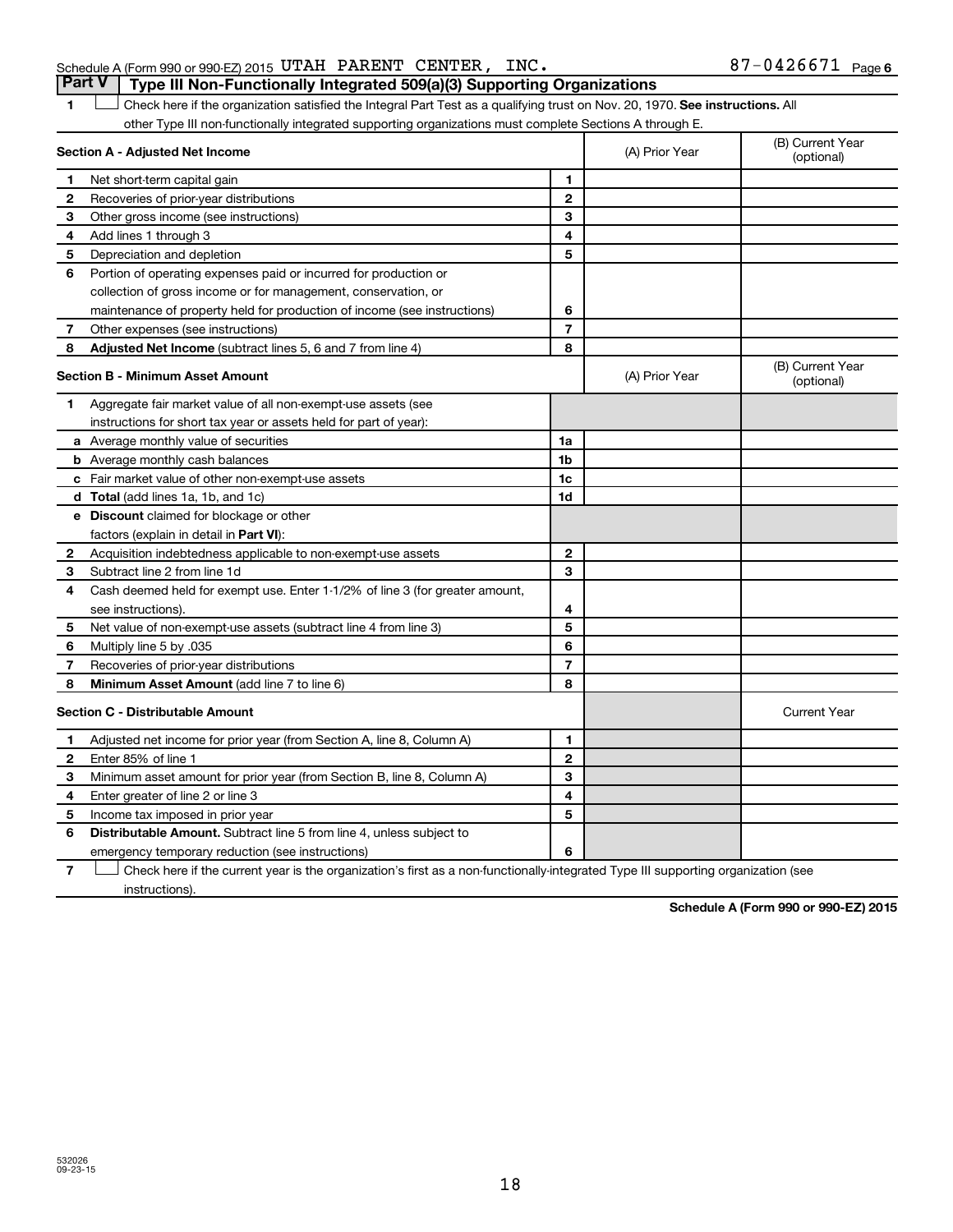| <b>Part V</b><br>Type III Non-Functionally Integrated 509(a)(3) Supporting Organizations (continued) |                                                                                                        |                             |                                       |                                         |  |  |
|------------------------------------------------------------------------------------------------------|--------------------------------------------------------------------------------------------------------|-----------------------------|---------------------------------------|-----------------------------------------|--|--|
|                                                                                                      | <b>Current Year</b><br><b>Section D - Distributions</b>                                                |                             |                                       |                                         |  |  |
| 1                                                                                                    | Amounts paid to supported organizations to accomplish exempt purposes                                  |                             |                                       |                                         |  |  |
| 2                                                                                                    | Amounts paid to perform activity that directly furthers exempt purposes of supported                   |                             |                                       |                                         |  |  |
|                                                                                                      | organizations, in excess of income from activity                                                       |                             |                                       |                                         |  |  |
| 3                                                                                                    | Administrative expenses paid to accomplish exempt purposes of supported organizations                  |                             |                                       |                                         |  |  |
| 4                                                                                                    | Amounts paid to acquire exempt-use assets                                                              |                             |                                       |                                         |  |  |
| 5                                                                                                    | Qualified set-aside amounts (prior IRS approval required)                                              |                             |                                       |                                         |  |  |
| 6                                                                                                    | Other distributions (describe in Part VI). See instructions.                                           |                             |                                       |                                         |  |  |
| 7                                                                                                    | <b>Total annual distributions.</b> Add lines 1 through 6.                                              |                             |                                       |                                         |  |  |
| 8                                                                                                    | Distributions to attentive supported organizations to which the organization is responsive             |                             |                                       |                                         |  |  |
|                                                                                                      | (provide details in Part VI). See instructions.                                                        |                             |                                       |                                         |  |  |
| 9                                                                                                    | Distributable amount for 2015 from Section C, line 6                                                   |                             |                                       |                                         |  |  |
| 10                                                                                                   | Line 8 amount divided by Line 9 amount                                                                 |                             |                                       |                                         |  |  |
|                                                                                                      |                                                                                                        | (i)                         | (ii)                                  | (iii)                                   |  |  |
|                                                                                                      | Section E - Distribution Allocations (see instructions)                                                | <b>Excess Distributions</b> | <b>Underdistributions</b><br>Pre-2015 | <b>Distributable</b><br>Amount for 2015 |  |  |
|                                                                                                      |                                                                                                        |                             |                                       |                                         |  |  |
| 1                                                                                                    | Distributable amount for 2015 from Section C, line 6                                                   |                             |                                       |                                         |  |  |
| $\mathbf{2}$                                                                                         | Underdistributions, if any, for years prior to 2015                                                    |                             |                                       |                                         |  |  |
|                                                                                                      | (reasonable cause required-see instructions)                                                           |                             |                                       |                                         |  |  |
| 3                                                                                                    | Excess distributions carryover, if any, to 2015:                                                       |                             |                                       |                                         |  |  |
| a                                                                                                    |                                                                                                        |                             |                                       |                                         |  |  |
| b                                                                                                    |                                                                                                        |                             |                                       |                                         |  |  |
| с                                                                                                    |                                                                                                        |                             |                                       |                                         |  |  |
|                                                                                                      | d From 2013<br>e From 2014                                                                             |                             |                                       |                                         |  |  |
|                                                                                                      |                                                                                                        |                             |                                       |                                         |  |  |
|                                                                                                      | <b>Total</b> of lines 3a through e                                                                     |                             |                                       |                                         |  |  |
|                                                                                                      | <b>g</b> Applied to underdistributions of prior years<br><b>h</b> Applied to 2015 distributable amount |                             |                                       |                                         |  |  |
|                                                                                                      | Carryover from 2010 not applied (see instructions)                                                     |                             |                                       |                                         |  |  |
|                                                                                                      | Remainder. Subtract lines 3g, 3h, and 3i from 3f.                                                      |                             |                                       |                                         |  |  |
| 4                                                                                                    | Distributions for 2015 from Section D,                                                                 |                             |                                       |                                         |  |  |
|                                                                                                      | $line 7$ :                                                                                             |                             |                                       |                                         |  |  |
|                                                                                                      | a Applied to underdistributions of prior years                                                         |                             |                                       |                                         |  |  |
|                                                                                                      | <b>b</b> Applied to 2015 distributable amount                                                          |                             |                                       |                                         |  |  |
| с                                                                                                    | Remainder. Subtract lines 4a and 4b from 4.                                                            |                             |                                       |                                         |  |  |
| 5                                                                                                    | Remaining underdistributions for years prior to 2015, if                                               |                             |                                       |                                         |  |  |
|                                                                                                      | any. Subtract lines 3g and 4a from line 2 (if amount                                                   |                             |                                       |                                         |  |  |
|                                                                                                      | greater than zero, see instructions).                                                                  |                             |                                       |                                         |  |  |
| 6                                                                                                    | Remaining underdistributions for 2015. Subtract lines 3h                                               |                             |                                       |                                         |  |  |
|                                                                                                      | and 4b from line 1 (if amount greater than zero, see                                                   |                             |                                       |                                         |  |  |
|                                                                                                      | instructions).                                                                                         |                             |                                       |                                         |  |  |
| $\overline{7}$                                                                                       | Excess distributions carryover to 2016. Add lines 3j                                                   |                             |                                       |                                         |  |  |
|                                                                                                      | and 4c.                                                                                                |                             |                                       |                                         |  |  |
| 8                                                                                                    | Breakdown of line 7:                                                                                   |                             |                                       |                                         |  |  |
| a                                                                                                    |                                                                                                        |                             |                                       |                                         |  |  |
| b                                                                                                    |                                                                                                        |                             |                                       |                                         |  |  |
|                                                                                                      | c Excess from 2013                                                                                     |                             |                                       |                                         |  |  |
|                                                                                                      | d Excess from 2014                                                                                     |                             |                                       |                                         |  |  |
|                                                                                                      | e Excess from 2015                                                                                     |                             |                                       |                                         |  |  |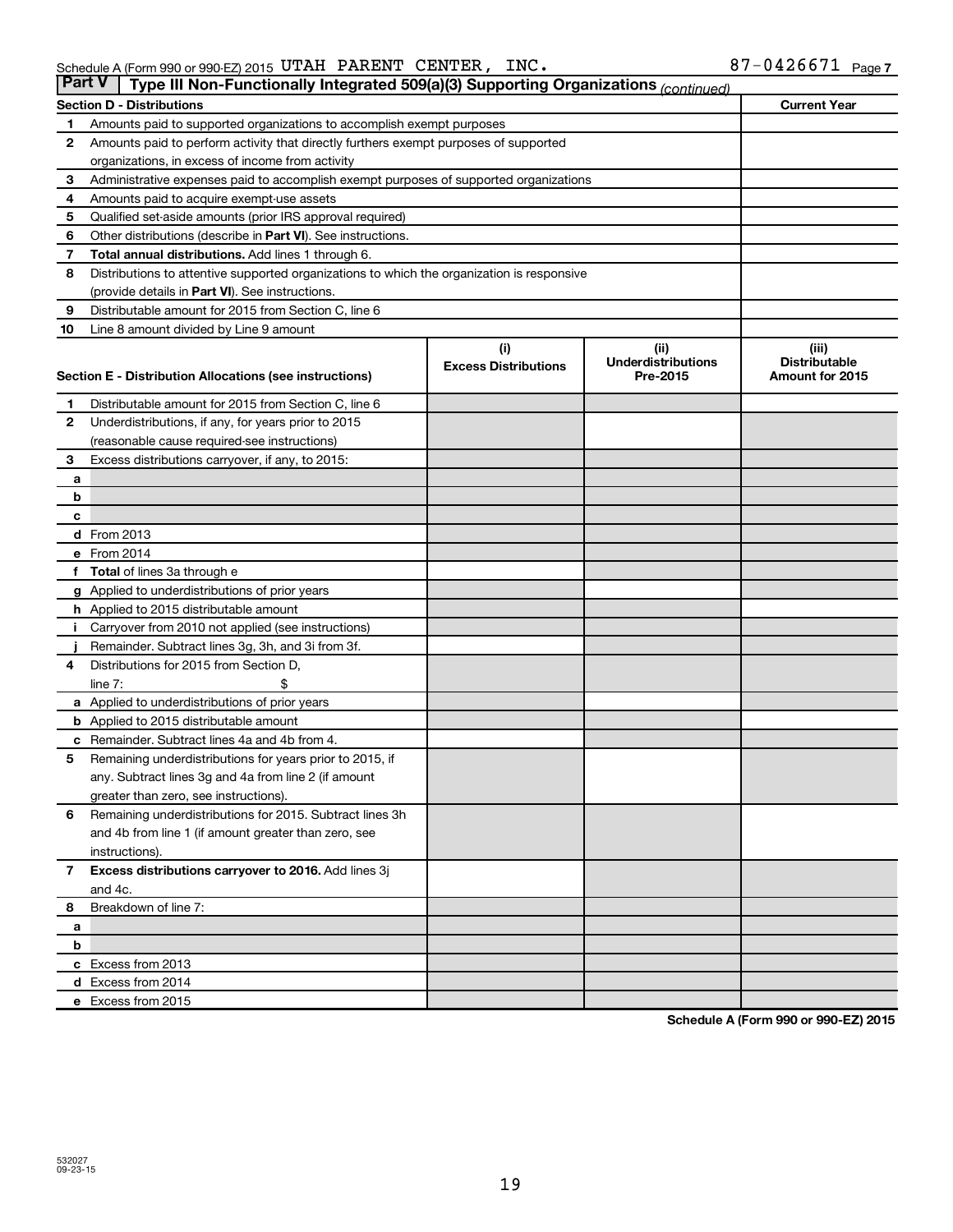|                | Schedule A (Form 990 or 990-EZ) 2015 UTAH PARENT CENTER, INC.                                                                                                                                                                                                                                                                                                                                                                                                                                        |  |  | 87-0426671 Page 8 |  |
|----------------|------------------------------------------------------------------------------------------------------------------------------------------------------------------------------------------------------------------------------------------------------------------------------------------------------------------------------------------------------------------------------------------------------------------------------------------------------------------------------------------------------|--|--|-------------------|--|
| <b>Part VI</b> | Supplemental Information. Provide the explanations required by Part II, line 10; Part II, line 17a or 17b; Part III, line 12;<br>Part IV, Section A, lines 1, 2, 3b, 3c, 4b, 4c, 5a, 6, 9a, 9b, 9c, 11a, 11b, and 11c; Part IV, Section B, lines 1 and 2; Part IV, Section C,<br>line 1; Part IV, Section D, lines 2 and 3; Part IV, Section E, lines 1c, 2a, 2b,<br>Section D, lines 5, 6, and 8; and Part V, Section E, lines 2, 5, and 6. Also complete this part for any additional information. |  |  |                   |  |
|                | (See instructions.)                                                                                                                                                                                                                                                                                                                                                                                                                                                                                  |  |  |                   |  |
|                |                                                                                                                                                                                                                                                                                                                                                                                                                                                                                                      |  |  |                   |  |
|                |                                                                                                                                                                                                                                                                                                                                                                                                                                                                                                      |  |  |                   |  |
|                |                                                                                                                                                                                                                                                                                                                                                                                                                                                                                                      |  |  |                   |  |
|                |                                                                                                                                                                                                                                                                                                                                                                                                                                                                                                      |  |  |                   |  |
|                |                                                                                                                                                                                                                                                                                                                                                                                                                                                                                                      |  |  |                   |  |
|                |                                                                                                                                                                                                                                                                                                                                                                                                                                                                                                      |  |  |                   |  |
|                |                                                                                                                                                                                                                                                                                                                                                                                                                                                                                                      |  |  |                   |  |
|                |                                                                                                                                                                                                                                                                                                                                                                                                                                                                                                      |  |  |                   |  |
|                |                                                                                                                                                                                                                                                                                                                                                                                                                                                                                                      |  |  |                   |  |
|                |                                                                                                                                                                                                                                                                                                                                                                                                                                                                                                      |  |  |                   |  |
|                |                                                                                                                                                                                                                                                                                                                                                                                                                                                                                                      |  |  |                   |  |
|                |                                                                                                                                                                                                                                                                                                                                                                                                                                                                                                      |  |  |                   |  |
|                |                                                                                                                                                                                                                                                                                                                                                                                                                                                                                                      |  |  |                   |  |
|                |                                                                                                                                                                                                                                                                                                                                                                                                                                                                                                      |  |  |                   |  |
|                |                                                                                                                                                                                                                                                                                                                                                                                                                                                                                                      |  |  |                   |  |
|                |                                                                                                                                                                                                                                                                                                                                                                                                                                                                                                      |  |  |                   |  |
|                |                                                                                                                                                                                                                                                                                                                                                                                                                                                                                                      |  |  |                   |  |
|                |                                                                                                                                                                                                                                                                                                                                                                                                                                                                                                      |  |  |                   |  |
|                |                                                                                                                                                                                                                                                                                                                                                                                                                                                                                                      |  |  |                   |  |
|                |                                                                                                                                                                                                                                                                                                                                                                                                                                                                                                      |  |  |                   |  |
|                |                                                                                                                                                                                                                                                                                                                                                                                                                                                                                                      |  |  |                   |  |
|                |                                                                                                                                                                                                                                                                                                                                                                                                                                                                                                      |  |  |                   |  |
|                |                                                                                                                                                                                                                                                                                                                                                                                                                                                                                                      |  |  |                   |  |
|                |                                                                                                                                                                                                                                                                                                                                                                                                                                                                                                      |  |  |                   |  |
|                |                                                                                                                                                                                                                                                                                                                                                                                                                                                                                                      |  |  |                   |  |
|                |                                                                                                                                                                                                                                                                                                                                                                                                                                                                                                      |  |  |                   |  |
|                |                                                                                                                                                                                                                                                                                                                                                                                                                                                                                                      |  |  |                   |  |
|                |                                                                                                                                                                                                                                                                                                                                                                                                                                                                                                      |  |  |                   |  |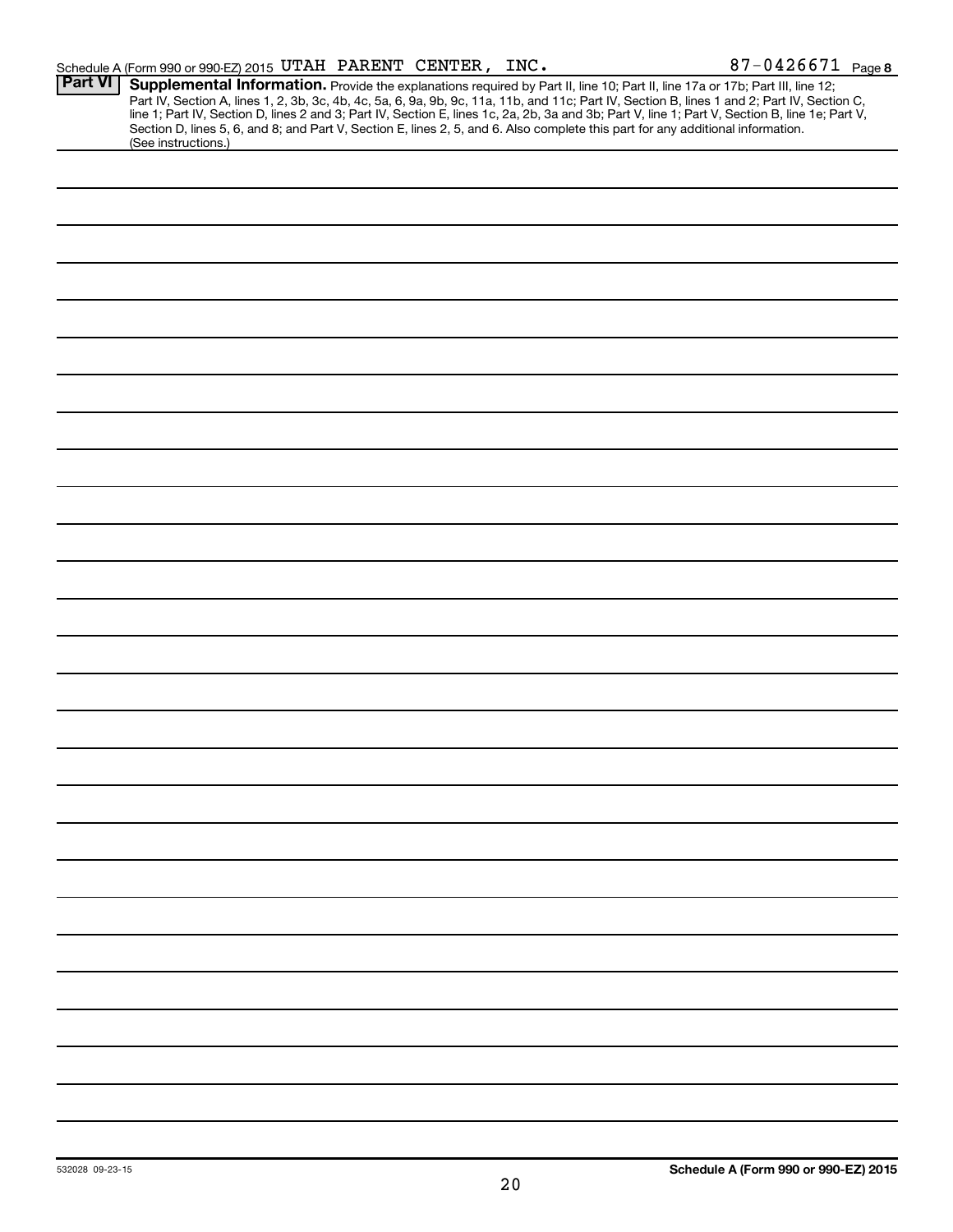\*\* PUBLIC DISCLOSURE COPY \*\*

# **Schedule of Contributors**

**or 990-PF) | Attach to Form 990, Form 990-EZ, or Form 990-PF. | Information about Schedule B (Form 990, 990-EZ, or 990-PF) and** its instructions is at www.irs.gov/form990.

OMB No. 1545-0047

**2015**

**Name of the organization Employer identification number**

| $7 - 0426671$ |  |  |  |  |  |
|---------------|--|--|--|--|--|
|---------------|--|--|--|--|--|

| <b>Schedule B</b><br>(Form 990, 990-EZ,<br>or 990-PF)         |
|---------------------------------------------------------------|
| Department of the Treasury<br><b>Internal Revenue Service</b> |

**Organization type** (check one):

## UTAH PARENT CENTER, INC. 87-1267

| Filers of:         | Section:                                                                  |
|--------------------|---------------------------------------------------------------------------|
| Form 990 or 990-FZ | $\lfloor \underline{X} \rfloor$ 501(c)( 3) (enter number) organization    |
|                    | 4947(a)(1) nonexempt charitable trust not treated as a private foundation |
|                    | 527 political organization                                                |
| Form 990-PF        | 501(c)(3) exempt private foundation                                       |
|                    | 4947(a)(1) nonexempt charitable trust treated as a private foundation     |
|                    | 501(c)(3) taxable private foundation                                      |

Check if your organization is covered by the General Rule or a Special Rule.

**Note.**  Only a section 501(c)(7), (8), or (10) organization can check boxes for both the General Rule and a Special Rule. See instructions.

#### **General Rule**

 $\Box$ 

For an organization filing Form 990, 990-EZ, or 990-PF that received, during the year, contributions totaling \$5,000 or more (in money or property) from any one contributor. Complete Parts I and II. See instructions for determining a contributor's total contributions.

#### **Special Rules**

any one contributor, during the year, total contributions of the greater of **(1)** \$5,000 or **(2)** 2% of the amount on (i) Form 990, Part VIII, line 1h,  $\boxed{\text{X}}$  For an organization described in section 501(c)(3) filing Form 990 or 990-EZ that met the 33 1/3% support test of the regulations under sections 509(a)(1) and 170(b)(1)(A)(vi), that checked Schedule A (Form 990 or 990-EZ), Part II, line 13, 16a, or 16b, and that received from or (ii) Form 990-EZ, line 1. Complete Parts I and II.

year, total contributions of more than \$1,000 *exclusively* for religious, charitable, scientific, literary, or educational purposes, or for For an organization described in section 501(c)(7), (8), or (10) filing Form 990 or 990-EZ that received from any one contributor, during the the prevention of cruelty to children or animals. Complete Parts I, II, and III.  $\Box$ 

purpose. Do not complete any of the parts unless the General Rule applies to this organization because it received nonexclusively year, contributions exclusively for religious, charitable, etc., purposes, but no such contributions totaled more than \$1,000. If this box is checked, enter here the total contributions that were received during the year for an exclusively religious, charitable, etc., For an organization described in section 501(c)(7), (8), or (10) filing Form 990 or 990-EZ that received from any one contributor, during the religious, charitable, etc., contributions totaling \$5,000 or more during the year  $\ldots$  $\ldots$  $\ldots$  $\ldots$  $\ldots$  $\ldots$  $\Box$ 

**Caution.** An organization that is not covered by the General Rule and/or the Special Rules does not file Schedule B (Form 990, 990-EZ, or 990-PF),  **must** but it answer "No" on Part IV, line 2, of its Form 990; or check the box on line H of its Form 990-EZ or on its Form 990-PF, Part I, line 2, to certify that it does not meet the filing requirements of Schedule B (Form 990, 990-EZ, or 990-PF).

LHA For Paperwork Reduction Act Notice, see the Instructions for Form 990, 990-EZ, or 990-PF. Schedule B (Form 990, 990-EZ, or 990-PF) (2015)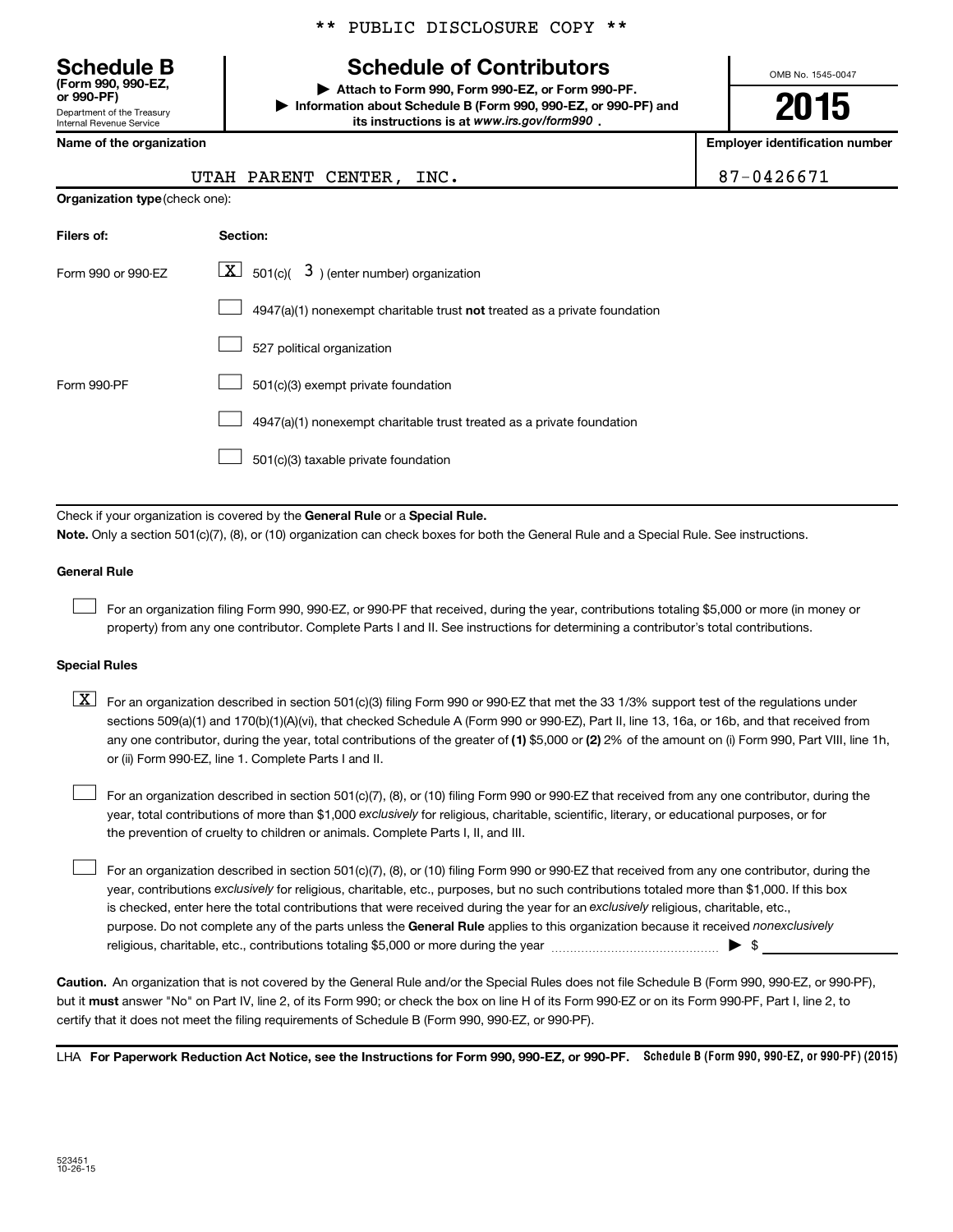**Name of organization Employer identification number**

UTAH PARENT CENTER, INC. 87-0426671

| Part I     | <b>Contributors</b> (see instructions). Use duplicate copies of Part I if additional space is needed. |                                              |                                                                                                                                     |
|------------|-------------------------------------------------------------------------------------------------------|----------------------------------------------|-------------------------------------------------------------------------------------------------------------------------------------|
| (a)<br>No. | (b)<br>Name, address, and ZIP + 4                                                                     | (c)<br><b>Total contributions</b>            | (d)<br>Type of contribution                                                                                                         |
| 1          |                                                                                                       | 44,724.<br>\$                                | $\mathbf{X}$<br>Person<br>Payroll<br>Noncash<br>(Complete Part II for<br>noncash contributions.)                                    |
| (a)        | (b)                                                                                                   | (c)                                          | (d)                                                                                                                                 |
| No.<br>2   | Name, address, and ZIP + 4                                                                            | <b>Total contributions</b><br>50, 133.<br>\$ | Type of contribution<br>$\overline{\mathbf{X}}$<br>Person<br>Payroll<br>Noncash<br>(Complete Part II for<br>noncash contributions.) |
| (a)<br>No. | (b)<br>Name, address, and ZIP + 4                                                                     | (c)<br><b>Total contributions</b>            | (d)<br>Type of contribution                                                                                                         |
| 3          |                                                                                                       | 29,621.<br>\$                                | $\overline{\mathbf{X}}$<br>Person<br>Payroll<br>Noncash<br>(Complete Part II for<br>noncash contributions.)                         |
| (a)        | (b)                                                                                                   | (c)<br><b>Total contributions</b>            | (d)                                                                                                                                 |
| No.<br>4   | Name, address, and ZIP + 4                                                                            | 36,659.<br>\$                                | Type of contribution<br>$\overline{\mathbf{X}}$<br>Person<br>Payroll<br>Noncash<br>(Complete Part II for<br>noncash contributions.) |
| (a)<br>No. | (b)<br>Name, address, and ZIP + 4                                                                     | (c)<br><b>Total contributions</b>            | (d)<br>Type of contribution                                                                                                         |
| 5          |                                                                                                       | 229,687.<br>\$                               | $\boxed{\text{X}}$<br>Person<br>Payroll<br>Noncash<br>(Complete Part II for<br>noncash contributions.)                              |
| (a)<br>No. | (b)<br>Name, address, and ZIP + 4                                                                     | (c)<br><b>Total contributions</b>            | (d)<br>Type of contribution                                                                                                         |
| 6          |                                                                                                       | 117,681.<br>\$                               | $\boxed{\textbf{X}}$<br>Person<br>Payroll<br>Noncash<br>(Complete Part II for<br>noncash contributions.)                            |

**Schedule B (Form 990, 990-EZ, or 990-PF) (2015)**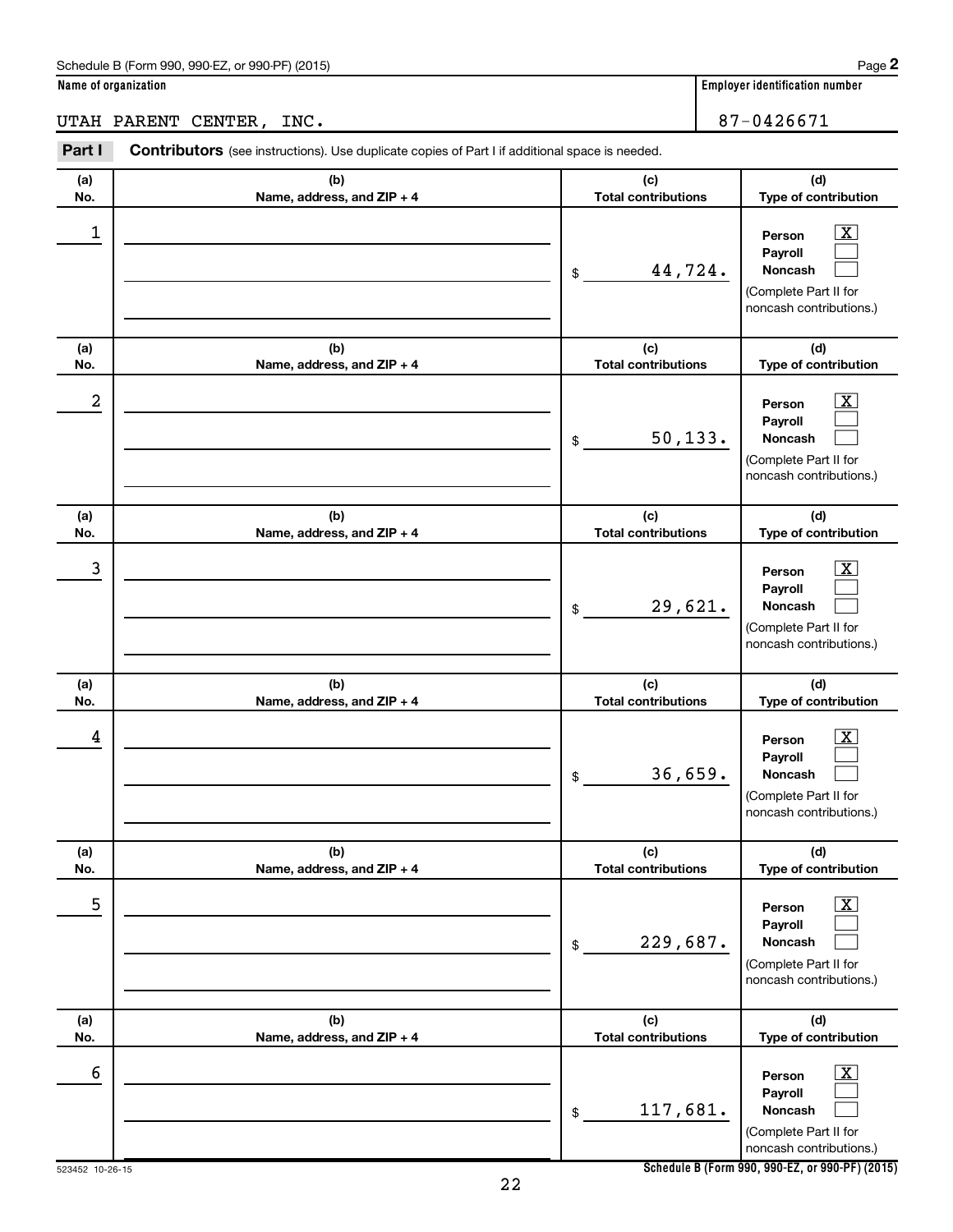**Name of organization Employer identification number**

UTAH PARENT CENTER, INC. 87-0426671

| Part I          | <b>Contributors</b> (see instructions). Use duplicate copies of Part I if additional space is needed. |                                   |                                                                                                                                     |
|-----------------|-------------------------------------------------------------------------------------------------------|-----------------------------------|-------------------------------------------------------------------------------------------------------------------------------------|
| (a)<br>No.      | (b)<br>Name, address, and ZIP + 4                                                                     | (c)<br><b>Total contributions</b> | (d)<br>Type of contribution                                                                                                         |
| 7               |                                                                                                       | 217, 113.<br>\$                   | $\overline{\mathbf{X}}$<br>Person<br>Payroll<br>Noncash<br>(Complete Part II for<br>noncash contributions.)                         |
| (a)<br>No.      | (b)<br>Name, address, and ZIP + 4                                                                     | (c)<br><b>Total contributions</b> | (d)<br>Type of contribution                                                                                                         |
| 8               |                                                                                                       | 34,923.<br>\$                     | $\overline{\mathbf{X}}$<br>Person<br>Payroll<br>Noncash<br>(Complete Part II for<br>noncash contributions.)                         |
| (a)<br>No.      | (b)<br>Name, address, and ZIP + 4                                                                     | (c)<br><b>Total contributions</b> | (d)<br>Type of contribution                                                                                                         |
| 9               |                                                                                                       | 70,112.<br>\$                     | $\overline{\mathbf{X}}$<br>Person<br>Payroll<br>Noncash<br>(Complete Part II for<br>noncash contributions.)                         |
| (a)<br>No.      | (b)<br>Name, address, and ZIP + 4                                                                     | (c)<br><b>Total contributions</b> | (d)<br>Type of contribution                                                                                                         |
| 10              |                                                                                                       | 21,758.<br>\$                     | $\overline{\mathbf{X}}$<br>Person<br>Payroll<br>Noncash<br>(Complete Part II for<br>noncash contributions.)                         |
| (a)<br>No.      | (b)<br>Name, address, and ZIP + 4                                                                     | (c)<br><b>Total contributions</b> | (d)<br>Type of contribution                                                                                                         |
| 11              |                                                                                                       | 99,780.<br>\$                     | $\overline{\mathbf{X}}$<br>Person<br>Payroll<br>Noncash<br>(Complete Part II for<br>noncash contributions.)                         |
| (a)<br>No.      | (b)<br>Name, address, and ZIP + 4                                                                     | (c)<br><b>Total contributions</b> | (d)<br>Type of contribution                                                                                                         |
| 523452 10-26-15 |                                                                                                       | \$                                | Person<br>Payroll<br>Noncash<br>(Complete Part II for<br>noncash contributions.)<br>Schedule B (Form 990, 990-EZ, or 990-PF) (2015) |

**Schedule B (Form 990, 990-EZ, or 990-PF) (2015)**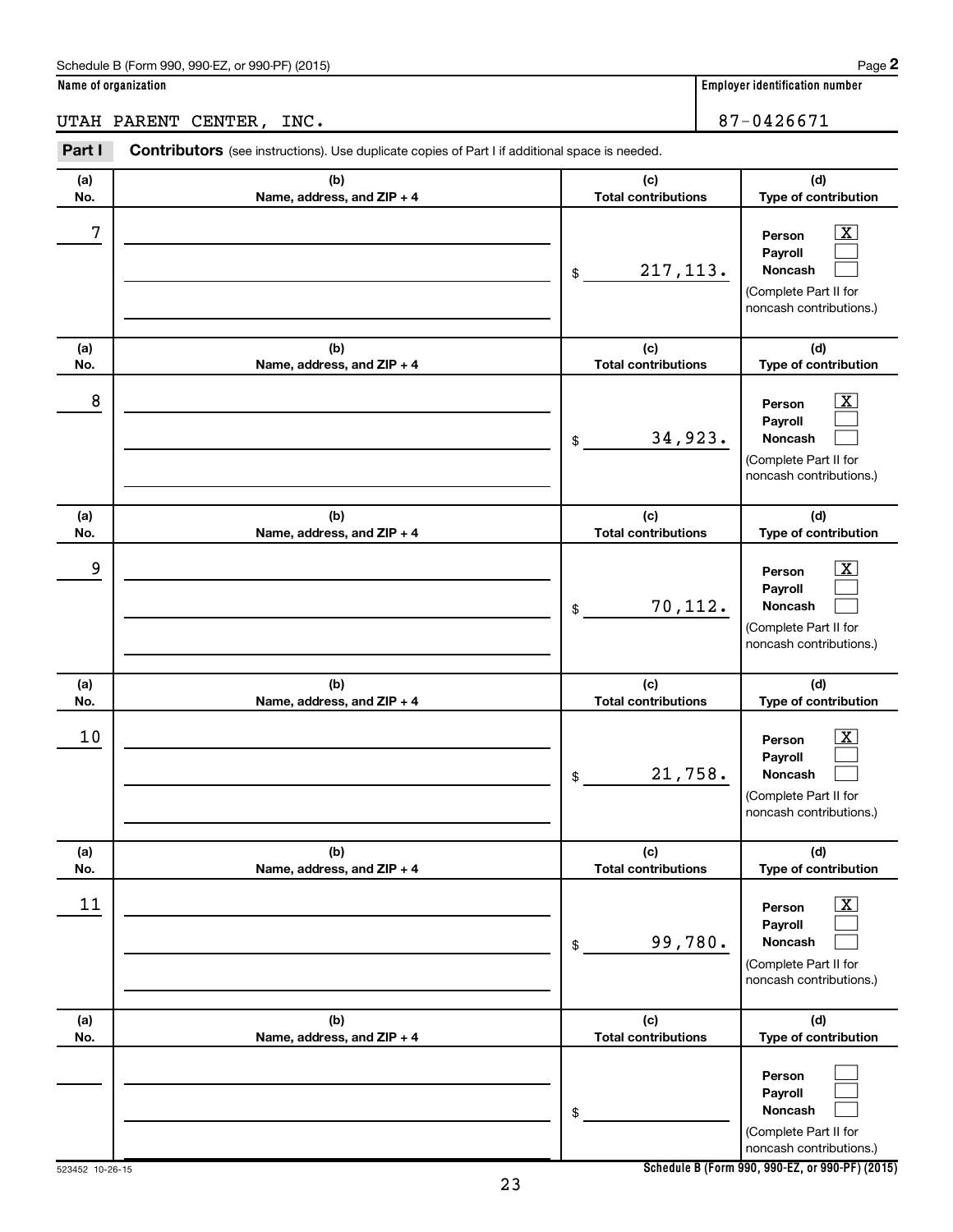523453 10-26-15

# Part II Noncash Property (see instructions). Use duplicate copies of Part II if additional space is needed.

| (a)<br>No.<br>from<br>Part I | (b)<br>Description of noncash property given | (c)<br>FMV (or estimate)<br>(see instructions) | (d)<br>Date received |
|------------------------------|----------------------------------------------|------------------------------------------------|----------------------|
|                              |                                              | \$                                             |                      |
| (a)<br>No.<br>from<br>Part I | (b)<br>Description of noncash property given | (c)<br>FMV (or estimate)<br>(see instructions) | (d)<br>Date received |
|                              |                                              | \$                                             |                      |
| (a)<br>No.<br>from<br>Part I | (b)<br>Description of noncash property given | (c)<br>FMV (or estimate)<br>(see instructions) | (d)<br>Date received |
|                              |                                              | \$                                             |                      |
| (a)<br>No.<br>from<br>Part I | (b)<br>Description of noncash property given | (c)<br>FMV (or estimate)<br>(see instructions) | (d)<br>Date received |
|                              |                                              | \$                                             |                      |
| (a)<br>No.<br>from<br>Part I | (b)<br>Description of noncash property given | (c)<br>FMV (or estimate)<br>(see instructions) | (d)<br>Date received |
|                              |                                              | \$                                             |                      |
| (a)<br>No.<br>from<br>Part I | (b)<br>Description of noncash property given | (c)<br>FMV (or estimate)<br>(see instructions) | (d)<br>Date received |
|                              |                                              | \$                                             |                      |

UTAH PARENT CENTER, INC. 2008 2012 12:30 12:30 12:30 12:30 13:30 14:30 14:30 14:30 14:30 14:30 14:30 14:30 14:30 14:30 14:30 14:30 14:30 14:30 14:30 14:30 14:30 14:30 14:30 14:30 14:30 14:30 14:30 14:30 14:30 14:30 14:30 1

**3**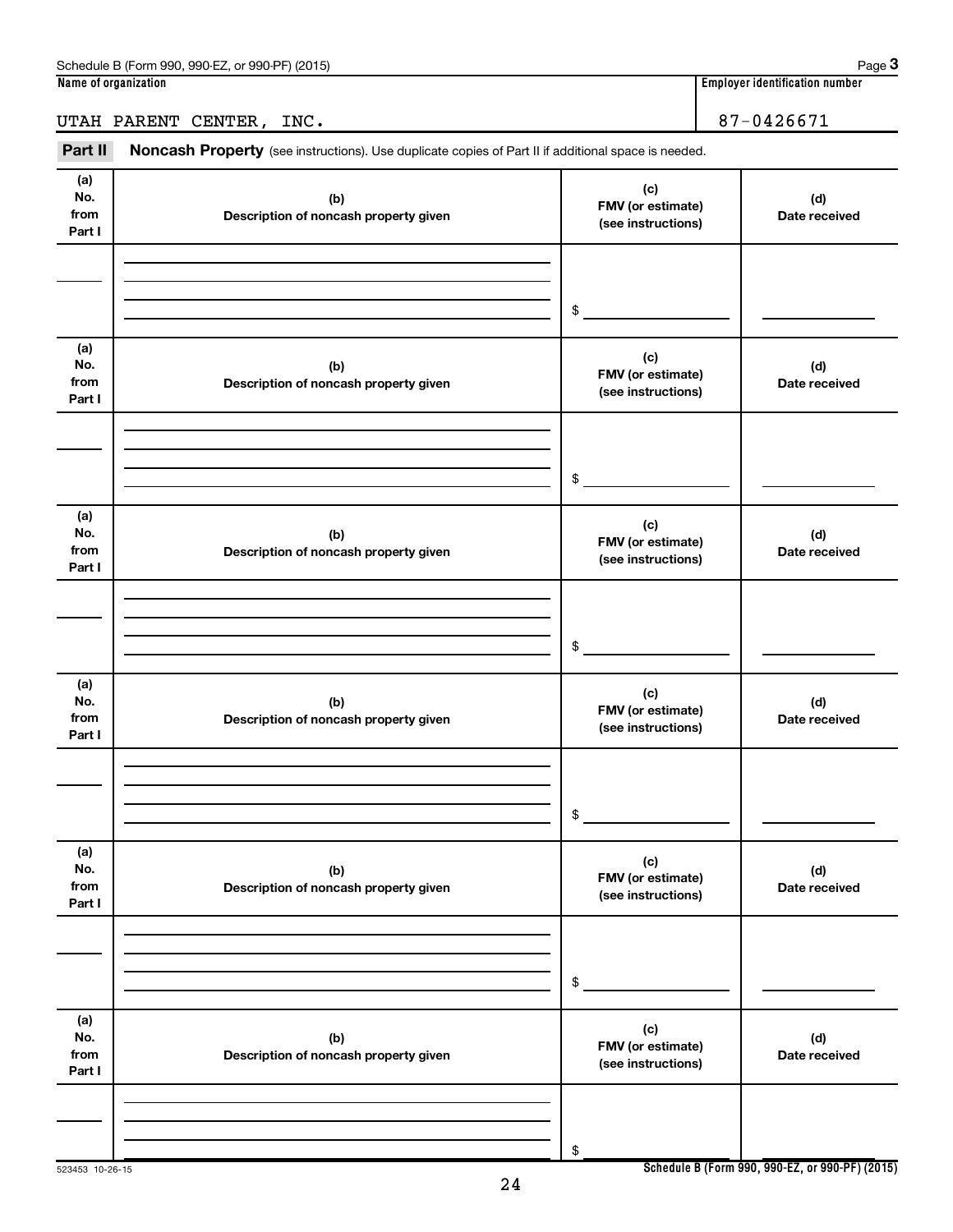| Name of organization |                                                                                                                                                          |                      | <b>Employer identification number</b>                                                                                                                 |
|----------------------|----------------------------------------------------------------------------------------------------------------------------------------------------------|----------------------|-------------------------------------------------------------------------------------------------------------------------------------------------------|
|                      | UTAH PARENT CENTER, INC.                                                                                                                                 |                      | 87-0426671                                                                                                                                            |
| Part III             | the year from any one contributor. Complete columns (a) through (e) and the following line entry. For organizations                                      |                      | Exclusively religious, charitable, etc., contributions to organizations described in section 501(c)(7), (8), or (10) that total more than \$1,000 for |
|                      | completing Part III, enter the total of exclusively religious, charitable, etc., contributions of \$1,000 or less for the year. (Enter this info. once.) |                      |                                                                                                                                                       |
| (a) No.              | Use duplicate copies of Part III if additional space is needed.                                                                                          |                      |                                                                                                                                                       |
| from<br>Part I       | (b) Purpose of gift                                                                                                                                      | (c) Use of gift      | (d) Description of how gift is held                                                                                                                   |
|                      |                                                                                                                                                          |                      |                                                                                                                                                       |
|                      |                                                                                                                                                          |                      |                                                                                                                                                       |
|                      |                                                                                                                                                          |                      |                                                                                                                                                       |
|                      |                                                                                                                                                          | (e) Transfer of gift |                                                                                                                                                       |
|                      |                                                                                                                                                          |                      |                                                                                                                                                       |
|                      | Transferee's name, address, and $ZIP + 4$                                                                                                                |                      | Relationship of transferor to transferee                                                                                                              |
|                      |                                                                                                                                                          |                      |                                                                                                                                                       |
|                      |                                                                                                                                                          |                      |                                                                                                                                                       |
|                      |                                                                                                                                                          |                      |                                                                                                                                                       |
| (a) No.<br>from      | (b) Purpose of gift                                                                                                                                      | (c) Use of gift      | (d) Description of how gift is held                                                                                                                   |
| Part I               |                                                                                                                                                          |                      |                                                                                                                                                       |
|                      |                                                                                                                                                          |                      |                                                                                                                                                       |
|                      |                                                                                                                                                          |                      |                                                                                                                                                       |
|                      |                                                                                                                                                          |                      |                                                                                                                                                       |
|                      |                                                                                                                                                          | (e) Transfer of gift |                                                                                                                                                       |
|                      | Transferee's name, address, and ZIP + 4                                                                                                                  |                      | Relationship of transferor to transferee                                                                                                              |
|                      |                                                                                                                                                          |                      |                                                                                                                                                       |
|                      |                                                                                                                                                          |                      |                                                                                                                                                       |
|                      |                                                                                                                                                          |                      |                                                                                                                                                       |
| (a) No.<br>from      | (b) Purpose of gift                                                                                                                                      | (c) Use of gift      | (d) Description of how gift is held                                                                                                                   |
| Part I               |                                                                                                                                                          |                      |                                                                                                                                                       |
|                      |                                                                                                                                                          |                      |                                                                                                                                                       |
|                      |                                                                                                                                                          |                      |                                                                                                                                                       |
|                      |                                                                                                                                                          |                      |                                                                                                                                                       |
|                      |                                                                                                                                                          | (e) Transfer of gift |                                                                                                                                                       |
|                      | Transferee's name, address, and ZIP + 4                                                                                                                  |                      | Relationship of transferor to transferee                                                                                                              |
|                      |                                                                                                                                                          |                      |                                                                                                                                                       |
|                      |                                                                                                                                                          |                      |                                                                                                                                                       |
|                      |                                                                                                                                                          |                      |                                                                                                                                                       |
| (a) No.<br>from      |                                                                                                                                                          |                      |                                                                                                                                                       |
| Part I               | (b) Purpose of gift                                                                                                                                      | (c) Use of gift      | (d) Description of how gift is held                                                                                                                   |
|                      |                                                                                                                                                          |                      |                                                                                                                                                       |
|                      |                                                                                                                                                          |                      |                                                                                                                                                       |
|                      |                                                                                                                                                          |                      |                                                                                                                                                       |
|                      |                                                                                                                                                          | (e) Transfer of gift |                                                                                                                                                       |
|                      |                                                                                                                                                          |                      |                                                                                                                                                       |
|                      | Transferee's name, address, and ZIP + 4                                                                                                                  |                      | Relationship of transferor to transferee                                                                                                              |
|                      |                                                                                                                                                          |                      |                                                                                                                                                       |
|                      |                                                                                                                                                          |                      |                                                                                                                                                       |
|                      |                                                                                                                                                          |                      |                                                                                                                                                       |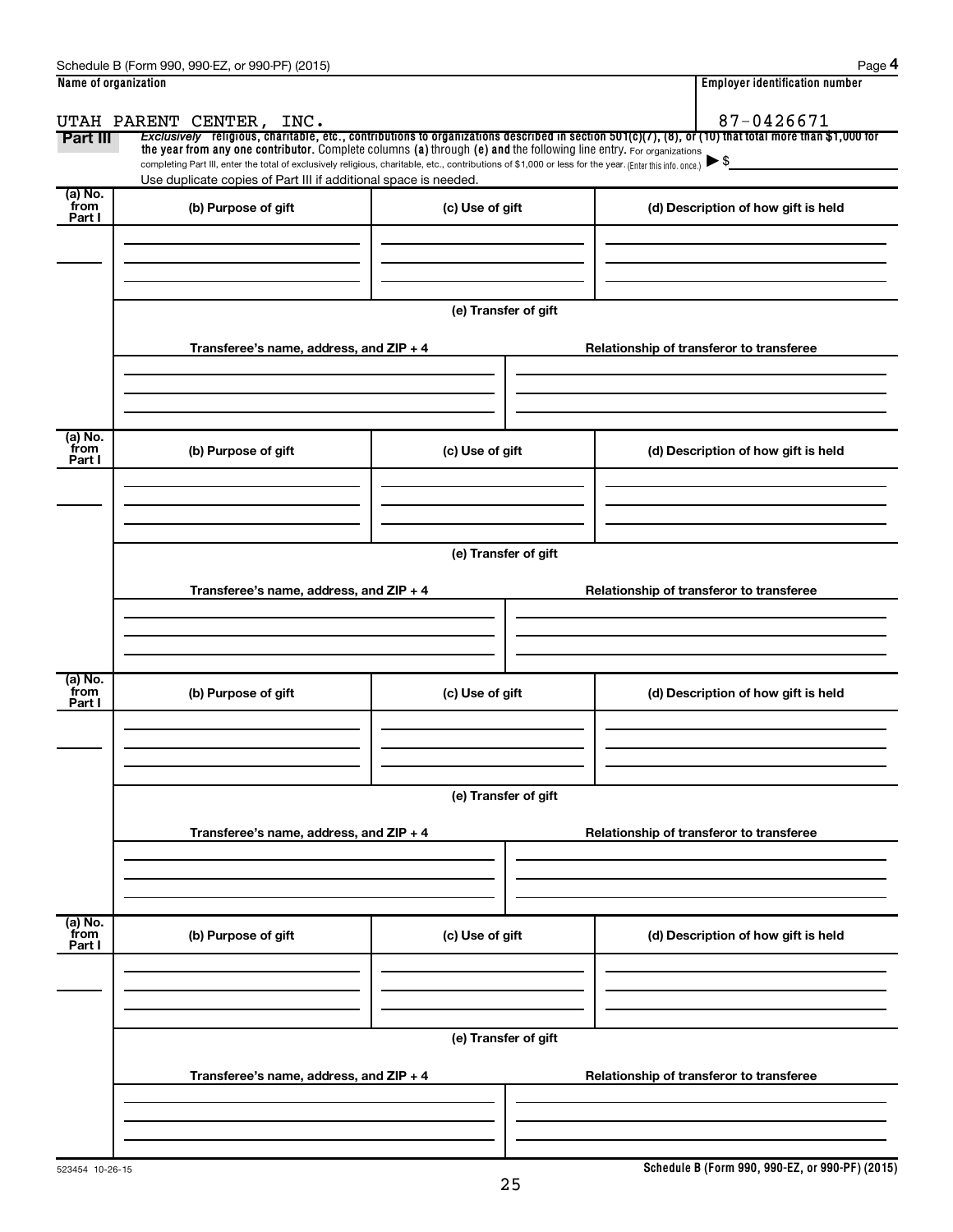|                                                        |                                                                                                                                         |                                                                                                                                                              |                                                                                                                                                           |                          | OMB No. 1545-0047               |  |  |
|--------------------------------------------------------|-----------------------------------------------------------------------------------------------------------------------------------------|--------------------------------------------------------------------------------------------------------------------------------------------------------------|-----------------------------------------------------------------------------------------------------------------------------------------------------------|--------------------------|---------------------------------|--|--|
|                                                        | <b>Supplemental Financial Statements</b><br><b>SCHEDULE D</b><br>Complete if the organization answered "Yes" on Form 990,<br>(Form 990) |                                                                                                                                                              |                                                                                                                                                           |                          |                                 |  |  |
|                                                        | <b>Open to Public</b>                                                                                                                   |                                                                                                                                                              |                                                                                                                                                           |                          |                                 |  |  |
| Department of the Treasury<br>Internal Revenue Service | Inspection                                                                                                                              |                                                                                                                                                              |                                                                                                                                                           |                          |                                 |  |  |
| Name of the organization                               | <b>Employer identification number</b><br>87-0426671                                                                                     |                                                                                                                                                              |                                                                                                                                                           |                          |                                 |  |  |
| Part I                                                 |                                                                                                                                         | UTAH PARENT CENTER, INC.                                                                                                                                     | Organizations Maintaining Donor Advised Funds or Other Similar Funds or Accounts. Complete if the                                                         |                          |                                 |  |  |
|                                                        |                                                                                                                                         | organization answered "Yes" on Form 990, Part IV, line 6.                                                                                                    |                                                                                                                                                           |                          |                                 |  |  |
|                                                        |                                                                                                                                         |                                                                                                                                                              | (a) Donor advised funds                                                                                                                                   |                          | (b) Funds and other accounts    |  |  |
| 1                                                      |                                                                                                                                         |                                                                                                                                                              |                                                                                                                                                           |                          |                                 |  |  |
| 2                                                      |                                                                                                                                         | Aggregate value of contributions to (during year)                                                                                                            |                                                                                                                                                           |                          |                                 |  |  |
| з                                                      |                                                                                                                                         |                                                                                                                                                              |                                                                                                                                                           |                          |                                 |  |  |
| 4                                                      |                                                                                                                                         |                                                                                                                                                              |                                                                                                                                                           |                          |                                 |  |  |
| 5                                                      |                                                                                                                                         |                                                                                                                                                              | Did the organization inform all donors and donor advisors in writing that the assets held in donor advised funds                                          |                          |                                 |  |  |
|                                                        |                                                                                                                                         |                                                                                                                                                              |                                                                                                                                                           |                          | Yes<br>No                       |  |  |
| 6                                                      |                                                                                                                                         |                                                                                                                                                              | Did the organization inform all grantees, donors, and donor advisors in writing that grant funds can be used only                                         |                          |                                 |  |  |
|                                                        |                                                                                                                                         |                                                                                                                                                              | for charitable purposes and not for the benefit of the donor or donor advisor, or for any other purpose conferring                                        |                          |                                 |  |  |
|                                                        | impermissible private benefit?<br>Part II                                                                                               |                                                                                                                                                              | <b>Conservation Easements.</b> Complete if the organization answered "Yes" on Form 990, Part IV, line 7.                                                  |                          | Yes<br>No                       |  |  |
|                                                        |                                                                                                                                         |                                                                                                                                                              |                                                                                                                                                           |                          |                                 |  |  |
| 1.                                                     |                                                                                                                                         | Purpose(s) of conservation easements held by the organization (check all that apply).<br>Preservation of land for public use (e.g., recreation or education) | Preservation of a historically important land area                                                                                                        |                          |                                 |  |  |
|                                                        |                                                                                                                                         | Protection of natural habitat                                                                                                                                | Preservation of a certified historic structure                                                                                                            |                          |                                 |  |  |
|                                                        |                                                                                                                                         | Preservation of open space                                                                                                                                   |                                                                                                                                                           |                          |                                 |  |  |
| 2                                                      |                                                                                                                                         |                                                                                                                                                              | Complete lines 2a through 2d if the organization held a qualified conservation contribution in the form of a conservation easement on the last            |                          |                                 |  |  |
|                                                        | day of the tax year.                                                                                                                    |                                                                                                                                                              |                                                                                                                                                           |                          | Held at the End of the Tax Year |  |  |
|                                                        |                                                                                                                                         |                                                                                                                                                              |                                                                                                                                                           | 2a                       |                                 |  |  |
| b                                                      |                                                                                                                                         | Total acreage restricted by conservation easements                                                                                                           |                                                                                                                                                           | 2b                       |                                 |  |  |
|                                                        |                                                                                                                                         |                                                                                                                                                              | Number of conservation easements on a certified historic structure included in (a) manufacture included in (a)                                            | 2c                       |                                 |  |  |
|                                                        |                                                                                                                                         |                                                                                                                                                              | d Number of conservation easements included in (c) acquired after 8/17/06, and not on a historic structure                                                |                          |                                 |  |  |
|                                                        |                                                                                                                                         |                                                                                                                                                              |                                                                                                                                                           | 2d                       |                                 |  |  |
| 3                                                      |                                                                                                                                         |                                                                                                                                                              | Number of conservation easements modified, transferred, released, extinguished, or terminated by the organization during the tax                          |                          |                                 |  |  |
|                                                        | year                                                                                                                                    |                                                                                                                                                              |                                                                                                                                                           |                          |                                 |  |  |
| 4                                                      |                                                                                                                                         | Number of states where property subject to conservation easement is located >                                                                                |                                                                                                                                                           |                          |                                 |  |  |
| 5                                                      |                                                                                                                                         | Does the organization have a written policy regarding the periodic monitoring, inspection, handling of                                                       |                                                                                                                                                           |                          |                                 |  |  |
|                                                        |                                                                                                                                         | violations, and enforcement of the conservation easements it holds?                                                                                          |                                                                                                                                                           |                          | <b>No</b><br>Yes                |  |  |
| 6                                                      |                                                                                                                                         |                                                                                                                                                              | Staff and volunteer hours devoted to monitoring, inspecting, handling of violations, and enforcing conservation easements during the year                 |                          |                                 |  |  |
|                                                        |                                                                                                                                         |                                                                                                                                                              |                                                                                                                                                           |                          |                                 |  |  |
| 7                                                      |                                                                                                                                         |                                                                                                                                                              | Amount of expenses incurred in monitoring, inspecting, handling of violations, and enforcing conservation easements during the year                       |                          |                                 |  |  |
|                                                        | $\blacktriangleright$ \$                                                                                                                |                                                                                                                                                              |                                                                                                                                                           |                          |                                 |  |  |
| 8                                                      |                                                                                                                                         |                                                                                                                                                              | Does each conservation easement reported on line 2(d) above satisfy the requirements of section 170(h)(4)(B)(i)                                           |                          | Yes<br>No                       |  |  |
| 9                                                      |                                                                                                                                         |                                                                                                                                                              | In Part XIII, describe how the organization reports conservation easements in its revenue and expense statement, and balance sheet, and                   |                          |                                 |  |  |
|                                                        |                                                                                                                                         |                                                                                                                                                              | include, if applicable, the text of the footnote to the organization's financial statements that describes the organization's accounting for              |                          |                                 |  |  |
|                                                        | conservation easements.                                                                                                                 |                                                                                                                                                              |                                                                                                                                                           |                          |                                 |  |  |
|                                                        | Part III                                                                                                                                |                                                                                                                                                              | Organizations Maintaining Collections of Art, Historical Treasures, or Other Similar Assets.                                                              |                          |                                 |  |  |
|                                                        |                                                                                                                                         | Complete if the organization answered "Yes" on Form 990, Part IV, line 8.                                                                                    |                                                                                                                                                           |                          |                                 |  |  |
|                                                        |                                                                                                                                         |                                                                                                                                                              | 1a If the organization elected, as permitted under SFAS 116 (ASC 958), not to report in its revenue statement and balance sheet works of art,             |                          |                                 |  |  |
|                                                        |                                                                                                                                         |                                                                                                                                                              | historical treasures, or other similar assets held for public exhibition, education, or research in furtherance of public service, provide, in Part XIII, |                          |                                 |  |  |
|                                                        |                                                                                                                                         | the text of the footnote to its financial statements that describes these items.                                                                             |                                                                                                                                                           |                          |                                 |  |  |
|                                                        |                                                                                                                                         |                                                                                                                                                              | b If the organization elected, as permitted under SFAS 116 (ASC 958), to report in its revenue statement and balance sheet works of art, historical       |                          |                                 |  |  |
|                                                        |                                                                                                                                         |                                                                                                                                                              | treasures, or other similar assets held for public exhibition, education, or research in furtherance of public service, provide the following amounts     |                          |                                 |  |  |
|                                                        | relating to these items:                                                                                                                |                                                                                                                                                              |                                                                                                                                                           |                          |                                 |  |  |
|                                                        |                                                                                                                                         |                                                                                                                                                              |                                                                                                                                                           |                          |                                 |  |  |
|                                                        |                                                                                                                                         |                                                                                                                                                              | (ii) Assets included in Form 990, Part X [11] [2000] [2010] Assets included in Form 990, Part X [11] [11] [200                                            | $\blacktriangleright$ \$ |                                 |  |  |
| 2                                                      |                                                                                                                                         |                                                                                                                                                              | If the organization received or held works of art, historical treasures, or other similar assets for financial gain, provide                              |                          |                                 |  |  |
|                                                        |                                                                                                                                         | the following amounts required to be reported under SFAS 116 (ASC 958) relating to these items:                                                              |                                                                                                                                                           |                          |                                 |  |  |
|                                                        |                                                                                                                                         |                                                                                                                                                              |                                                                                                                                                           | - \$                     |                                 |  |  |
|                                                        |                                                                                                                                         |                                                                                                                                                              |                                                                                                                                                           | $\blacktriangleright$ \$ |                                 |  |  |

532051 11-02-15 **For Paperwork Reduction Act Notice, see the Instructions for Form 990. Schedule D (Form 990) 2015** LHA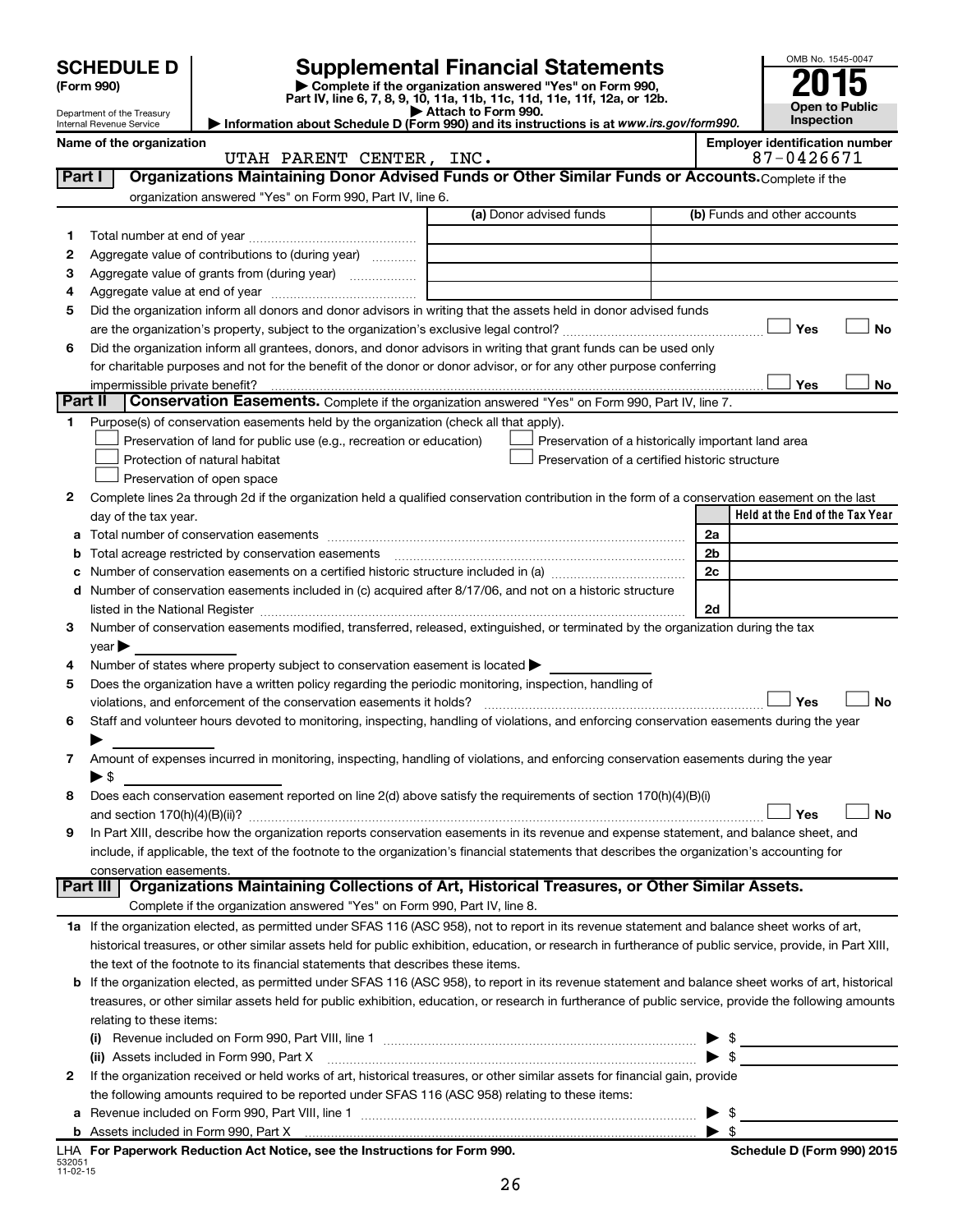|               | Schedule D (Form 990) 2015                                                                                                                                                                                                     | UTAH PARENT CENTER, INC.                |                |                                    |         |                                 | 87-0426671 Page 2    |                     |          |           |
|---------------|--------------------------------------------------------------------------------------------------------------------------------------------------------------------------------------------------------------------------------|-----------------------------------------|----------------|------------------------------------|---------|---------------------------------|----------------------|---------------------|----------|-----------|
|               | Organizations Maintaining Collections of Art, Historical Treasures, or Other Similar Assets (continued)<br>Part III I                                                                                                          |                                         |                |                                    |         |                                 |                      |                     |          |           |
| З.            | Using the organization's acquisition, accession, and other records, check any of the following that are a significant use of its collection items                                                                              |                                         |                |                                    |         |                                 |                      |                     |          |           |
|               | (check all that apply):                                                                                                                                                                                                        |                                         |                |                                    |         |                                 |                      |                     |          |           |
| a             | Public exhibition                                                                                                                                                                                                              |                                         |                | Loan or exchange programs          |         |                                 |                      |                     |          |           |
| b             | Scholarly research                                                                                                                                                                                                             | e                                       | Other          |                                    |         |                                 |                      |                     |          |           |
| c             | Preservation for future generations                                                                                                                                                                                            |                                         |                |                                    |         |                                 |                      |                     |          |           |
| 4             | Provide a description of the organization's collections and explain how they further the organization's exempt purpose in Part XIII.                                                                                           |                                         |                |                                    |         |                                 |                      |                     |          |           |
| 5             | During the year, did the organization solicit or receive donations of art, historical treasures, or other similar assets                                                                                                       |                                         |                |                                    |         |                                 |                      |                     |          |           |
|               |                                                                                                                                                                                                                                |                                         |                |                                    |         |                                 |                      | Yes                 |          | No        |
|               | Part IV<br><b>Escrow and Custodial Arrangements.</b> Complete if the organization answered "Yes" on Form 990, Part IV, line 9, or                                                                                              |                                         |                |                                    |         |                                 |                      |                     |          |           |
|               | reported an amount on Form 990, Part X, line 21.                                                                                                                                                                               |                                         |                |                                    |         |                                 |                      |                     |          |           |
|               | 1a Is the organization an agent, trustee, custodian or other intermediary for contributions or other assets not included                                                                                                       |                                         |                |                                    |         |                                 |                      |                     |          |           |
|               |                                                                                                                                                                                                                                |                                         |                |                                    |         |                                 |                      | Yes                 |          | <b>No</b> |
|               | <b>b</b> If "Yes," explain the arrangement in Part XIII and complete the following table:                                                                                                                                      |                                         |                |                                    |         |                                 |                      |                     |          |           |
|               |                                                                                                                                                                                                                                |                                         |                |                                    |         |                                 |                      | Amount              |          |           |
|               | c Beginning balance measurements and the contract of the contract of the contract of the contract of the contract of the contract of the contract of the contract of the contract of the contract of the contract of the contr |                                         |                |                                    |         | 1c                              |                      |                     |          |           |
|               | d Additions during the year manufactured and an account of the year manufactured and account of the year manufactured and account of the year manufactured and account of the year manufactured and account of the year manufa |                                         |                |                                    |         | 1d                              |                      |                     |          |           |
|               | e Distributions during the year manufactured and continuum and contact the year manufactured and contact the year manufactured and contact the year manufactured and contact the year manufactured and contact the year manufa |                                         |                |                                    |         | 1e<br>1f                        |                      |                     |          |           |
| f             | 2a Did the organization include an amount on Form 990, Part X, line 21, for escrow or custodial account liability?                                                                                                             |                                         |                |                                    |         |                                 |                      | Yes                 |          | No        |
|               | <b>b</b> If "Yes," explain the arrangement in Part XIII. Check here if the explanation has been provided on Part XIII                                                                                                          |                                         |                |                                    |         |                                 |                      |                     |          |           |
| <b>Part V</b> | <b>Endowment Funds.</b> Complete if the organization answered "Yes" on Form 990, Part IV, line 10.                                                                                                                             |                                         |                |                                    |         |                                 |                      |                     |          |           |
|               |                                                                                                                                                                                                                                | (a) Current year                        | (b) Prior year | (c) Two years back                 |         |                                 | (d) Three years back | (e) Four years back |          |           |
|               | 1a Beginning of year balance                                                                                                                                                                                                   | 363,735.                                | 355, 241.      | 311,685.                           |         |                                 | 249,557.             |                     | 235,874. |           |
| b             |                                                                                                                                                                                                                                | 250.                                    |                |                                    | 488.    |                                 | 3,000.               |                     |          | 2,000.    |
| c             | Net investment earnings, gains, and losses                                                                                                                                                                                     | 3,502.                                  | 17,775.        |                                    | 46,707. |                                 | 59,128.              |                     |          | 11,683.   |
|               |                                                                                                                                                                                                                                |                                         |                |                                    |         |                                 |                      |                     |          |           |
|               | e Other expenditures for facilities                                                                                                                                                                                            |                                         |                |                                    |         |                                 |                      |                     |          |           |
|               | and programs                                                                                                                                                                                                                   | 13,488.                                 | 9,281.         |                                    | 3,639.  |                                 |                      |                     |          |           |
|               | f Administrative expenses                                                                                                                                                                                                      |                                         |                |                                    |         |                                 |                      |                     |          |           |
| g             |                                                                                                                                                                                                                                | 353,999.                                | 363,735.       | 355, 241.                          |         |                                 | 311,685.             |                     | 249,557. |           |
| 2             | Provide the estimated percentage of the current year end balance (line 1g, column (a)) held as:                                                                                                                                |                                         |                |                                    |         |                                 |                      |                     |          |           |
| a             | Board designated or quasi-endowment                                                                                                                                                                                            |                                         | %              |                                    |         |                                 |                      |                     |          |           |
| b             | 53.73<br>Permanent endowment                                                                                                                                                                                                   | $\%$                                    |                |                                    |         |                                 |                      |                     |          |           |
| c             | Temporarily restricted endowment                                                                                                                                                                                               | 46.27<br>%                              |                |                                    |         |                                 |                      |                     |          |           |
|               | The percentages on lines 2a, 2b, and 2c should equal 100%.                                                                                                                                                                     |                                         |                |                                    |         |                                 |                      |                     |          |           |
|               | 3a Are there endowment funds not in the possession of the organization that are held and administered for the organization                                                                                                     |                                         |                |                                    |         |                                 |                      |                     |          |           |
|               | by:                                                                                                                                                                                                                            |                                         |                |                                    |         |                                 |                      |                     | Yes      | No        |
|               | (i)                                                                                                                                                                                                                            |                                         |                |                                    |         |                                 |                      | 3a(i)               |          | х         |
|               |                                                                                                                                                                                                                                |                                         |                |                                    |         |                                 |                      | 3a(ii)              |          | X         |
|               |                                                                                                                                                                                                                                |                                         |                |                                    |         |                                 |                      | 3b                  |          |           |
| 4             | Describe in Part XIII the intended uses of the organization's endowment funds.                                                                                                                                                 |                                         |                |                                    |         |                                 |                      |                     |          |           |
|               | Part VI   Land, Buildings, and Equipment.                                                                                                                                                                                      |                                         |                |                                    |         |                                 |                      |                     |          |           |
|               | Complete if the organization answered "Yes" on Form 990, Part IV, line 11a. See Form 990, Part X, line 10.                                                                                                                     |                                         |                |                                    |         |                                 |                      |                     |          |           |
|               | Description of property                                                                                                                                                                                                        | (a) Cost or other<br>basis (investment) |                | (b) Cost or other<br>basis (other) |         | (c) Accumulated<br>depreciation |                      | (d) Book value      |          |           |
|               |                                                                                                                                                                                                                                |                                         |                |                                    |         |                                 |                      |                     |          |           |
| b             |                                                                                                                                                                                                                                |                                         |                |                                    |         |                                 |                      |                     |          |           |
| с             |                                                                                                                                                                                                                                |                                         |                |                                    |         |                                 |                      |                     |          |           |
| d             |                                                                                                                                                                                                                                |                                         |                | 52, 351.                           |         | 44,923.                         |                      |                     | 7,428.   |           |
|               |                                                                                                                                                                                                                                |                                         |                |                                    |         |                                 |                      |                     |          |           |
|               | Total. Add lines 1a through 1e. (Column (d) must equal Form 990, Part X, column (B), line 10c.)                                                                                                                                |                                         |                |                                    |         |                                 |                      |                     | 7,428.   |           |

**Schedule D (Form 990) 2015**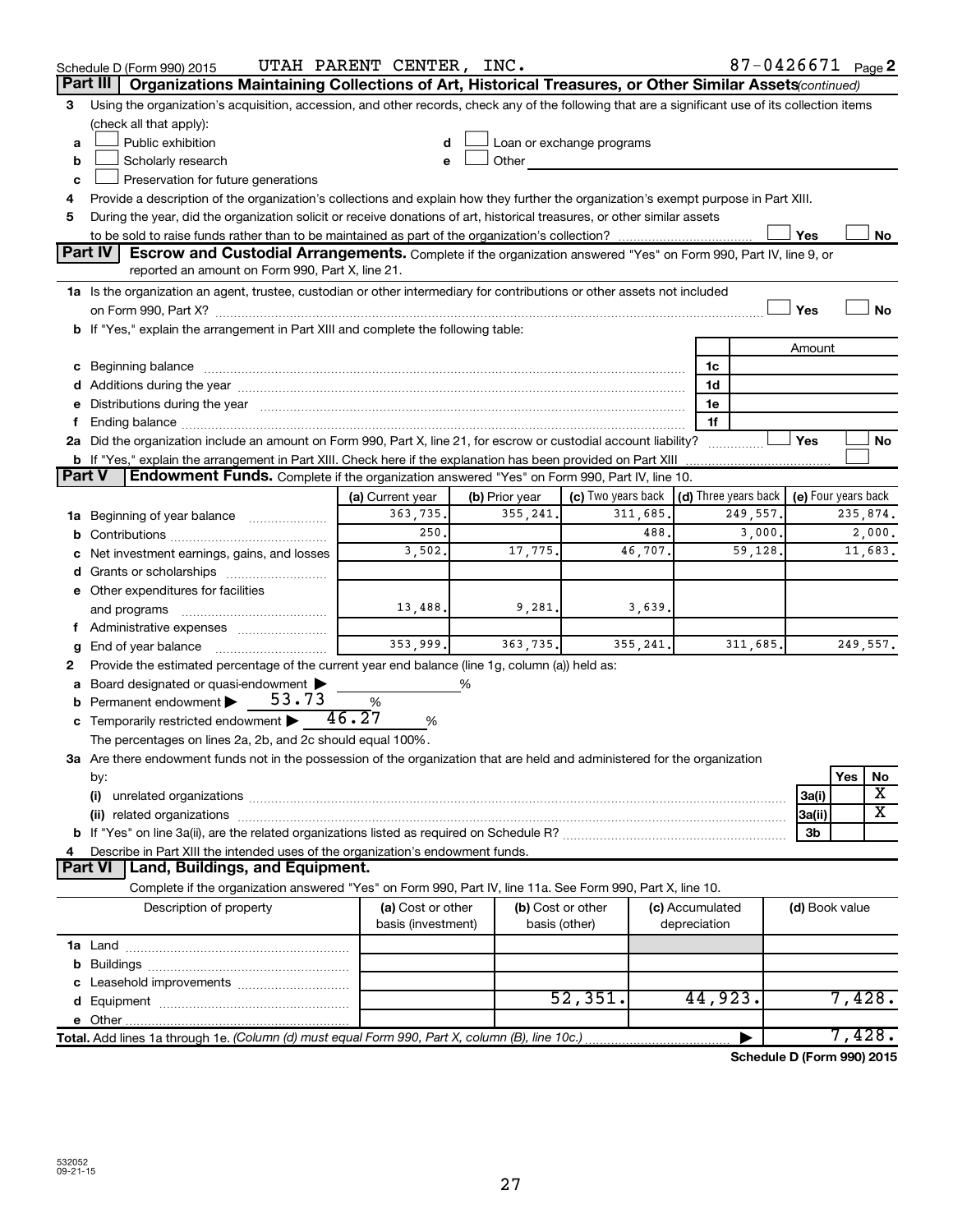| Schedule D (Form 990) 2015                      |  | UTAH PARENT CENTER, | INC. | $87 - 0426671$ Page 3 |  |
|-------------------------------------------------|--|---------------------|------|-----------------------|--|
| <b>Part VII</b> Investments - Other Securities. |  |                     |      |                       |  |

| (a) Description of security or category (including name of security)                                                                                                            | (b) Book value  |                | (c) Method of valuation: Cost or end-of-year market value |                |
|---------------------------------------------------------------------------------------------------------------------------------------------------------------------------------|-----------------|----------------|-----------------------------------------------------------|----------------|
|                                                                                                                                                                                 |                 |                |                                                           |                |
|                                                                                                                                                                                 |                 |                |                                                           |                |
| (3) Other                                                                                                                                                                       |                 |                |                                                           |                |
| (A)                                                                                                                                                                             |                 |                |                                                           |                |
| (B)                                                                                                                                                                             |                 |                |                                                           |                |
| (C)                                                                                                                                                                             |                 |                |                                                           |                |
| (D)                                                                                                                                                                             |                 |                |                                                           |                |
| (E)                                                                                                                                                                             |                 |                |                                                           |                |
| (F)                                                                                                                                                                             |                 |                |                                                           |                |
| (G)                                                                                                                                                                             |                 |                |                                                           |                |
| (H)                                                                                                                                                                             |                 |                |                                                           |                |
| Total. (Col. (b) must equal Form 990, Part X, col. (B) line 12.) $\blacktriangleright$                                                                                          |                 |                |                                                           |                |
| Part VIII Investments - Program Related.                                                                                                                                        |                 |                |                                                           |                |
| Complete if the organization answered "Yes" on Form 990, Part IV, line 11c. See Form 990, Part X, line 13.                                                                      |                 |                |                                                           |                |
| (a) Description of investment                                                                                                                                                   | (b) Book value  |                | (c) Method of valuation: Cost or end-of-year market value |                |
|                                                                                                                                                                                 |                 |                |                                                           |                |
| (1)                                                                                                                                                                             |                 |                |                                                           |                |
| (2)                                                                                                                                                                             |                 |                |                                                           |                |
| (3)                                                                                                                                                                             |                 |                |                                                           |                |
| (4)                                                                                                                                                                             |                 |                |                                                           |                |
| (5)                                                                                                                                                                             |                 |                |                                                           |                |
| (6)                                                                                                                                                                             |                 |                |                                                           |                |
| (7)                                                                                                                                                                             |                 |                |                                                           |                |
| (8)                                                                                                                                                                             |                 |                |                                                           |                |
|                                                                                                                                                                                 |                 |                |                                                           |                |
| (9)<br><b>Other Assets.</b>                                                                                                                                                     |                 |                |                                                           |                |
| Complete if the organization answered "Yes" on Form 990, Part IV, line 11d. See Form 990, Part X, line 15.                                                                      | (a) Description |                |                                                           |                |
| (1)                                                                                                                                                                             |                 |                |                                                           |                |
| (2)                                                                                                                                                                             |                 |                |                                                           |                |
| (3)                                                                                                                                                                             |                 |                |                                                           |                |
| (4)                                                                                                                                                                             |                 |                |                                                           |                |
| (5)                                                                                                                                                                             |                 |                |                                                           |                |
| (6)                                                                                                                                                                             |                 |                |                                                           |                |
| (7)                                                                                                                                                                             |                 |                |                                                           |                |
| (8)                                                                                                                                                                             |                 |                |                                                           |                |
| (9)                                                                                                                                                                             |                 |                |                                                           |                |
|                                                                                                                                                                                 |                 |                |                                                           |                |
| <b>Other Liabilities.</b>                                                                                                                                                       |                 |                |                                                           |                |
|                                                                                                                                                                                 |                 |                |                                                           |                |
| Complete if the organization answered "Yes" on Form 990, Part IV, line 11e or 11f. See Form 990, Part X, line 25.                                                               |                 |                |                                                           |                |
| (a) Description of liability                                                                                                                                                    |                 | (b) Book value |                                                           |                |
| (1)<br>Federal income taxes                                                                                                                                                     |                 |                |                                                           |                |
| (2)                                                                                                                                                                             |                 |                |                                                           |                |
| (3)                                                                                                                                                                             |                 |                |                                                           |                |
| (4)                                                                                                                                                                             |                 |                |                                                           |                |
| (5)                                                                                                                                                                             |                 |                |                                                           |                |
| (6)                                                                                                                                                                             |                 |                |                                                           |                |
| (7)                                                                                                                                                                             |                 |                |                                                           |                |
| Total. (Col. (b) must equal Form 990, Part X, col. (B) line 13.)<br>Part IX<br>Total. (Column (b) must equal Form 990, Part X, col. (B) line 15.)<br>Part X<br>1.<br>(8)<br>(9) |                 |                |                                                           | (b) Book value |

organization's liability for uncertain tax positions under FIN 48 (ASC 740). Check here if the text of the footnote has been provided in Part XIII  $\boxed{\text{X}}$ 

**Schedule D (Form 990) 2015**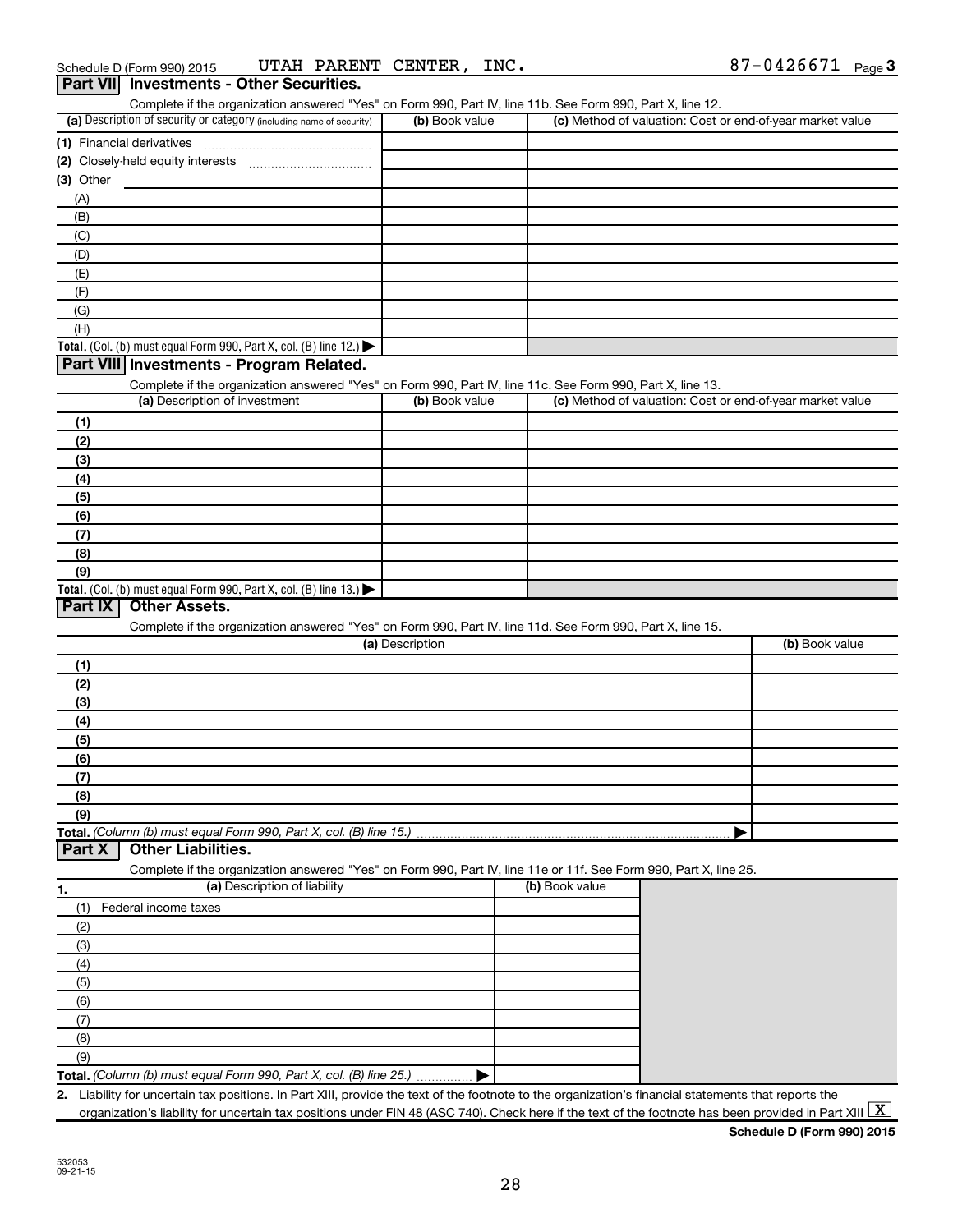|    | UTAH PARENT CENTER, INC.<br>Schedule D (Form 990) 2015                                                                                                                                                                                                       |                | 87-0426671 $_{Page 4}$ |
|----|--------------------------------------------------------------------------------------------------------------------------------------------------------------------------------------------------------------------------------------------------------------|----------------|------------------------|
|    | Reconciliation of Revenue per Audited Financial Statements With Revenue per Return.<br><b>Part XI</b>                                                                                                                                                        |                |                        |
|    | Complete if the organization answered "Yes" on Form 990, Part IV, line 12a.                                                                                                                                                                                  |                |                        |
| 1  | Total revenue, gains, and other support per audited financial statements [111] [11] Total revenue, gains, and other support per audited financial statements                                                                                                 | $\overline{1}$ | 1,027,173.             |
| 2  | Amounts included on line 1 but not on Form 990, Part VIII, line 12:                                                                                                                                                                                          |                |                        |
| a  | $-4,326.$<br>2a                                                                                                                                                                                                                                              |                |                        |
|    | 2 <sub>b</sub>                                                                                                                                                                                                                                               |                |                        |
| c  | 2c<br>Recoveries of prior year grants [11,111] [11] Recoveries of prior year grants [11] [11] Recoveries of prior year grants [11] [11] [11] $\frac{1}{2}$ [11] $\frac{1}{2}$ [11] $\frac{1}{2}$ [11] $\frac{1}{2}$ [11] $\frac{1}{2}$ [11] $\frac{1}{2}$ [1 |                |                        |
| d  | 2d                                                                                                                                                                                                                                                           |                |                        |
| е  | Add lines 2a through 2d                                                                                                                                                                                                                                      | 2e             | $-4,326.$              |
| з  |                                                                                                                                                                                                                                                              | 3              | 1,031,499.             |
| 4  | Amounts included on Form 990, Part VIII, line 12, but not on line 1:                                                                                                                                                                                         |                |                        |
|    |                                                                                                                                                                                                                                                              |                |                        |
| b  | 4 <sub>b</sub>                                                                                                                                                                                                                                               |                |                        |
| C. | Add lines 4a and 4b                                                                                                                                                                                                                                          | 4c             |                        |
|    |                                                                                                                                                                                                                                                              | 5              | 1,031,499.             |
|    | Part XII   Reconciliation of Expenses per Audited Financial Statements With Expenses per Return.                                                                                                                                                             |                |                        |
|    | Complete if the organization answered "Yes" on Form 990, Part IV, line 12a.                                                                                                                                                                                  |                |                        |
| 1  |                                                                                                                                                                                                                                                              | $\mathbf{1}$   | 1,051,948.             |
| 2  | Amounts included on line 1 but not on Form 990, Part IX, line 25:                                                                                                                                                                                            |                |                        |
| a  | 2a                                                                                                                                                                                                                                                           |                |                        |
| b  | 2 <sub>b</sub>                                                                                                                                                                                                                                               |                |                        |
| с  | 2 <sub>c</sub>                                                                                                                                                                                                                                               |                |                        |
| d  | 2d                                                                                                                                                                                                                                                           |                |                        |
|    | Add lines 2a through 2d <b>must be a constructed as the constant of the construction of the construction</b> and a construction of the construction of the construction of the construction of the construction of the construction                          | 2e             | 0.                     |
| 3  |                                                                                                                                                                                                                                                              | 3              | 1,051,948.             |
| 4  | Amounts included on Form 990, Part IX, line 25, but not on line 1:                                                                                                                                                                                           |                |                        |
| a  |                                                                                                                                                                                                                                                              |                |                        |
| b  | 4 <sub>b</sub>                                                                                                                                                                                                                                               |                |                        |
| C. | Add lines 4a and 4b                                                                                                                                                                                                                                          | 4с             | ο.                     |
|    |                                                                                                                                                                                                                                                              | 5              | 1,051,948.             |
|    | Part XIII Supplemental Information.                                                                                                                                                                                                                          |                |                        |

Provide the descriptions required for Part II, lines 3, 5, and 9; Part III, lines 1a and 4; Part IV, lines 1b and 2b; Part V, line 4; Part X, line 2; Part XI, lines 2d and 4b; and Part XII, lines 2d and 4b. Also complete this part to provide any additional information.

#### PART V, LINE 4:

ENDOWMENT FUNDS PRIMARILY REPRESENT AMOUNTS RECEIVED TO BE USED TO PROVIDE

AN ENDOWMENT FOR AUTISM RELATED COMMUNITY SUPPORT.

#### PART X, LINE 2:

UTAH PARENT CENTER, INC. IS ORGANIZED AS A UTAH NONPROFIT CORPORATION AND

HAS BEEN RECOGNIZED BY THE INTERNAL REVENUE SERVICE (IRS) AS EXEMPT FROM

FEDERAL INCOME TAXES UNDER SECTION 501(A) OF THE INTERNAL REVENUE CODE AS

AN ORGANIZATION DESCRIBED IN SECTION 501(C)(3), QUALIFYING FOR THE

CHARITABLE CONTRIBUTION DEDUCTION UNDER SECTION 170(B)(1)(A)(VI), AND HAS

BEEN DETERMINED NOT TO BE A PRIVATE FOUNDATION UNDER SECTION 509(A)(1).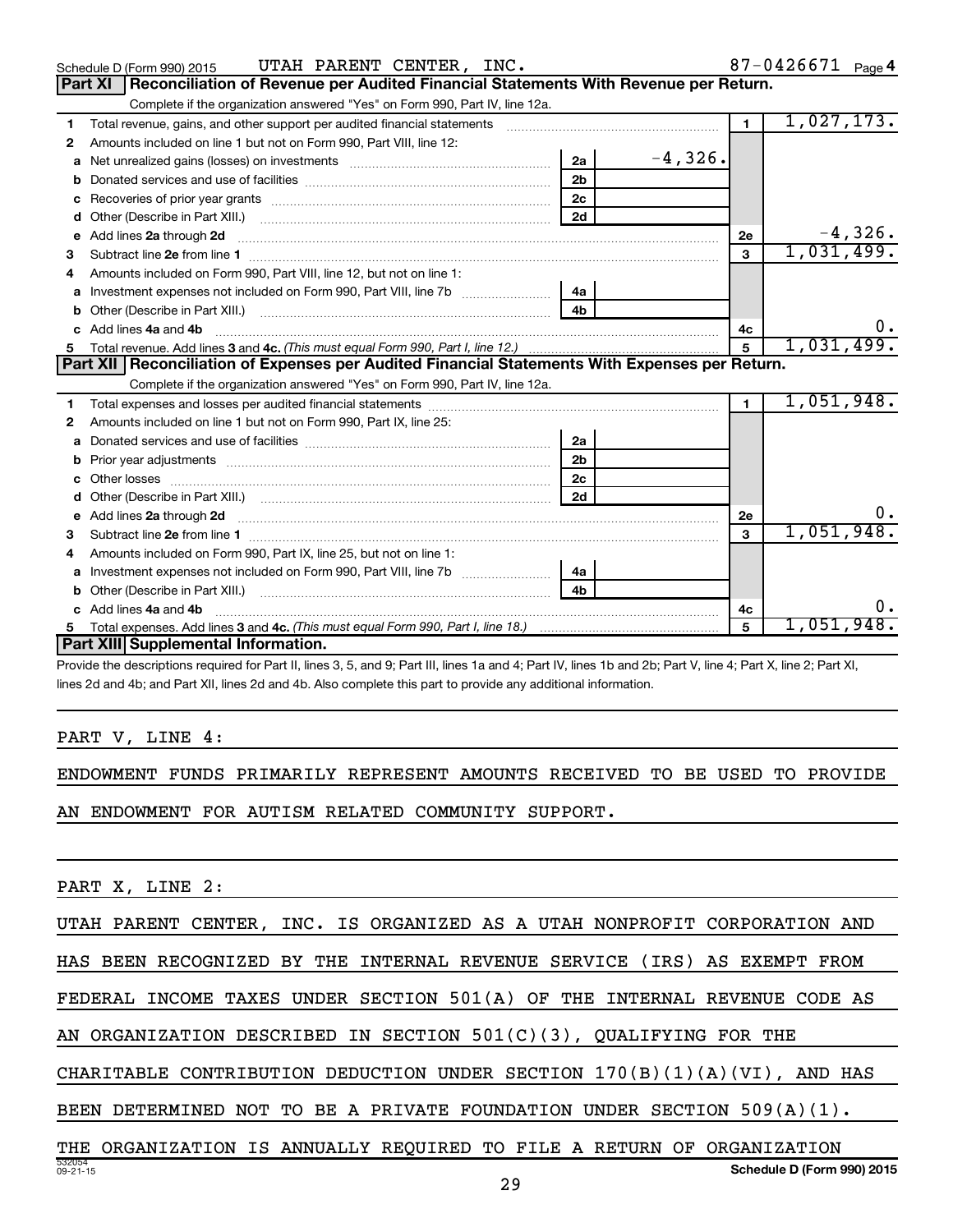| UTAH PARENT CENTER, INC.<br>Schedule D (Form 990) 2015            | $87 - 0426671$ Page 5                                                    |
|-------------------------------------------------------------------|--------------------------------------------------------------------------|
| <b>Part XIII Supplemental Information (continued)</b>             |                                                                          |
| EXEMPT FROM                                                       | INCOME TAX (FORM 990) WITH THE IRS. IN ADDITION,<br>THE                  |
|                                                                   | ORGANIZATION IS SUBJECT TO INCOME TAX ON NET INCOME THAT IS DERIVED FROM |
| BUSINESS ACTIVITIES THAT ARE UNRELATED TO ITS EXEMPT PURPOSE. THE |                                                                          |
| ORGANIZATION HAS DETERMINED IT IS NOT SUBJECT TO UNRELATED        | BUSINESS<br>INCOME                                                       |
|                                                                   | TAX AND HAS NOT FILED AN EXEMPT ORGANIZATION BUSINESS INCOME TAX RETURN  |
| (FORM 990-T) WITH THE IRS.                                        |                                                                          |

THE ORGANIZATION BELIEVES THAT IT HAS APPROPRIATE SUPPORT FOR ANY TAX POSITIONS TAKEN AFFECTING ITS ANNUAL FILING REQUIREMENTS, AND AS SUCH, DOES NOT HAVE ANY UNCERTAIN TAX POSITIONS THAT ARE MATERIAL TO THE FINANCIAL STATEMENTS. THE ORGANIZATION WOULD RECOGNIZE FUTURE ACCRUED INTEREST AND PENALTIES RELATED TO UNRECOGNIZED TAX BENEFITS AND LIABILITIES IN INCOME TAX EXPENSE IF SUCH INTEREST AND PENALTIES ARE INCURRED.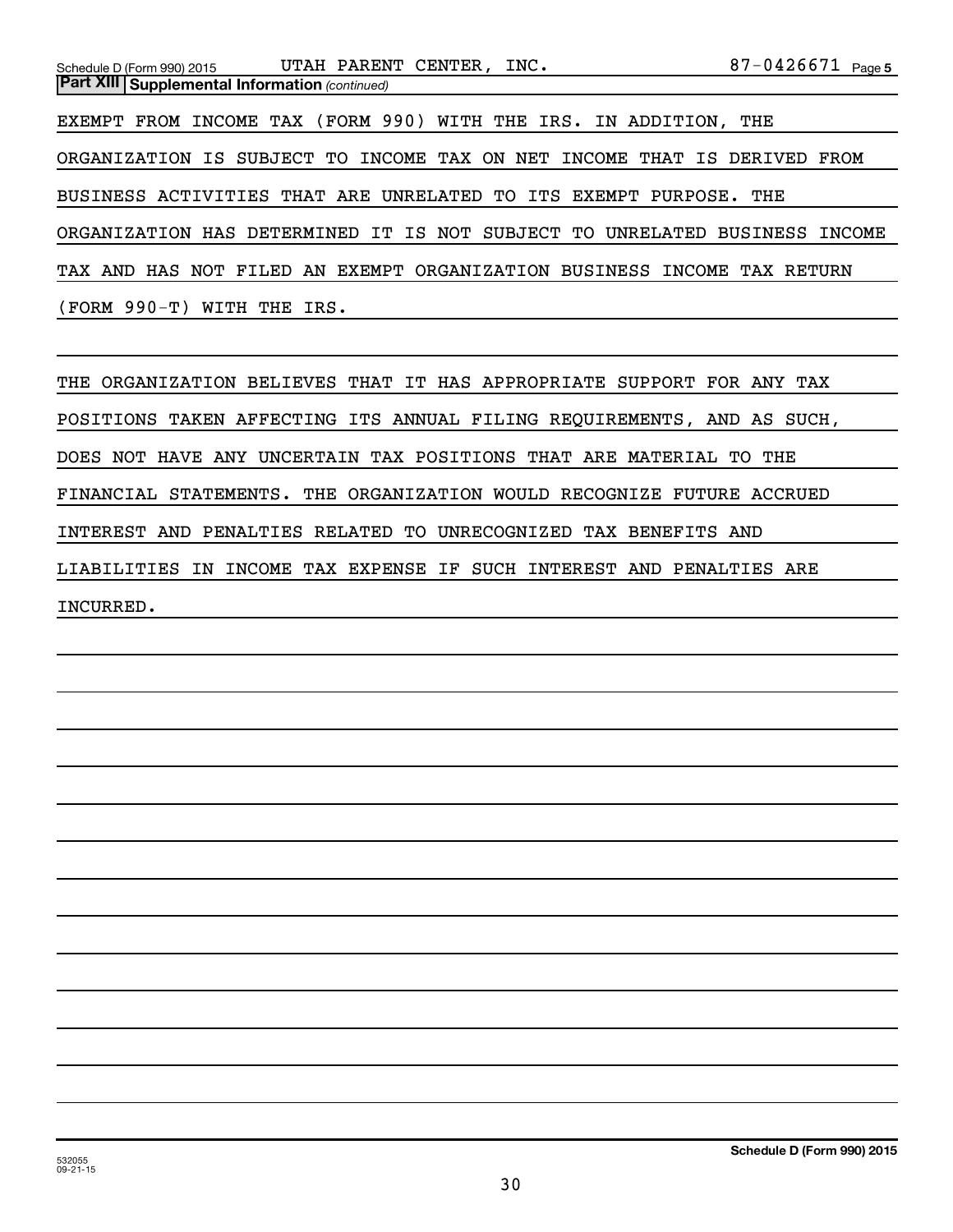**(Form 990 or 990-EZ)**

Department of the Treasury Internal Revenue Service Name of the organization

SCHEDULE O **Supplemental Information to Form 990 or 990-EZ** 2015<br>(Form 990 or 990-EZ) Complete to provide information for responses to specific questions on

**Complete to provide information for responses to specific questions on Form 990 or 990-EZ or to provide any additional information. | Attach to Form 990 or 990-EZ.**

**Information about Schedule O (Form 990 or 990-EZ) and its instructions is at WWW.irs.gov/form990.** 



**Employer identification number**

UTAH PARENT CENTER, INC.  $\vert$  87-0426671

FORM 990, PART III, LINE 4A, PROGRAM SERVICE ACCOMPLISHMENTS:

AND SPECIAL NEEDS

-67% WERE PARENTS OR FAMILY MEMBERS

-OVERALL EVALUATIONS REFLECTED THAT 96% OF PARTICIPANTS REPORTED THAT

THE INFORMATION THEY RECEIVED WAS USEFUL, RELEVANT, AND HIGH QUALITY,

THAT THEY ARE MORE KNOWLEDGEABLE, AND THEY ARE BETTER PREPARED TO USE

THE KNOWLEDGE GAINED.

13,755 INDIVIDUALS PARTICIPATED IN VIRTUAL TRAININGS, LIVE OR RECORDED

WEBINARS, AND RECORDED TRAININGS AND ONLINE MODULES THROUGH THE WEBSITE

OR OUR YOUTUBE CHANNEL FOR ACCESS TO INFORMATION 24/7.

STAFF AND IEP COACHES ATTENDED 482 IEP, SECTION 504 OR OTHER SCHOOL

MEETINGS WITH FAMILIES.

71 VOLUNTEERS DONATED 2,450 HOURS VALUED AT \$56,350.

FORM 990, PART VI, SECTION A, LINE 2:

FOR APPROXIMATELY SEVEN MONTHS, TARA BENNETT AND MICHAEL BENNETT WERE

MEMBERS OF THE BOARD. MICHAEL IS TARA'S FATHER-IN-LAW AND WAS RECRUITED TO

THE BOARD FOR HIS PROFESSIONAL EXPERIENCE AND KNOWLEDGE. THEIR RELATIONSHIP

WAS CLEARLY DISCLOSED DURING RECRUITMENT AND THE BOARD SUPPORTED HIS

ELECTION TO THE BOARD. TARA RESIGNED FROM THE BOARD IN OCTOBER 2016 FOR

PERSONAL REASONS.

OTHER BOARD MEMBERS SERVING DURING THIS TIME DID NOT HAVE FAMILY OR

BUSINESS RELATIONSHIPS WITH OTHER MEMBERS OR KEY EMPLOYEES TO DISCLOSE.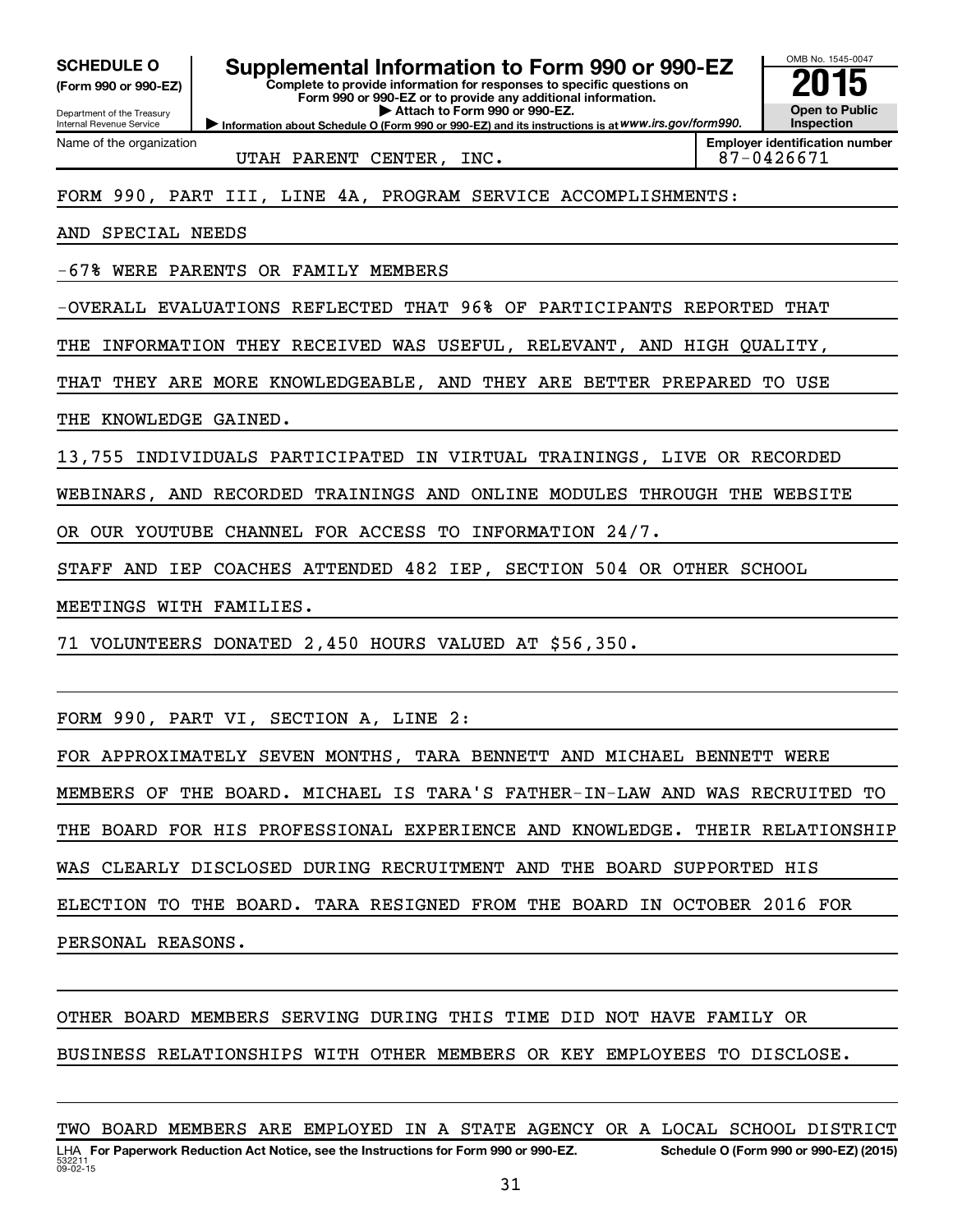FORM 990, PART VI, SECTION A, LINE 4:

THE FOLLOWING AMENDMENT WAS MADE TO THE UTAH PARENT CENTER'S BYLAWS:

VOTED TO REMOVE THE FOLLOWING SECTION FROM ARTICLE III: MEMBERSHIP:

SECTION 3.7 EMPLOYMENT OF BOARD MEMBERS ON PROJECTS: MEMBERS OF THE BOARD SHALL NOT BE PART OF THE STAFF OF ANY PROJECT UNDER THE DIRECTION OF THE UTAH PARENT CENTER NOR HAVE HELD ANY PAID STAFF POSITION DURING THE PREVIOUS YEAR. CONVERSELY, BOARD MEMBERS MAY NOT ACCEPT EMPLOYMENT ON ANY PROJECT UNDER THE DIRECTION OF THE UTAH PARENT CENTER FOR ONE YEAR AFTER LEAVING THE BOARD. MEMBERS OF THE BOARD MAY SERVE AS CONSULTANTS TO CENTER(S) PROJECTS.

AS A RESULT, SECTION 3.8 WAS RENUMBERED TO 3.7.

THE ACTION AND DATE OF THE AMENDMENT WAS NOTED AT THE END OF THE DOCUMENT AND THE DATE WAS CHANGED IN THE FOOTER.

FORM 990, PART VI, SECTION B, LINE 11:

THE BOARD OF DIRECTORS RECEIVES A COMPLETED COPY OF THE FORM 990 AND ALL SUPPORTING SCHEDULES BEFORE IT IS FINALIZED AND FILED. THEY HAVE OPPORTUNITY TO ASK QUESTIONS OR GIVE INPUT TO THE INFORMATION PRIOR TO THE FILING OF THE FORM. THIS IS DOCUMENTED BY EMAIL CORRESPONDENCE, DOCUMENTS THAT ACCOMPANY THE FORM, AND MEETING MINUTES.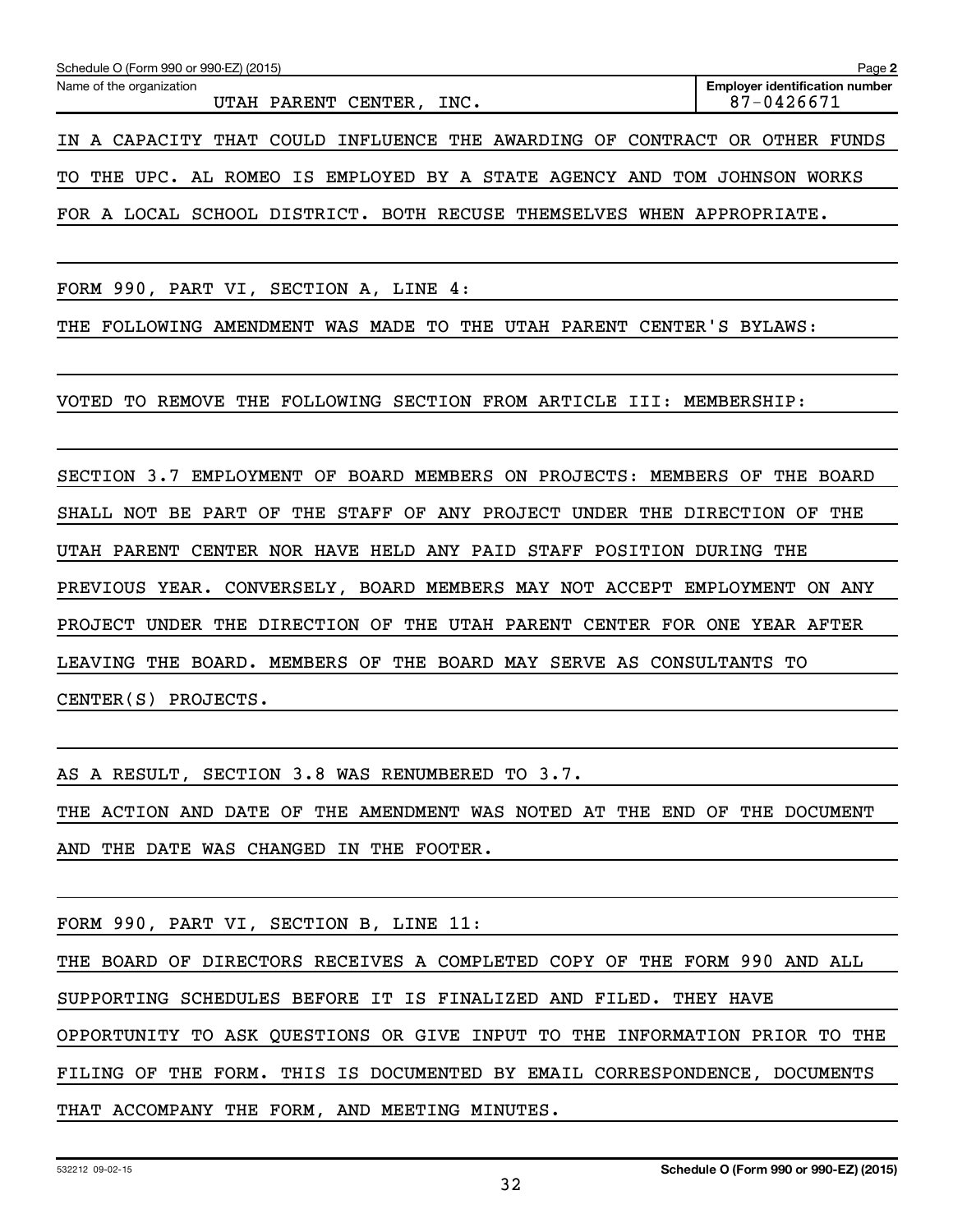| Schedule O (Form 990 or 990-EZ) (2015)                                      | Page 2                                              |
|-----------------------------------------------------------------------------|-----------------------------------------------------|
| Name of the organization<br>UTAH PARENT CENTER, INC.                        | <b>Employer identification number</b><br>87-0426671 |
| FORM 990, PART VI, SECTION B, LINE 12C:                                     |                                                     |
| EACH MEMBER OF THE BOARD OF DIRECTORS AND ALL STAFF REVIEW THE CONFLICT OF  |                                                     |
| INTEREST POLICY AND COMPLETE AN ANNUAL CONFLICT OF INTEREST STATEMENT       |                                                     |
| MAKING DECLARATIONS RELATED TO AND IN COMPLIANCE WITH THE POLICY. AS        |                                                     |
| BUSINESS IS CONDUCTED AND ISSUES ARE ADDRESSED BY ADMINISTRATION FOR STAFF  |                                                     |
| AND BOARD LEADERSHIP FOR MEMBERS, WE MONITOR FOR CONFLICTS ON AN ONGOING    |                                                     |
| BASIS. ANYONE WHO IS DETERMINED TO HAVE A CONFLICT OR PERCEIVED CONFLICT IS |                                                     |
| REOUIRED TO RECUSE THEMSELVES FROM DELIBERATIONS AND DECISION-MAKING.       |                                                     |
|                                                                             |                                                     |
| FORM 990, PART VI, SECTION B, LINE 15:                                      |                                                     |
| WHEN DETERMINING THE COMPENSATION OF THE EXECUTIVE DIRECTOR AND OTHER KEY   |                                                     |
| EMPLOYEES, ADMINISTRATORS AND BOARD MEMBERS OBTAIN COMPARABILITY            |                                                     |
| INFORMATION FROM OUTSIDE SOURCES (E.G. UTAH NONPROFITS ASSOCIATION, OTHER   |                                                     |
| PARENT CENTERS DOING SIMILAR WORK). THIS INFORMATION IS REVIEWED AND        |                                                     |
| PRESENTED ANNUALLY FOR DELIBERATION AND DECISION-MAKING BY THE BOARD OF     |                                                     |
| DIRECTORS. THE LAST REVIEW OCCURRED IN THE SUMMER AND FALL OF 2016. THE UPC |                                                     |
| BOARD OF DIRECTORS IS AN ALL-VOLUNTEER BOARD AND ARE NOT COMPENSATED FOR    |                                                     |
| THEIR SERVICES.                                                             |                                                     |

|  |  |  | FORM 990, PART VI, SECTION C, LINE 19: |                                                                            |  |  |  |  |
|--|--|--|----------------------------------------|----------------------------------------------------------------------------|--|--|--|--|
|  |  |  |                                        | THE UTAH PARENT CENTER MAKES ITS GOVERNING DOCUMENTS, CONFLICT OF INTEREST |  |  |  |  |
|  |  |  |                                        | POLICY, AND FINANCIAL STATEMENTS AVAILABLE TO THE PUBLIC UPON REQUEST.     |  |  |  |  |
|  |  |  |                                        | SOME DOCUMENTS ARE ALSO AVAILABLE THROUGH STATE AGENCIES WHERE FILED AND   |  |  |  |  |
|  |  |  | ONLINE SOURCES (SUCH AS GUIDESTAR).    |                                                                            |  |  |  |  |